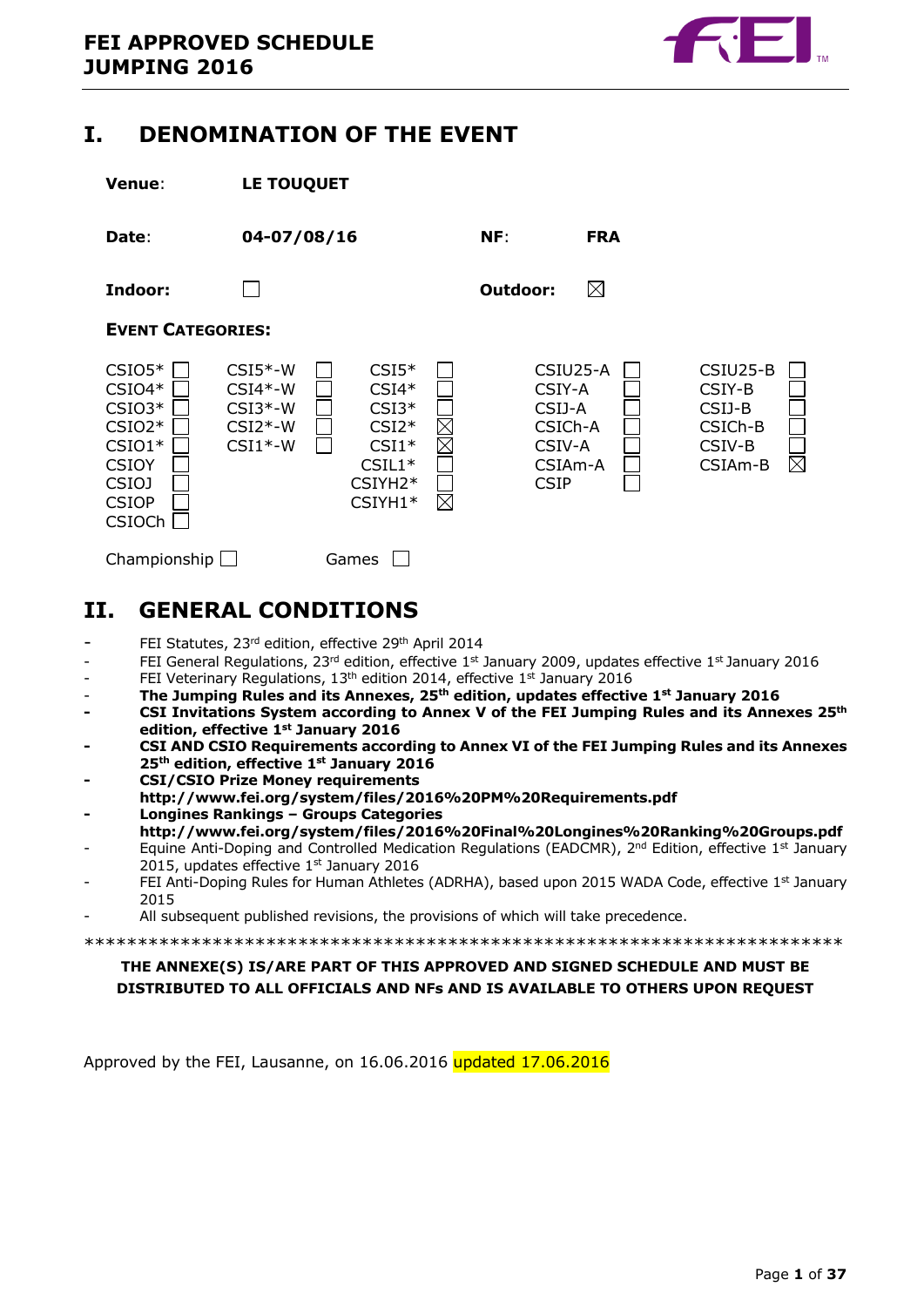### FEI APPROVED SCHEDULE **JUMPING 2016**



### **TABLE OF CONTENTS**

| ı.             |                                                                                              |  |  |  |  |
|----------------|----------------------------------------------------------------------------------------------|--|--|--|--|
| Н.             |                                                                                              |  |  |  |  |
|                |                                                                                              |  |  |  |  |
| IV.            |                                                                                              |  |  |  |  |
| $\mathbf{1}$ . |                                                                                              |  |  |  |  |
| 2.             |                                                                                              |  |  |  |  |
| 3.             |                                                                                              |  |  |  |  |
| V.             |                                                                                              |  |  |  |  |
| VI.            |                                                                                              |  |  |  |  |
| 1.             |                                                                                              |  |  |  |  |
| 2.             |                                                                                              |  |  |  |  |
| 3.             |                                                                                              |  |  |  |  |
| 4.             |                                                                                              |  |  |  |  |
| 5.             |                                                                                              |  |  |  |  |
| 6.             |                                                                                              |  |  |  |  |
| 7.             |                                                                                              |  |  |  |  |
| 8.             |                                                                                              |  |  |  |  |
| 9.             |                                                                                              |  |  |  |  |
| 10.            |                                                                                              |  |  |  |  |
| 11.            |                                                                                              |  |  |  |  |
| 12.            |                                                                                              |  |  |  |  |
| VII.           |                                                                                              |  |  |  |  |
| 1.             |                                                                                              |  |  |  |  |
| 2.             |                                                                                              |  |  |  |  |
|                |                                                                                              |  |  |  |  |
| VIII.          |                                                                                              |  |  |  |  |
| $\mathbf{1}$ . |                                                                                              |  |  |  |  |
| 2.             |                                                                                              |  |  |  |  |
| 3.             |                                                                                              |  |  |  |  |
| IX.            |                                                                                              |  |  |  |  |
| 1.             |                                                                                              |  |  |  |  |
| 2.             |                                                                                              |  |  |  |  |
| 3.             |                                                                                              |  |  |  |  |
| 4.             |                                                                                              |  |  |  |  |
| 5.             |                                                                                              |  |  |  |  |
| Х.             |                                                                                              |  |  |  |  |
| XI.            |                                                                                              |  |  |  |  |
| $\mathbf{1}$ . |                                                                                              |  |  |  |  |
| 2.             |                                                                                              |  |  |  |  |
| 3.             |                                                                                              |  |  |  |  |
| 4.             |                                                                                              |  |  |  |  |
| 5.             |                                                                                              |  |  |  |  |
| 6.             |                                                                                              |  |  |  |  |
| 7.             |                                                                                              |  |  |  |  |
| 8.             | EQUINE ANTI-DOPING AND CONTROLLED MEDICATION PROGRAMME (EADCMP). FEI VETERINARY REGULATIONS, |  |  |  |  |
|                |                                                                                              |  |  |  |  |
| XII.           |                                                                                              |  |  |  |  |
| XIII.          |                                                                                              |  |  |  |  |
| 1.             |                                                                                              |  |  |  |  |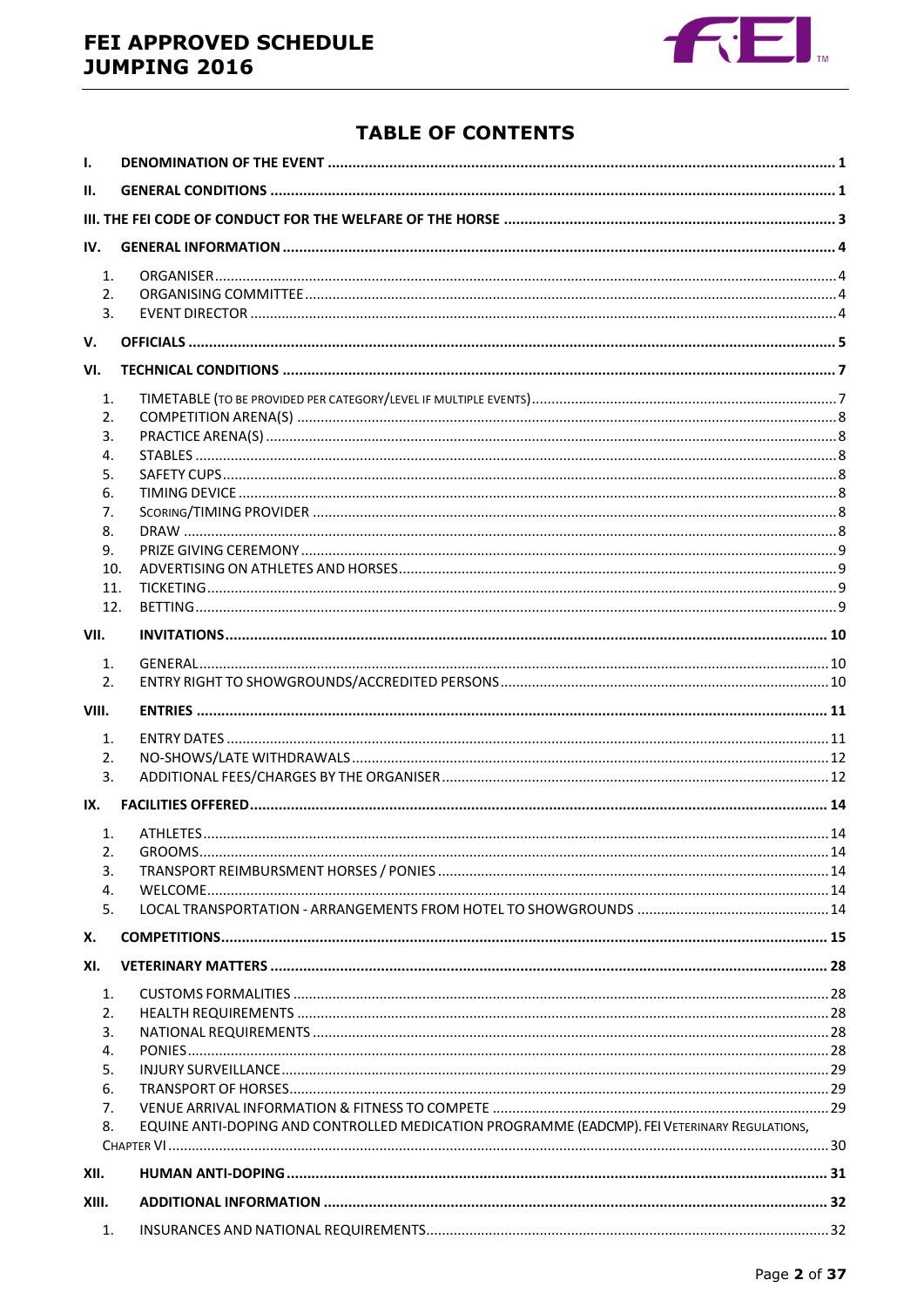

### <span id="page-2-0"></span>**III. THE FEI CODE OF CONDUCT FOR THE WELFARE OF THE HORSE**

The Fédération Equestre Internationale (FEI) expects all those involved in international equestrian sport to adhere to the FEI's Code of Conduct and to acknowledge and accept that at all times the welfare of the horse must be paramount and must never be subordinated to competitive or commercial influences.

- 1. At all stages during the preparation and training of competition horses, welfare must take precedence over all other demands. This includes good horse management, training methods, farriery and tack, and transportation.
- 2. Horses and Athletes must be fit, competent and in good health before they are allowed to compete. This encompasses medication use, surgical procedures that threaten welfare or safety, pregnancy in mares and the misuse of aids.
- 3. Events must not prejudice horse welfare. This involves paying careful attention to the competition areas, ground surfaces, weather conditions, stabling, site safety and fitness of the horse for onward travel after the event.
- 4. Every effort must be made to ensure that horses receive proper attention after they have competed and that they are treated humanely when their competition careers are over. This covers proper veterinary care, competition injuries, euthanasia and retirement.
- 5. The FEI urges all involved with the sport to attain the highest levels of education in their areas of expertise.

A full copy of this Code can be obtained from the Fédération Equestre Internationale, HM King Hussein I Building, Chemin de la Joliette 8, 1006 Lausanne, Switzerland. Telephone: +41 21 310 47 47. The Code is available in English. The Code is also available on the FEI's website: www.fei.org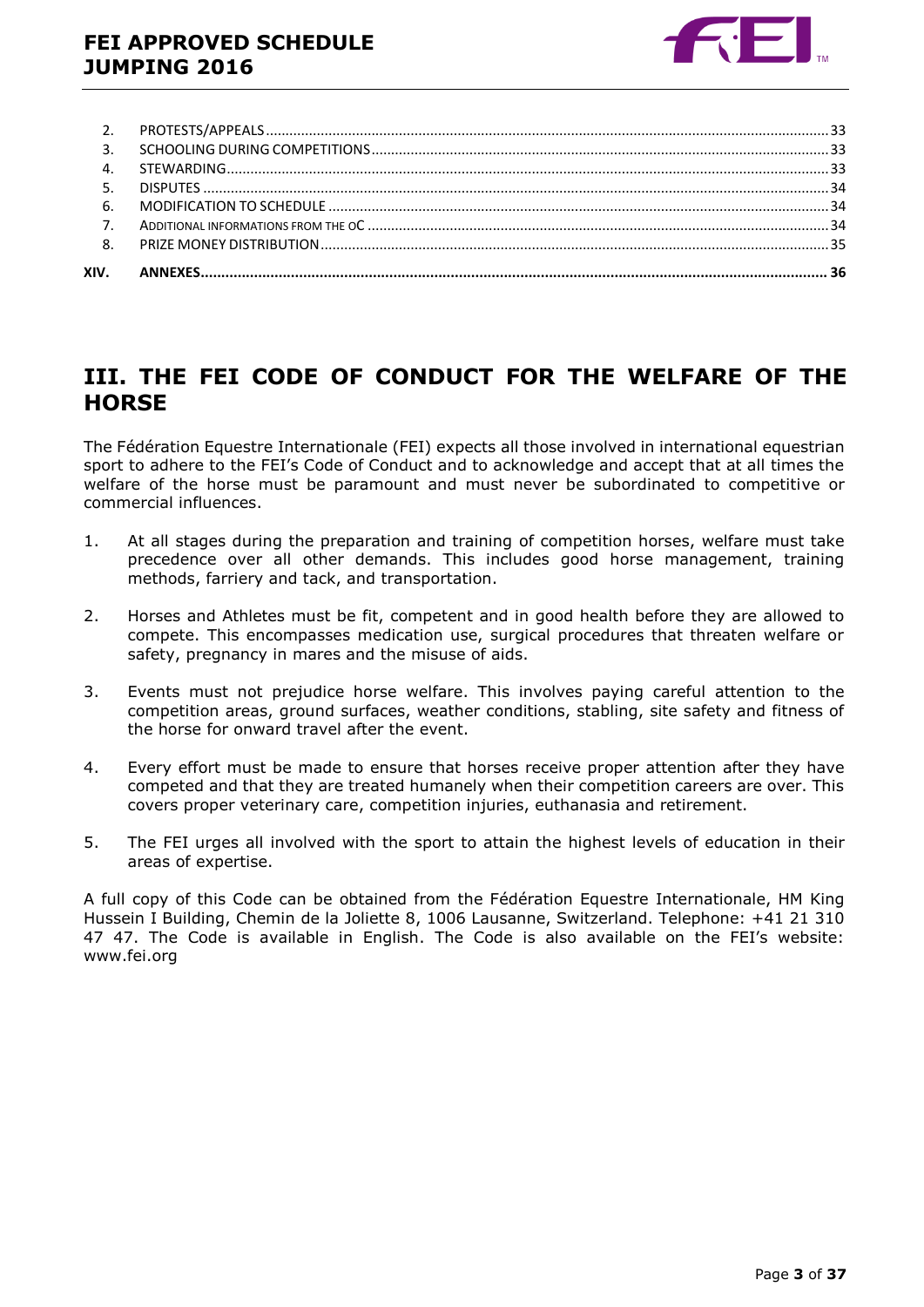

## <span id="page-3-0"></span>**IV. GENERAL INFORMATION**

### <span id="page-3-1"></span>**1. ORGANISER**

| PARC EQUESTRE DU TOUQUET         |
|----------------------------------|
| CENTRE EQUESTRE DU TOUQUET       |
| AVENUE DE LA DUNE AUX LOUPS      |
| 62520 LE TOUQUET PARIS PLAGE     |
| +33602710338                     |
|                                  |
| competitionsletouquet@outlook.fr |
| https://www.jumping-letouquet.fr |
|                                  |

### Contact Details Show Ground:

| Address:   | CENTRE EQUESTRE DU TOUQUET                                                                                                                                                                                                                                                                                                                                                                                                                                                                 |
|------------|--------------------------------------------------------------------------------------------------------------------------------------------------------------------------------------------------------------------------------------------------------------------------------------------------------------------------------------------------------------------------------------------------------------------------------------------------------------------------------------------|
|            | AVENUE DE LA DUNE AUX LOUPS                                                                                                                                                                                                                                                                                                                                                                                                                                                                |
|            | 62520 LE TOUQUET PARIS PLAGE                                                                                                                                                                                                                                                                                                                                                                                                                                                               |
| Telephone: | +33602710338                                                                                                                                                                                                                                                                                                                                                                                                                                                                               |
|            | GPS Coordinates: Latitude 50.528418 Longitude 1.595585                                                                                                                                                                                                                                                                                                                                                                                                                                     |
|            | Accessibility details (directions by road, nearest airport / train station):                                                                                                                                                                                                                                                                                                                                                                                                               |
|            | + Le Touquet : international airport                                                                                                                                                                                                                                                                                                                                                                                                                                                       |
|            | $\blacksquare$ $\blacksquare$ $\blacksquare$ $\blacksquare$ $\blacksquare$ $\blacksquare$ $\blacksquare$ $\blacksquare$ $\blacksquare$ $\blacksquare$ $\blacksquare$ $\blacksquare$ $\blacksquare$ $\blacksquare$ $\blacksquare$ $\blacksquare$ $\blacksquare$ $\blacksquare$ $\blacksquare$ $\blacksquare$ $\blacksquare$ $\blacksquare$ $\blacksquare$ $\blacksquare$ $\blacksquare$ $\blacksquare$ $\blacksquare$ $\blacksquare$ $\blacksquare$ $\blacksquare$ $\blacksquare$ $\blacks$ |

+ Etaples/Le Touquet : train station

### <span id="page-3-2"></span>**2. ORGANISING COMMITTEE**

| Honorary President:     | <b>FASQUELLE Daniel</b> |
|-------------------------|-------------------------|
| President of the Event: | <b>COTREL Philippe</b>  |
| Show Secretary:         |                         |
| Press Officer:          |                         |

### <span id="page-3-3"></span>**3. EVENT DIRECTOR**

| <b>DEVULDER François</b>         |
|----------------------------------|
| CENTRE EQUESTRE DU TOUQUET       |
| AVENUE DE LA DUNE AUX LOUPS      |
| 62520 LE TOUQUET                 |
| +33602710338                     |
|                                  |
| competitionsletouquet@outlook.fr |
|                                  |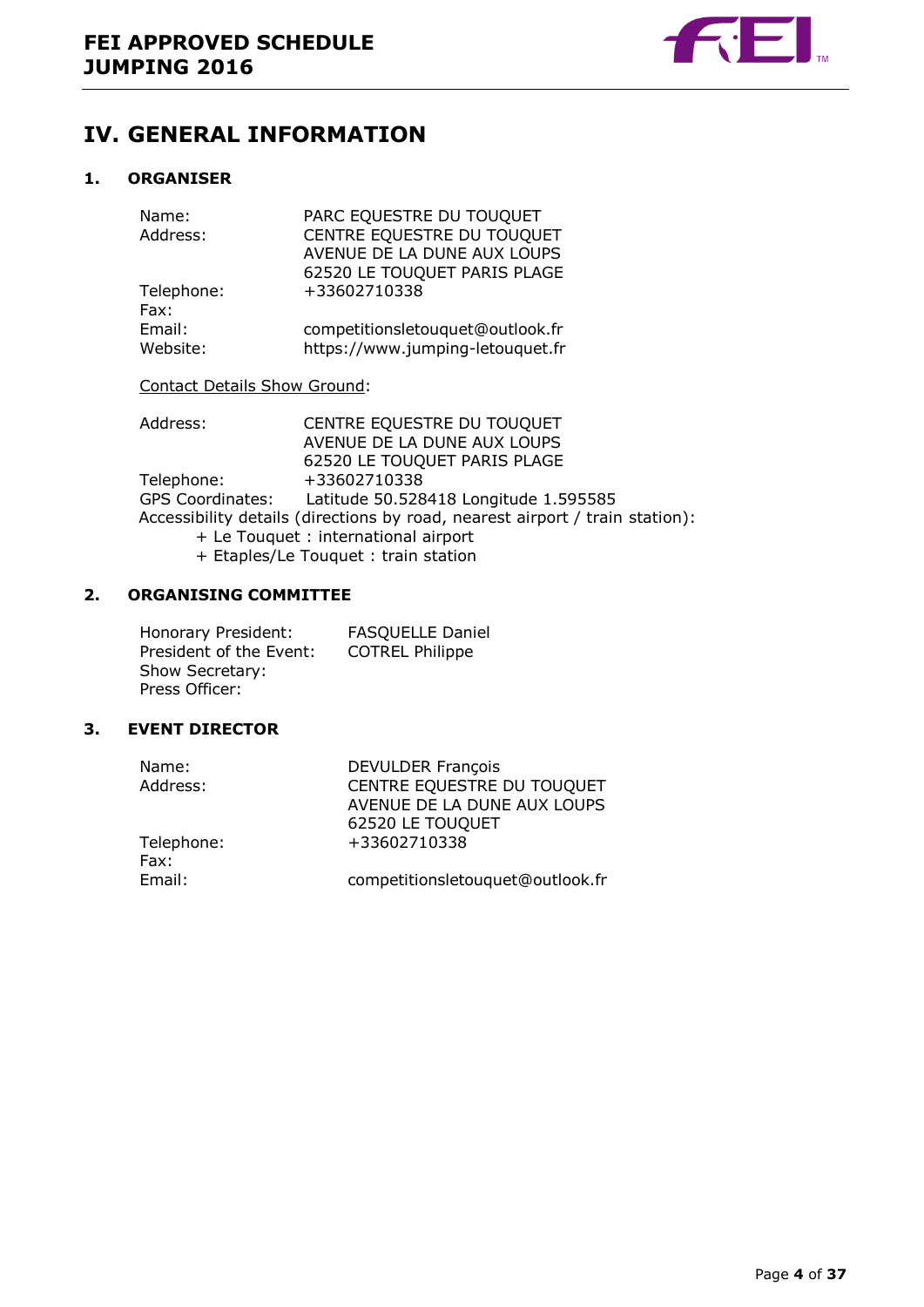

# **V. OFFICIALS**

### **Compulsory**

**In case there are several categories and officials are not the same, please complete an additional chart per category.**

<span id="page-4-0"></span>

| Ref.                    | <b>Panel</b>                      | <b>Function</b>              | <b>FEI ID</b> | <b>Name</b>                | <b>NF</b>  | <b>Level</b>   | <b>E-mail &amp; Mobile</b> |
|-------------------------|-----------------------------------|------------------------------|---------------|----------------------------|------------|----------------|----------------------------|
|                         |                                   | Ground Jury President        | 10049331      | <b>CAILLAUD Maurice</b>    | <b>FRA</b> | 3              | Maurice.caillaud@uneal.fr  |
|                         |                                   |                              |               |                            |            |                |                            |
|                         |                                   | Ground Jury Member           |               | <b>DACHICOURT Nathalie</b> | <b>FRA</b> | <b>Nat</b>     |                            |
| 1                       | <b>Ground Jury</b>                | Ground Jury Member           | 10059072      | VAUDREL Frédéric           | <b>FRA</b> | 3              |                            |
|                         |                                   | Ground Jury Member           |               | <b>TALLEU Dominique</b>    | <b>FRA</b> | Nat            |                            |
| $\overline{\mathbf{2}}$ | <b>Foreign Judge</b>              | Foreign Judge                | 10051773      | <b>MOONS Daniel</b>        | <b>BFI</b> | $\overline{3}$ | Daniel.moons@skynet.be*    |
| 3                       | <b>Foreign Technical Delegate</b> | Foreign Technical Delegate   |               |                            |            |                |                            |
|                         |                                   | Course Designer              | 10053142      | DESMARET Jean-Philippe     | <b>FRA</b> | 3              | jpdesmaret@yahoo.fr*       |
| 4                       | <b>Course Designer</b>            | Assistant Course Designer    |               | <b>DELERUE Nicolas</b>     | <b>FRA</b> | Nat            |                            |
|                         |                                   | Assistant Course Designer    |               | <b>DEROULLERS J.Pierre</b> | <b>FRA</b> | <b>Nat</b>     |                            |
|                         |                                   | Assistant Course Designer    |               | DROTZ Olivier              | <b>FRA</b> | Nat            |                            |
|                         | <b>Appeal Committee</b>           | Appeal Committee President   |               |                            |            |                |                            |
| 5                       |                                   | Appeal Committee Member      |               |                            |            |                |                            |
|                         |                                   | Appeal Committee Member      |               |                            |            |                |                            |
| 6                       | <b>Chief Steward</b>              | <b>Chief Steward</b>         | 10048996      | <b>HERVE Patrick</b>       | <b>FRA</b> | 3              | Herve.patrick@wanadoo.fr   |
|                         |                                   | <b>Assistant Steward</b>     | 10089541      | <b>BOUCHER Olivier</b>     | <b>FRA</b> |                |                            |
|                         | <b>Assistants Stewards</b>        | <b>Assistant Steward</b>     | 10089083      | <b>MARSON Jean-Pierre</b>  | <b>FRA</b> |                |                            |
| $\overline{\mathbf{z}}$ |                                   | <b>Assistant Steward</b>     |               | <b>DUCAMPS Geoffrey</b>    | <b>FRA</b> | Nat            |                            |
|                         |                                   | <b>Assistant Steward</b>     | 10114830      | <b>DANIERE Anne</b>        | <b>FRA</b> |                |                            |
|                         |                                   | <b>Assistant Steward</b>     | 10132761      | <b>BOURLET Luc</b>         | <b>FRA</b> | $\mathbf{1}$   |                            |
| 8                       | <b>FEI Veterinary Delegate</b>    | FEI Veterinary Delegate      | 10053680      | <b>DEVOS Michel</b>        | <b>BEL</b> |                | +0032475256795             |
|                         |                                   |                              |               |                            |            |                | devosbiamont@skynet.be     |
|                         |                                   | <b>Veterinary Commission</b> |               |                            |            |                | $\ast$                     |
|                         | <b>Veterinary Commission</b>      | President                    |               |                            |            |                |                            |
|                         |                                   | Foreign Veterinary Delegate  |               |                            |            |                | $\ast$                     |
|                         |                                   |                              |               |                            |            |                |                            |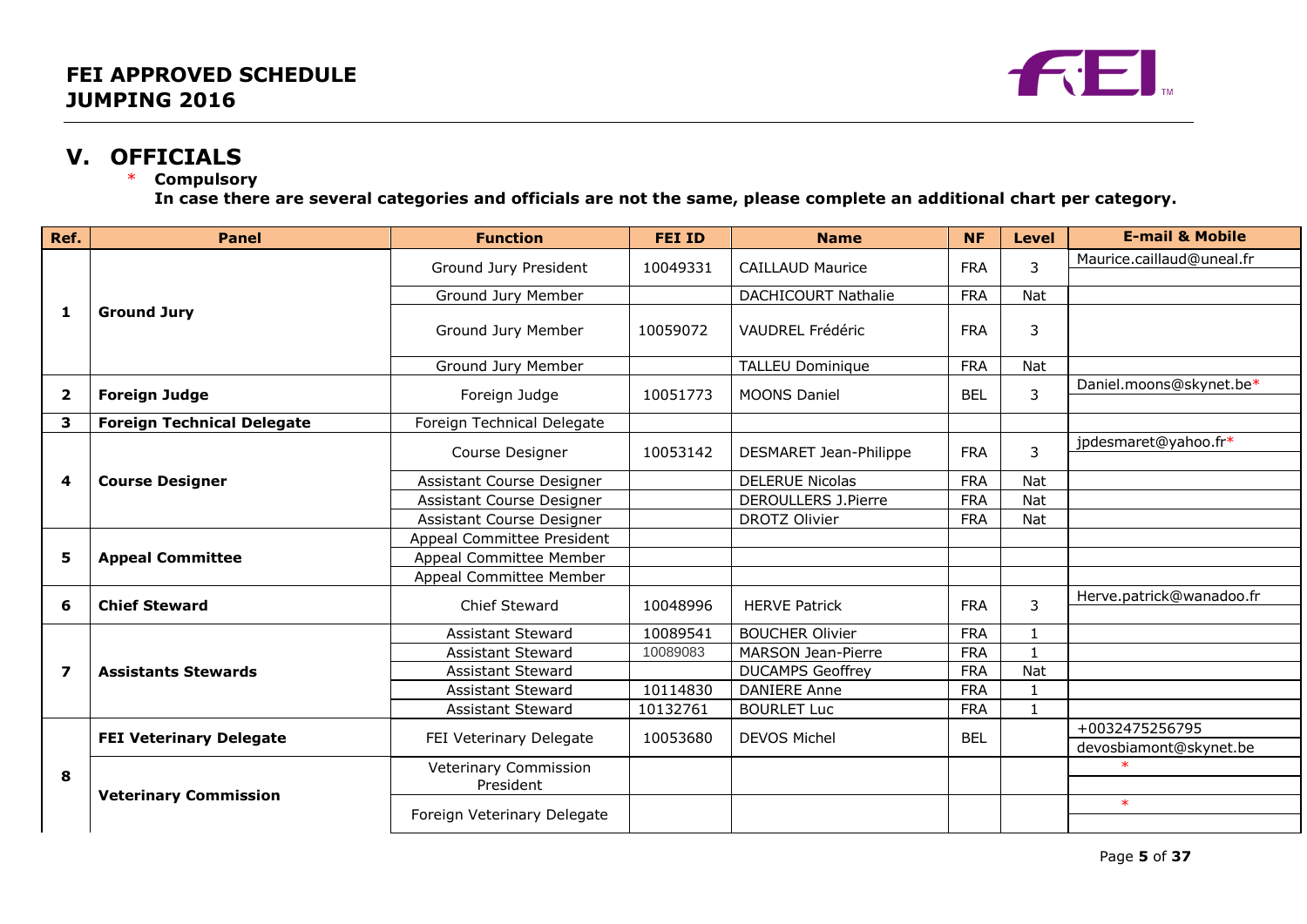### **FEI APPROVED SCHEDULE JUMPING 2016**



|    |                                         | Assistant FEI Delegate      |          |                               |              |              |
|----|-----------------------------------------|-----------------------------|----------|-------------------------------|--------------|--------------|
|    | <b>Veterinary Service Manager (VSM)</b> | Veterinary Service Manager  | 10117515 | <b>TESSIER Aymeric</b>        | <b>FRA</b>   | +33611212921 |
| 9  | <b>Treating Veterinarian</b>            | FEI Permitted Treating      | 10117515 | <b>FRA</b>                    | +33611212921 |              |
|    | (VR Art 1010)                           | Veterinarian                |          | <b>TESSIER Aymeric</b>        |              |              |
| 10 | <b>Medical Doctor</b>                   | Medical Doctor              |          | <b>GUILLUY Pierre Antoine</b> | <b>FRA</b>   | +33684130493 |
|    |                                         |                             |          |                               |              |              |
| 11 | Farrier                                 | Farrier                     |          | DELSAUX Alexandre             |              | +33614615559 |
|    |                                         |                             |          |                               |              |              |
|    | <b>NF Delegate</b>                      | NF Delegate (if applicable) |          |                               |              |              |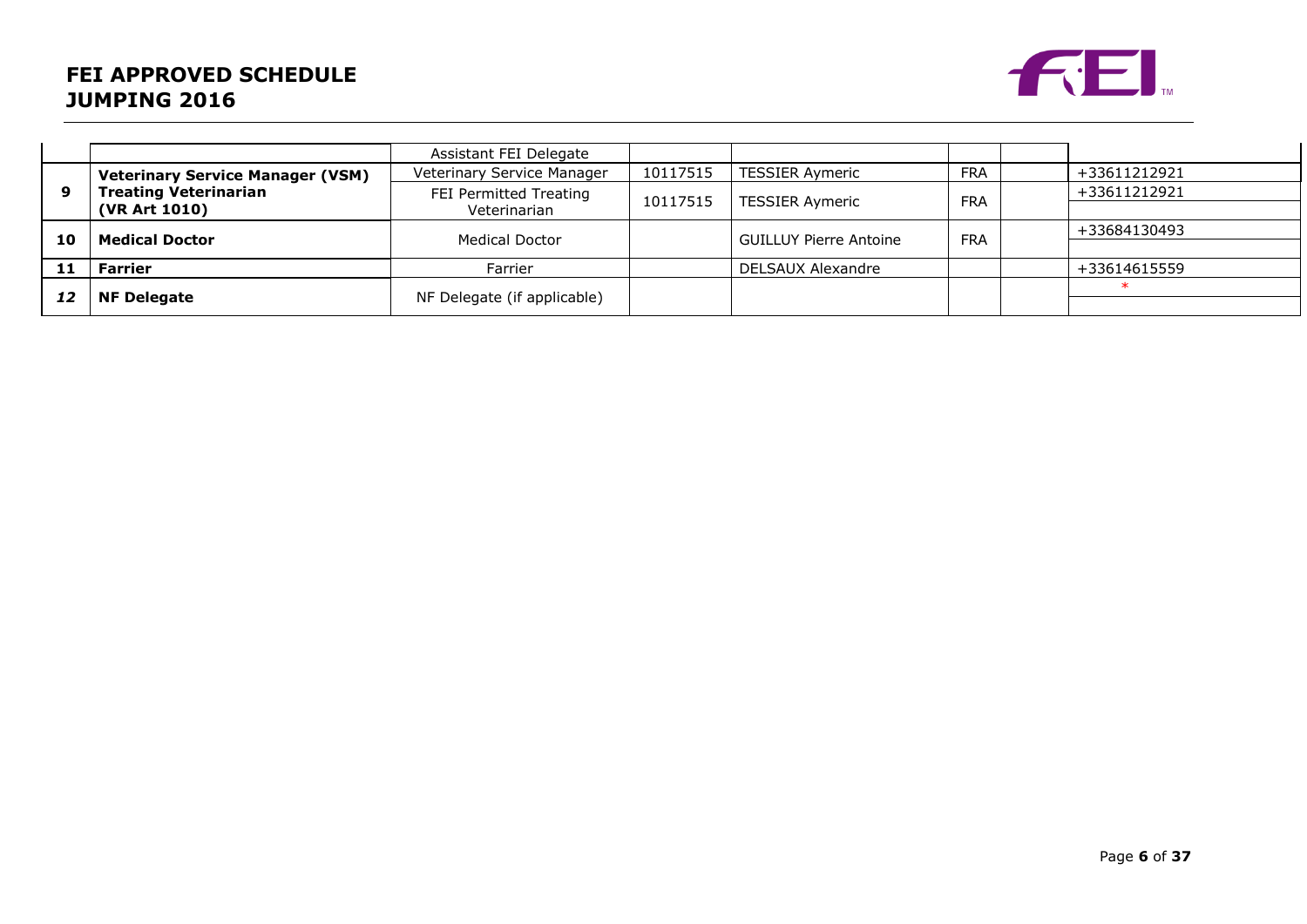

### <span id="page-6-0"></span>**VI. TECHNICAL CONDITIONS**

### <span id="page-6-1"></span>**1. TIMETABLE (TO BE PROVIDED PER CATEGORY/LEVEL IF MULTIPLE EVENTS)**

|           |                                                                                             | Day                              | Date     | Time           |
|-----------|---------------------------------------------------------------------------------------------|----------------------------------|----------|----------------|
|           | • Opening of stables                                                                        | Tuesday                          | 02/08/16 | 16:00          |
|           | • Horse Inspection All horses taking part at this Event must For $2^*$ , $1^*$ and 03/08/16 |                                  |          | 14:00 to 18:00 |
|           | be present during the first horse inspection, unless unable to do YH : Wednesday            |                                  |          |                |
|           | so due to "force majeure"                                                                   |                                  |          |                |
|           |                                                                                             | For Am B:                        | 04/08/16 | 16:00 to 18:00 |
|           |                                                                                             | Thursday                         |          |                |
|           | • Horse Re-Inspection                                                                       | For $2^*$ , $1^*$ and $04/08/16$ |          | 08:00 to 08:30 |
|           |                                                                                             | YH: Thursday                     |          |                |
|           |                                                                                             |                                  |          |                |
|           |                                                                                             | For Am B:                        | 05/08/16 | 08:00 to 08:30 |
|           |                                                                                             | Friday                           |          |                |
|           | Declaration of Starters per Competition                                                     | All days                         |          | 18:00          |
| $\bullet$ | N° 1 CSI 2*<br>N° 2 CSI 2*                                                                  | Thursday                         | 04/08/16 | 09:00          |
| $\bullet$ |                                                                                             | Thursday                         | 04/08/16 | 12:30          |
| $\bullet$ | N° 3 CSI 1*                                                                                 | Thursday                         | 04/08/16 | 16:00          |
| $\bullet$ | Nº 4 CSI YH1* 7 ans                                                                         | Thursday                         | 04/08/16 | 11:00          |
| $\bullet$ | Nº 5 CSI 2*                                                                                 | Thursday                         | 04/08/16 | 14:00          |
| $\bullet$ | N° 6 CSI YH1* 7 ans                                                                         | Friday                           | 05/08/16 | 08:00          |
| $\bullet$ | Nº 7 CSI 2*                                                                                 | Friday                           | 05/08/16 | 11:00          |
| $\bullet$ | N° 8 CSI Am-B                                                                               | Friday                           | 05/08/16 | 14:00          |
| $\bullet$ | N° 9 CSI 1*                                                                                 | Friday                           | 05/08/16 | 08:00          |
| $\bullet$ | Nº 10 CSI Am-B                                                                              | Friday                           | 05/08/16 | 11:30          |
| $\bullet$ | Nº 11 CSI 2*                                                                                | Friday                           | 05/08/16 | 15:00          |
| $\bullet$ | Nº 12 CSI YH1* 7 ans                                                                        | Saturday                         | 06/08/16 | 08:00          |
| $\bullet$ | Nº 13 CSI 2*                                                                                | Saturday                         | 06/08/16 | 11:00          |
| $\bullet$ | Nº 14 CSI Am-B                                                                              | Saturday                         | 06/08/16 | 14:30          |
| $\bullet$ | N° 15 CSI 1*                                                                                | Saturday                         | 06/08/16 | 08:00          |
| $\bullet$ | Nº 16 CSI Am-B                                                                              | Saturday                         | 06/08/16 | 11:00          |
| $\bullet$ | N° 17 CSI 1*                                                                                | Saturday                         | 06/08/16 | 14:00          |
| $\bullet$ | N° 18 CSI 2*                                                                                | Saturday                         | 06/08/16 | 16:30          |
| $\bullet$ | N° 19 CSI 1* GP                                                                             | Sunday                           | 07/08/16 | 08:00          |
| $\bullet$ | N° 20 CSI Am-B GP                                                                           | Sunday                           | 07/08/16 | 11:00          |
| $\bullet$ | Nº 21 CSI 2* GP                                                                             | Sunday                           | 07/08/16 | 14:30          |
| $\bullet$ | N° 22 CSI 1*                                                                                | Sunday                           | 07/08/16 | 08:00          |
| $\bullet$ | Nº 23 CSI 2*                                                                                | Sunday                           | 07/08/16 | 11:30          |
| $\bullet$ | Nº 24 CSI Am-B                                                                              | Sunday                           | 07/08/16 | 14:30          |

Timetable will be definitive after the declaration of starter. Every day – latest at 6.00 pm

Riders must have the possibility to exercise their horses in an exercise area under a Steward's supervision at least 30 minutes per day outside of the competition warm-up period. Details of opening times of exercise areas must be included in the timetable.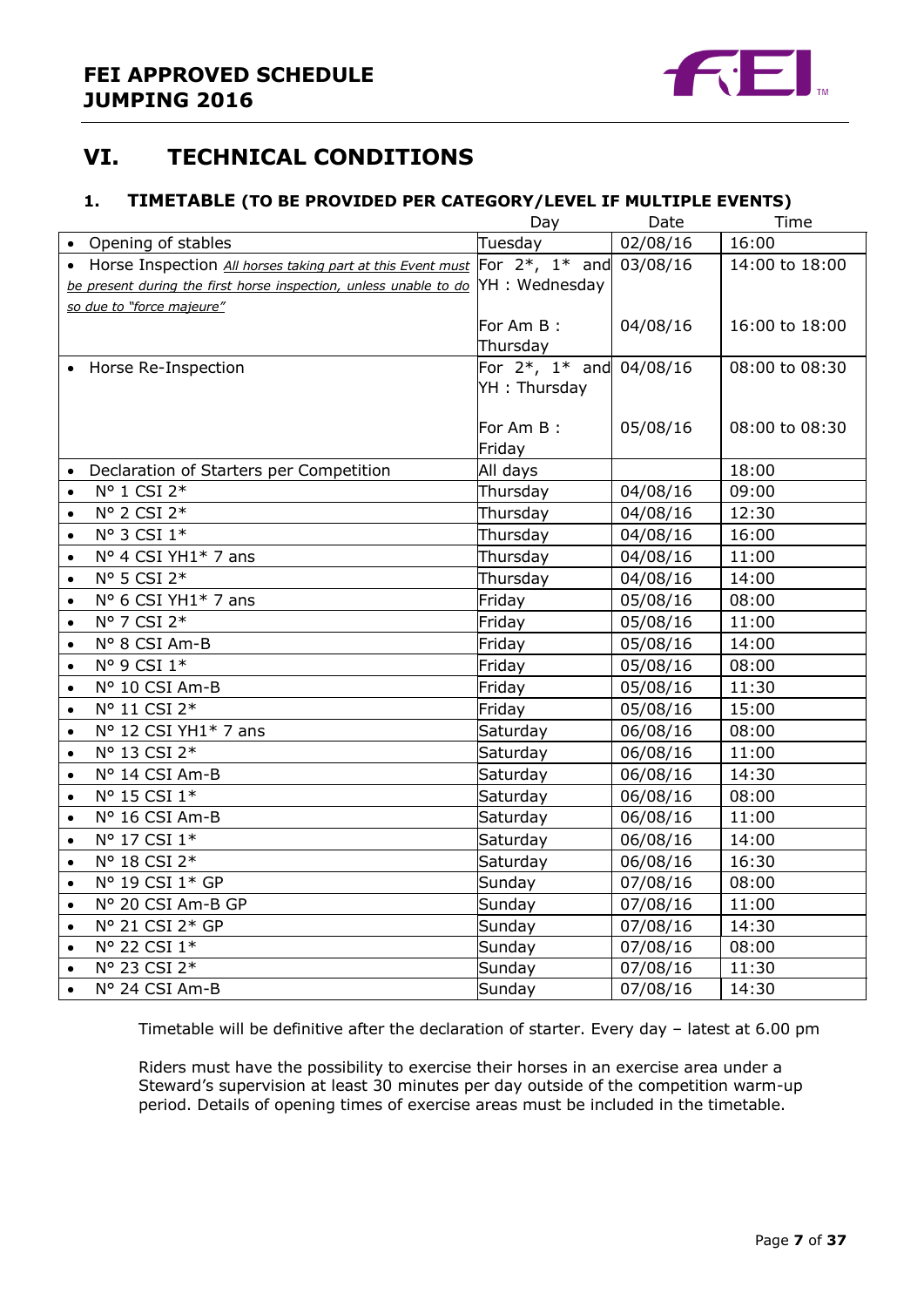

### <span id="page-7-0"></span>**2. COMPETITION ARENA(S)**

| Dimensions:      | 100X120                       |
|------------------|-------------------------------|
| Type of Footing: | Grass - (terrain d'honneur)   |
| Dimensions:      | 100x70                        |
| Type of Footing: | Sand (Terrain Baie de Canche) |

### <span id="page-7-1"></span>**3. PRACTICE ARENA(S)**

| Dimensions:      | 100×60 |
|------------------|--------|
| Type of Footing: | Sand   |

### <span id="page-7-2"></span>**4. STABLES**

Size of boxes 3 m x 3 m **(minimum 3m x 3m+20% 3m x 4m**

Tous les boxes : paille Prévenir par mail si vous souhaitez un boxe copeau Disponibles dès le mardi 2 août 16 h 00 jusqu'au lundi 8 août 12 h 00. Vente copeaux (12 euros) et foin (10 euros). 3 balles copeaux à l'arrivée.

All stables : Straw If you want shaving, please send a mail. Stable available Tuesday 2 august 4pm to Monday 8 august 12am. Shaving (12 euros) and hay (10 euros) will be sold on the site. 3 balls of shaving by stable on arrival.

### <span id="page-7-3"></span>**5. SAFETY CUPS**

Name of Manufacturer: CARO Cardinali & Rothenberger GmbH

### <span id="page-7-4"></span>**6. TIMING DEVICE**

| Name of Manufacturer: | <b>TAG HEUER</b> |
|-----------------------|------------------|
| Model:                | CP 540           |
| FEI Report number:    | 22010028A        |

### <span id="page-7-5"></span>**7. SCORING/TIMING PROVIDER**

| Name of the company: | DM Timing           |
|----------------------|---------------------|
| Name contact person: | <b>MARIE Didier</b> |
| Contact email:       | dmtiming@gmail.com  |

The FEI may require to be provided with real time results data feed of your events according to FEI requirements; in this case you and your provider will be informed accordingly.

#### <span id="page-7-6"></span>**8. DRAW**

List of Draws:

All competitions

Time, date and location: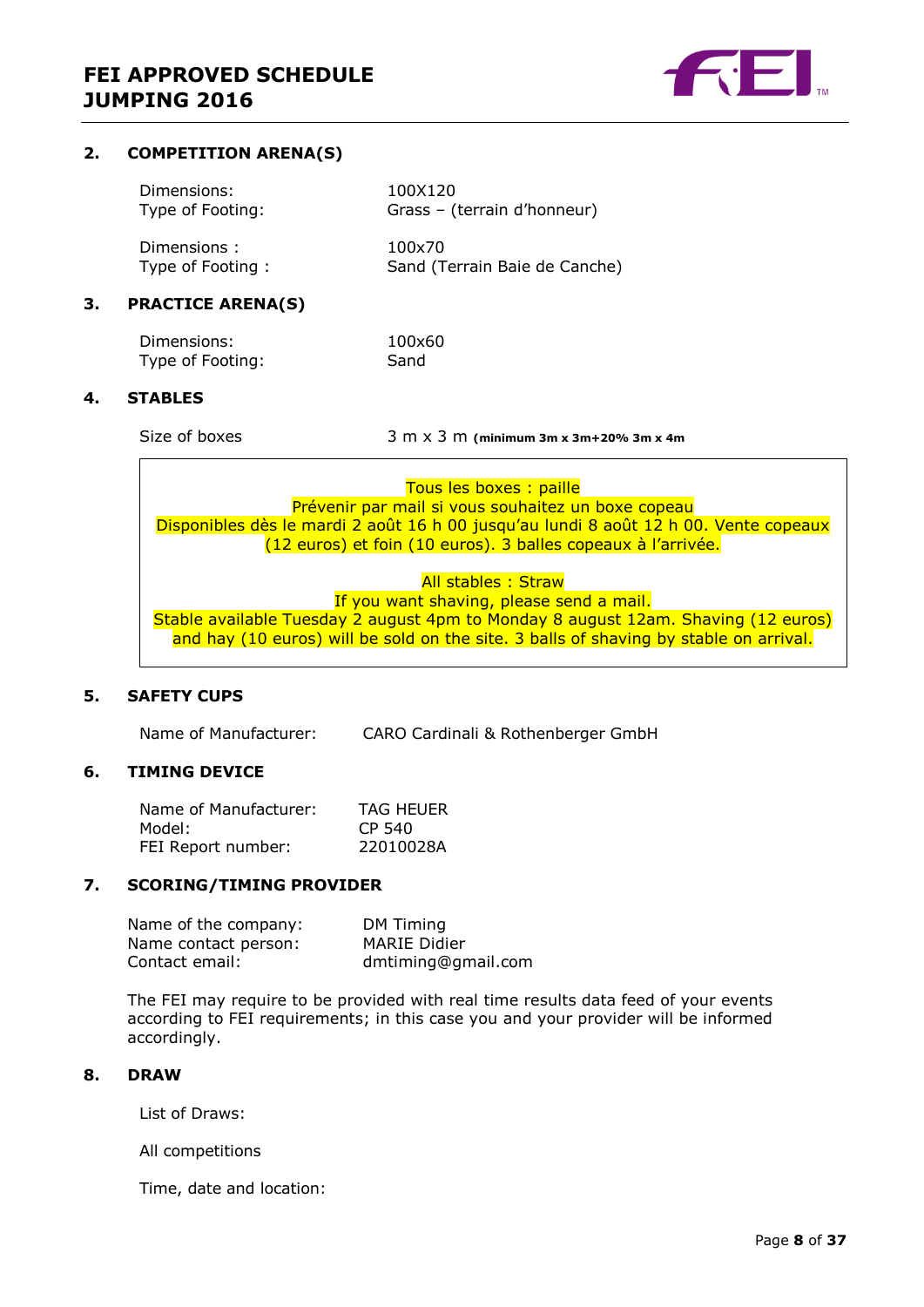

The day before after declaration of starters by computer in show office

#### <span id="page-8-0"></span>**9. PRIZE GIVING CEREMONY**

The owner of the winning horse/pony is invited to the prize giving ceremony for the Grand Prix: Yes  $\boxtimes$  No  $\Box$ 

The number of athletes required to present themselves for the prize-giving ceremony of each competition is 8.

### <span id="page-8-1"></span>**10. ADVERTISING ON ATHLETES AND HORSES**

At CSI events, and all competitions except for the Nations Cup, athletes are authorised to carry the logo of their personal sponsor in accordance with the articles 256.3 and 257.3 of the FEI Jumping Rules.

The Chief Steward will check that the advertising on athletes and horses complies with these Articles.

### <span id="page-8-2"></span>**11. TICKETING**

Are you selling tickets for spectators to attend your event: Yes  $\Box$  No  $\boxtimes$ Name of your ticketing provider: Web address to buy ticket:

### <span id="page-8-3"></span>**12. BETTING**

Betting will be authorised by the Organiser: Yes  $\Box$  No  $\boxtimes$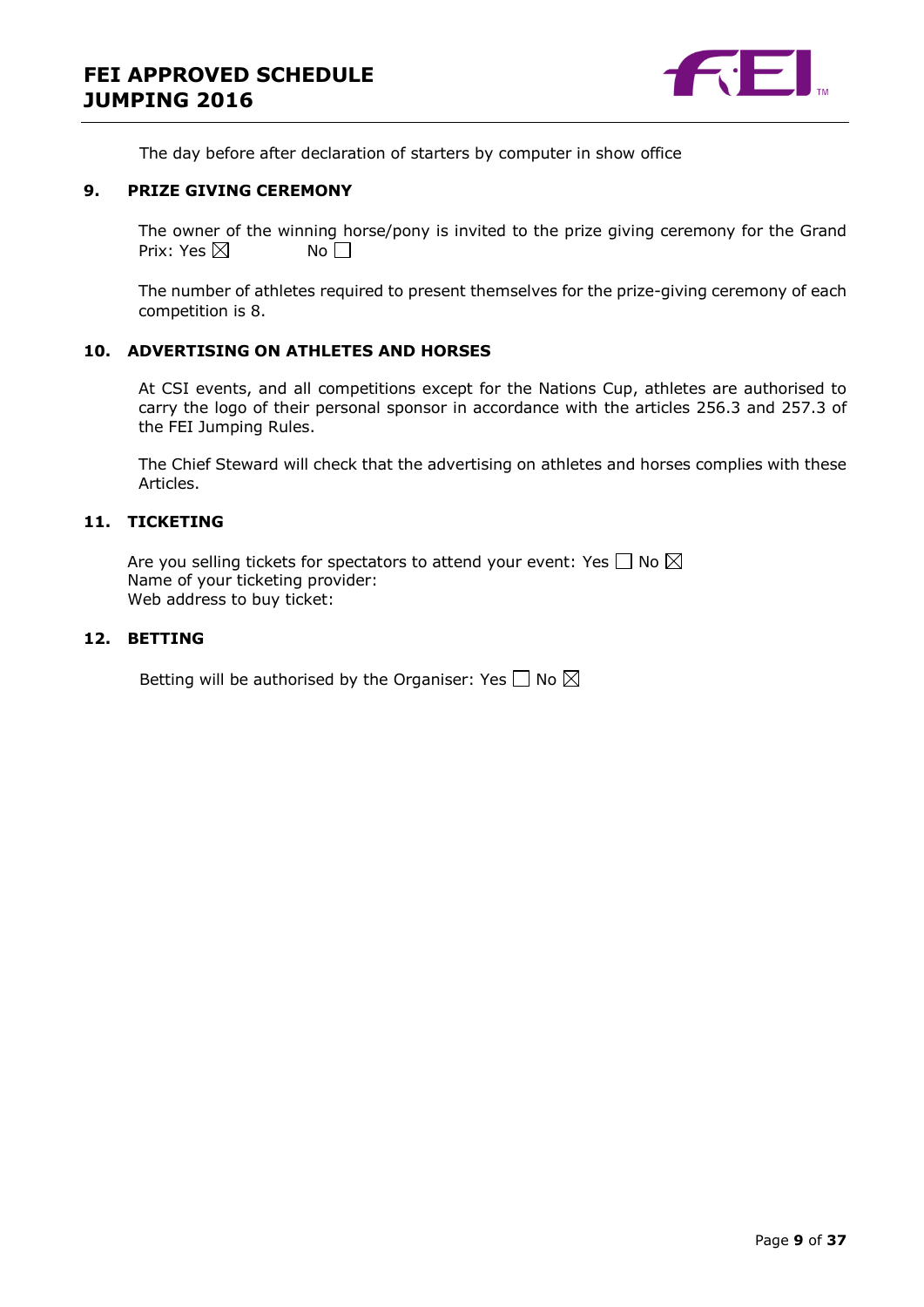

### <span id="page-9-0"></span>**VII. INVITATIONS**

### <span id="page-9-1"></span>**1. GENERAL**

| NF's invited:                                                                                                                              | All NF's            |
|--------------------------------------------------------------------------------------------------------------------------------------------|---------------------|
| $CSI$ 2*<br>Total number of athletes:<br>Number of home athletes:<br>Number of foreign athletes:<br>Number of horses per athlete:          | 80<br>40<br>40<br>3 |
| CSI $1*$<br>Total number of athletes:<br>Number of home athletes:<br>Number of foreign athletes:<br>Number of horses per athlete:          | 80<br>55<br>25<br>3 |
| CSI Am B<br>Total number of athletes:<br>Number of home athletes:<br>Number of foreign athletes:<br>Number of horses per athlete:          | 80<br>60<br>20<br>3 |
| <b>CSI YH1*</b><br>Total number of athletes:<br>Number of home athletes:<br>Number of foreign athletes :<br>Number of horses per athlete : | 40<br>20<br>20<br>2 |

2\*/1\* : 3 parcours par cheval sur la durée du concours. Un parcours par jour.  $2*/1*$ : Each horse can start only one class per day, with max 3 rounds during the show.

Athletes are invited by the Organiser through their National Federation.

One (1) groom per athlete.

### <span id="page-9-2"></span>**2. ENTRY RIGHT TO SHOWGROUNDS/ACCREDITED PERSONS**

Entry right to the stable area according to FEI Veterinary Regulations Art. 1023 VI.

NUMBER OF ACCREDITED PERSONS:

```
Athlete: 1
Partner:
Groom: 1
Horse Owner: two (2) accreditations per horse acc. to FEI-Passport
```
Square for organiser to include details if necessary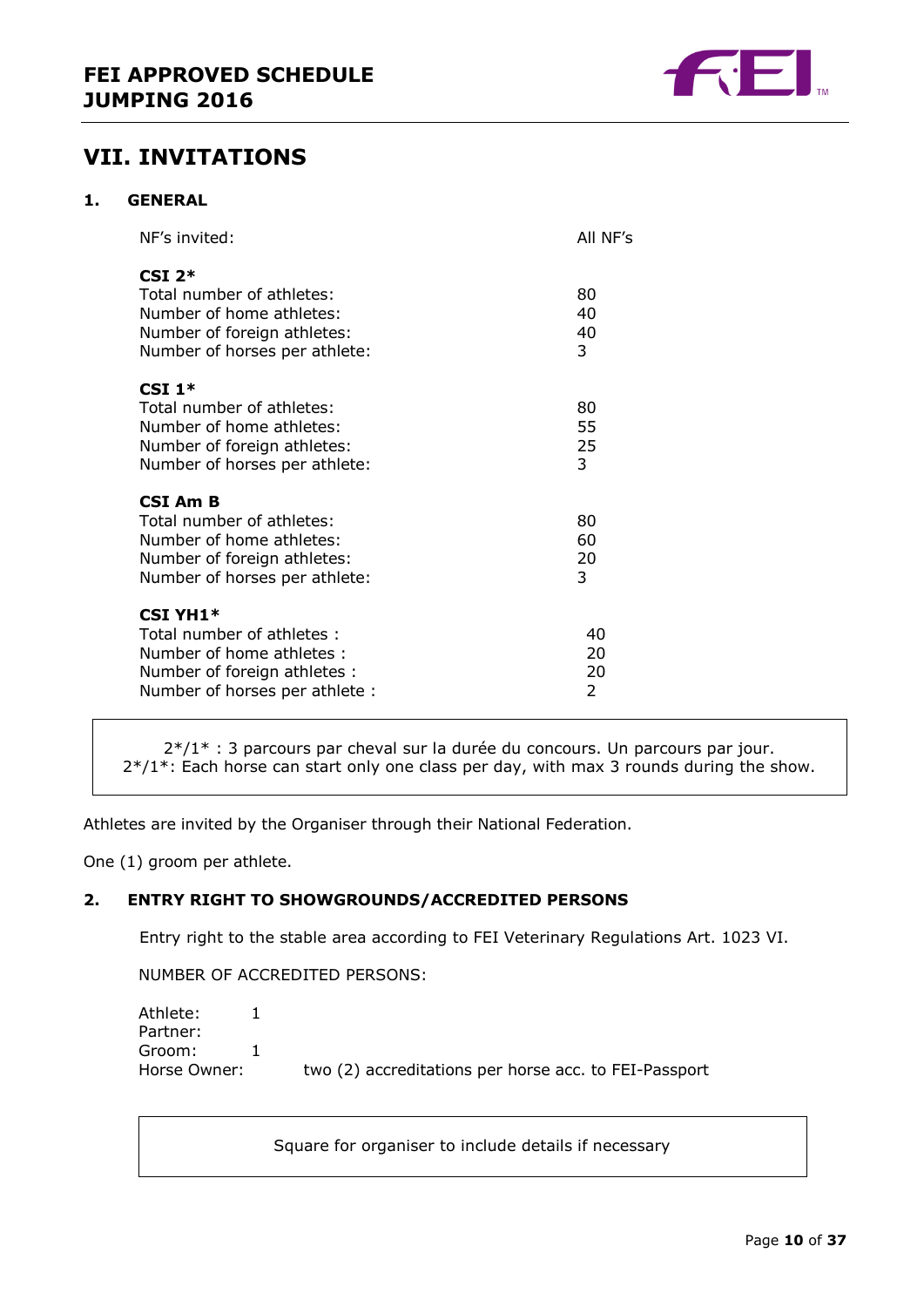

## <span id="page-10-0"></span>**VIII.ENTRIES**

### **IMPORTANT**

- You must use the FEI Entry System for all categories of this Event [\(https://entry.fei.org\)](https://entry.fei.org/);
- You will find additional documentation on: [http://www.fei.org/fei/your-role/nfs/entry-system-jumping;](http://www.fei.org/fei/your-role/nfs/entry-system-jumping)
- All Athletes and Horses participating in any International Competition must be registered with the FEI;
- Athletes and/or Horses present at the Event without having been entered through the FEI's Online Entry System will automatically be disqualified unless compelling circumstances warrant otherwise.

Merci d'envoyer un mail pour nous dire le jour d'arrivée, l'heure approximative et la dimension du camion pour le stationnement.

> Thank you to send an email to tell us : -The date and estimated date of arrival, -Dimension truck for parking.

### <span id="page-10-1"></span>**1. ENTRY DATES**

Entries have to be in accordance with Art.521 of the FEI Jumping Rules,  $25<sup>th</sup>$  edition, effective 1 January 2016.

### **Deadlines for Entries:**

Definite Entries: **26/07/16**

Last date for substitutions: **03/08/16 one hour before horse inspection**

### **Pour les cavaliers français :**

### **CSI2\* / CSIYH1\***

Les demandes de participation devront être faites a partir du site www.ffecompet.com rubrique « mes demandes de participation » avant le  $18/07/16$  à minuit. ATTENTION AUCUNE DEMANDE PAR FAX OU PAR COURRIER NE SERA PRISE EN COMPTE Les engagements définitifs devront également être enregistrés a partir du site www.ffecompet.com rubrique « mes demandes de participation » avant le 25/07/16 à minuit.

### **CSI1\*/ CSIAm-B**

ATTENTION :

Pour ce concours, les engagements sont du même type que pour un concours national. Clôture des engagements la veille de la date définitive soit le : LUNDI 25/07/16 Toutes les demandes de rattrapages ou de modifications après cette date sont à enregistrer auprès de l'organisateur.

L'engagement en compétition internationale vaut, adhésion par le cavalier au règlement international en vigueur et validation par le FFE sous réserve de la conformité avec sa sélection

**ATTENTION** : Toute demande non conforme auprès du service compétition d'engagement ou de modification d'engagement ne sera ni prise en compte, ni réalisée, aucune relance ne sera effectuée. On entend par demande non conforme : informations non précises ou incomplètes, enregistrement FEI (cheval et cavalier) non valide, absence de passeport (quand cela est nécessaire), ou compte engageur non approvisionné...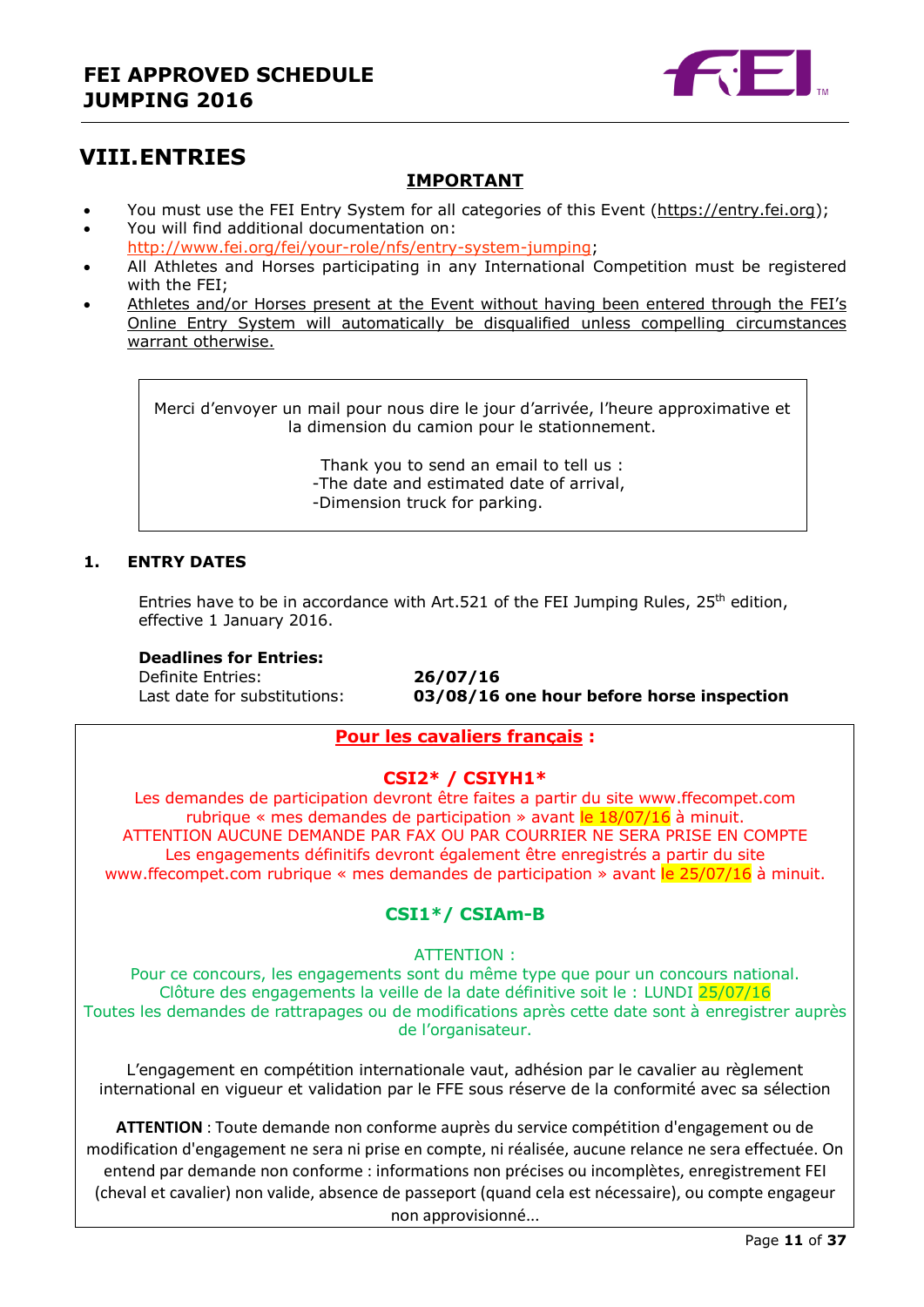

**IMPORTANT:** Please note that all accepted entries will be publicly available on the FEI Website 5 days before the beginning of the Event.

| Entry fee per horse:<br>(VAT excluded) | $CSI$ $2*$ : 350 FUR<br>$CSI YH1* : 250 FUR$<br>$CSI$ 1* : 320 FUR<br>$CSI$ AM B : 280 EUR                |
|----------------------------------------|-----------------------------------------------------------------------------------------------------------|
| VAT (5.5%)                             | $CSI$ 2* : 19.25 FUR<br>CSI YH 1 <sup>*</sup> : 13.75 EUR<br>$CSI$ 1* : 17.60 EUR<br>CSI AM B: 15.40 FUR  |
| Total fee per horse:                   | $CSI$ $2*$ : 369.25 EUR<br>CSI YH1 <sup>*</sup> : 263.75<br>$CSI$ 1* : 337.60 EUR<br>CSI AM B: 295.40 EUR |

For the maximum entry fee please refer to the CSI/CSIO requirements on Annex VI of the FEI Jumping Rules: CSI requirements for Europe, North America/CSIO Requirements Worldwide.

### <span id="page-11-0"></span>**2. NO-SHOWS/LATE WITHDRAWALS**

**NB**: In the case of withdrawals after the date of definite entries or no-shows the athlete or the respective NF will be held liable to reimburse the OC for the actual financial loss incurred by the OC (i.e. stabling and hotel expenses) as a result of the late withdrawal or no-show.

**Amount charged: 150 EUR PER HORSE**

### <span id="page-11-1"></span>**3. ADDITIONAL FEES/CHARGES BY THE ORGANISER**

All additional fees must be listed hereunder with the details of the amounts to be charged and approved by the FEI. Only fees approved by the FEI and listed in the approved Schedule can be charged by the OC.

EADCMP Fee: Included in entry fee  $\Box$  Not included in entry fee  $\boxtimes$ Lower Level Events (CIMs) CHF 18 Higher Level Events CHF 25

Electricity (upon request): 30 €/Rider Manure disposal: 40 €/horse Hay: 10€ per bale Straw: NO STRAW Shavings: 12€ per bale Other (please specify):

### **All aforementioned amounts are including VAT**

VAT number of the organiser: FR17441691086

Possibilité de régler par carte bancaire. Accepted bank card (Visa, Master card)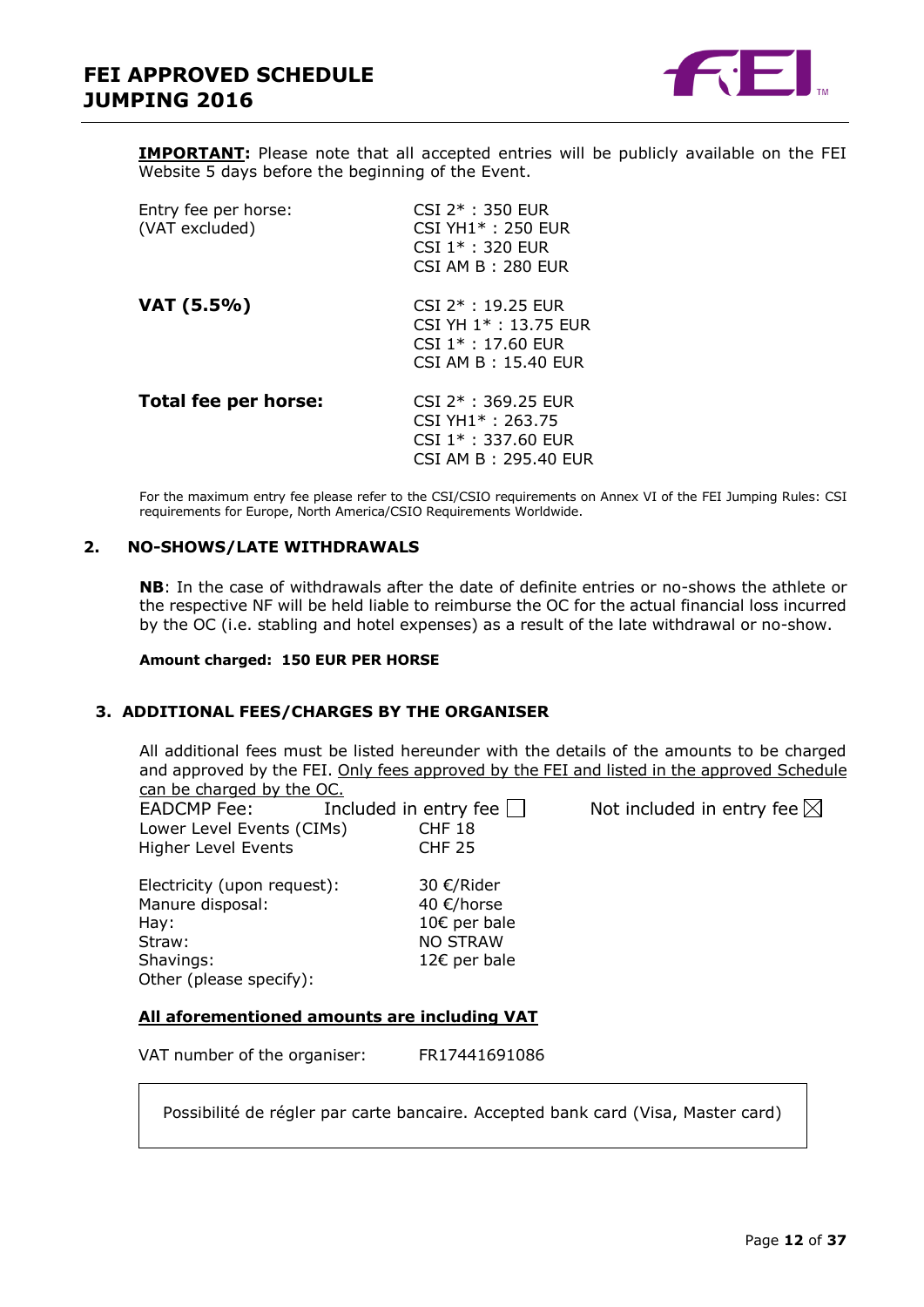### **FEI APPROVED SCHEDULE JUMPING 2016**



### **Age of Athletes and Horses according to the Event's Category**

| <b>Event's Category</b>                            | <b>Age of Athletes</b>                                                           | <b>Age of Horses</b>      |
|----------------------------------------------------|----------------------------------------------------------------------------------|---------------------------|
| <b>Olympic Games/WEG</b>                           | As of 18 <sup>th</sup> year                                                      | Min 9 y.o.                |
| <b>Continental Championships Senior</b>            | As of 18 <sup>th</sup> year                                                      | Min 8 y.o.                |
| Regional Championships/Games (all regions          |                                                                                  |                           |
| except Latin America)                              | As of 18 <sup>th</sup> year                                                      | Min 8 y.o.                |
| <b>Regional Championships/Games in Latin</b>       | As of 18 <sup>th</sup> year                                                      | Min. 8 y.o.               |
| <b>America</b>                                     | As of 16 <sup>th</sup> year if height of obstacles max.1.40m (JRs                | Min. 7 y.o. if height of  |
|                                                    | Annex IX, Art. 6.1)                                                              | obstacles max. 1.40m      |
|                                                    |                                                                                  | (JRs Art. 254.1.1)        |
| <b>World Cup Final</b>                             | As of 18 <sup>th</sup> year                                                      | Min. 8 y.o.               |
| <b>Nations Cup Final</b>                           | As of 18 <sup>th</sup> year                                                      | Min. 8 y.o.               |
| CSI-W1*-5*/CSIO-W1*-5*                             |                                                                                  |                           |
| Grand Prix, World Cup, Nations Cup, Power and      |                                                                                  |                           |
| Skill, Derby or Competition with the highest prize |                                                                                  |                           |
| money                                              | As of 18 <sup>th</sup> year                                                      | Min. 7 y.o.               |
| Other Competitions                                 | As of 16 <sup>th</sup> year with permission of their NF                          | Min. 7 y.o.               |
| Other Competitions if height max. 1.40m            | As of 14th year<br>$\overline{u}$                                                | Min. 7 y.o                |
| Other Competitions if height max. 1.30m            | $\mathbf{u}$<br>$\mathbf{u}$<br>As of 12 <sup>th</sup> year                      | Min. 7 y.o                |
| CSI3*-5*/CSI01*-5*                                 |                                                                                  |                           |
| Grand Prix, Nations Cup, Power and Skill, Derby or |                                                                                  |                           |
| Competition with the highest prize money           | As of 18 <sup>th</sup> year                                                      | Min. 7 y.o.               |
| <b>Other Competitions</b>                          | As of 16 <sup>th</sup> year with permission of their NF                          |                           |
| Other Competitions if height max. 1.40m            | As of 14th year                                                                  |                           |
| Other Competitions if height max. 1.30m            | $\boldsymbol{\mathit{u}}$<br>As of 12 <sup>th</sup> year<br>$\pmb{\mathcal{U}}$  |                           |
| $CSI2*$                                            |                                                                                  |                           |
| Power and Skill or Derby                           | As of 18 <sup>th</sup> year                                                      |                           |
| <b>Other Competitions</b>                          | As of 16 <sup>th</sup> year with permission of their NF                          | Min. 6 y.o.               |
| Other Competitions if height max. 1.40m            | As of 14 <sup>th</sup> year                                                      |                           |
| Other Competitions if height max. 1.30m            | $\boldsymbol{\mathit{u}}$<br>$\boldsymbol{\mu}$<br>As of 12 <sup>th</sup> year   |                           |
| $CSI1*$                                            |                                                                                  |                           |
| Power and Skill or Derby                           | As of 18 <sup>th</sup> year                                                      | Min. 6 y.o.               |
| <b>Other Competitions</b>                          | As of 14 <sup>th</sup> year with permission of their NF                          |                           |
| Other Competitions if height max. 1.30m            | As of 12 <sup>th</sup> year                                                      |                           |
| CH-Y                                               | As of 16 <sup>th</sup> year to end 21st year                                     | Min. 7 y.o.               |
| CSI/CSIO-Y                                         | As of 16 <sup>th</sup> year to end 21 <sup>st</sup> year                         | Min. 7 y.o.               |
| $CH-J$                                             | As of 14 <sup>th</sup> year to end 18 <sup>th</sup> year                         | Min. 7 y.o.               |
| CSI/CSIO-J                                         | As of 14 <sup>th</sup> year to end 18 <sup>th</sup> year                         | Min. 6 y.o.               |
| CSI/CSIO-Ch/CH-Ch                                  | As of 12 <sup>th</sup> year to end 14 <sup>th</sup> year                         | Min. 6 y.o.               |
| CSI/CSIOP/CH-P                                     | As of 12 <sup>th</sup> year to end 16 <sup>th</sup> year                         | $\overline{M}$ in. 6 y.o. |
|                                                    | Ponies must be registered as ponies with the FEI                                 |                           |
| <b>CSIU-25</b>                                     | As of 16 <sup>th</sup> year to end 25 <sup>th</sup> year                         | Min. 7 y.o.               |
|                                                    | As of 14 <sup>th</sup> year if height max. 1.40m                                 |                           |
| <b>CSIV</b>                                        | As of 45 <sup>th</sup> year for women and 49 <sup>th</sup> for men               | Min. 6 y.o.               |
| <b>CSIAm</b>                                       | As of 12 <sup>th</sup> year for CSIAm-B                                          | Min. 6 y.o. for Cat. B    |
|                                                    | As of 14 <sup>th</sup> year for CSIAm-A                                          | Min. 7 y.o. for Cat. A;   |
| <b>CSIYH</b>                                       | per Art. 255.3                                                                   | Min. 6 y.o. - Max. 8 y.o. |
| CH-M-YH-S                                          | As of 18 <sup>th</sup> year or 16 <sup>th</sup> year for athletes qualified with | 5 y.o. / 6 y.o. / 7 y.o.  |
|                                                    | the same horse                                                                   |                           |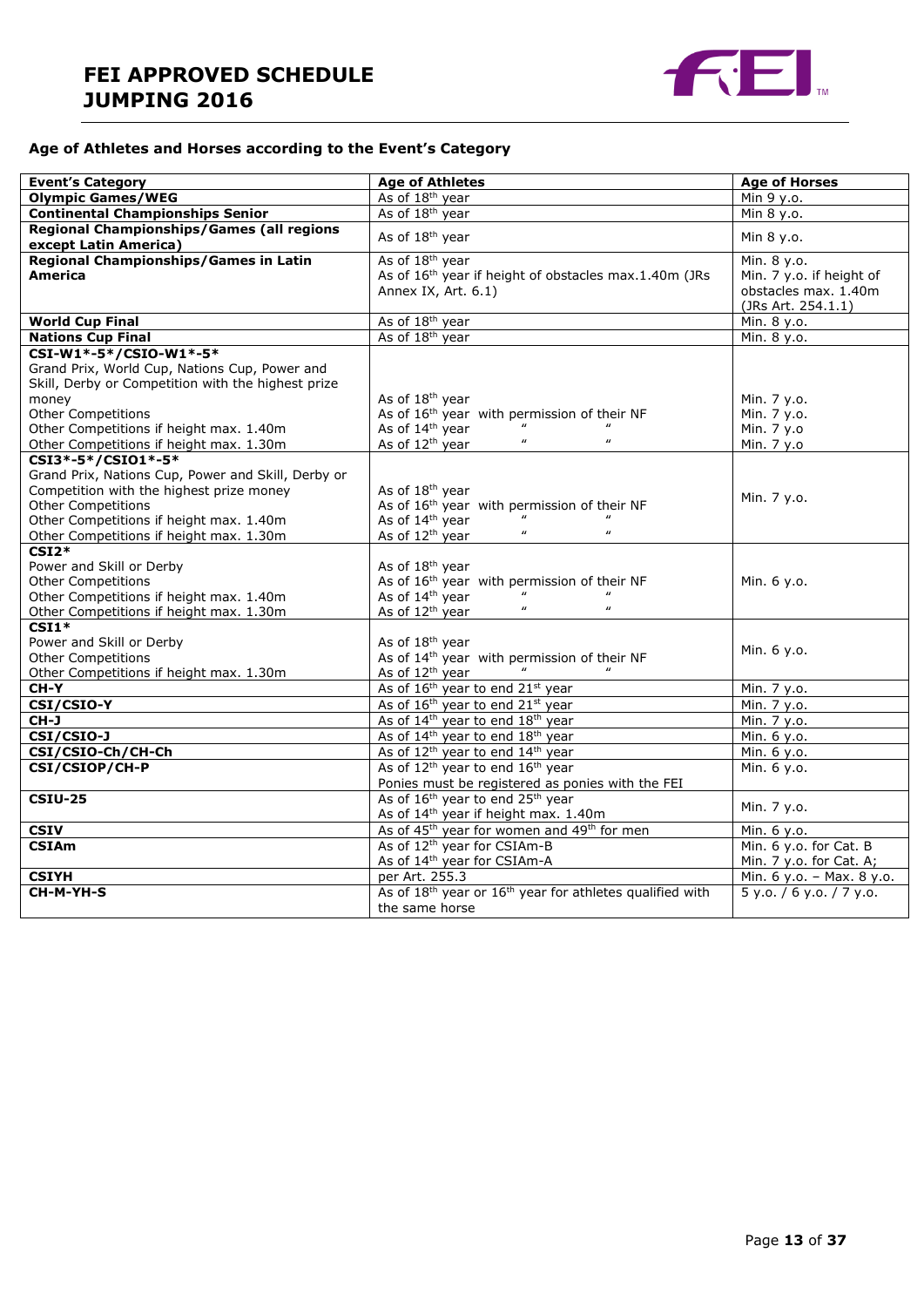

### <span id="page-13-0"></span>**IX. FACILITIES OFFERED**

### <span id="page-13-1"></span>**1. ATHLETES**

### **Accommodation**

-HOTEL OFFICIEL : Grand Hôtel du touquet 4\* Address: Boulevard de la Canche 62520 LE TOUQUET Telephone: +333 21 06 88 88

-CASTEL VICTORIA 3\*, 1 Route de Paris 62520 LE TOUQUET

-HIPPOTEL 2\*, Avenue de l'hippodrome 62520 LE TOUQUET (+333 21 06 07 11)

At the expense of: The Organiser  $\Box$  or Athletes  $\boxtimes$ Accommodated (bed and breakfast) from to

#### **Meals**

At the expense of: The Organiser  $\Box$  or Athletes  $\boxtimes$ Meals provided from 03/08/2016 12:00 to 07/08/2016 12:00 . Where on site

### <span id="page-13-2"></span>**2. GROOMS**

#### **Accommodation.**

Requests for accommodation must be sent with entries.<br>Accommodation will be at the cost of: Organiser  $\Box$  Athletes  $\boxtimes$ Accommodation will be at the cost of: Organiser  $\Box$  Athletes  $\boxtimes$  from to

#### **Meals.**

At the expense of: The Organiser  $\Box$  or Athletes  $\boxtimes$ Meals provided from 03/08/2016 12:00 to 07/08/2016 12:00 . Where on site

**NB**: If applicable, Organiser must provide proper sanitary conditions. The showering facilities should be sufficient for both male and female grooms with hot and cold water. Shower facilities as well as restrooms should at all times be in a state of cleanliness.

### <span id="page-13-3"></span>**3. TRANSPORT REIMBURSMENT HORSES / PONIES**

Transport expenses to be paid by: The Organiser  $\Box$  at per km. The Athlete  $\boxtimes$ 

### <span id="page-13-4"></span>**4. WELCOME**

The time and date of arrival of athletes, horses and their means of transport must be given to the Organiser in order to facilitate their arrival.

### <span id="page-13-5"></span>**5. LOCAL TRANSPORTATION - ARRANGEMENTS FROM HOTEL TO SHOWGROUNDS**

Walking distance  $\boxtimes$  Hôtels are at 10-15 mn on walking distance.

Organiser Shuttle Service  $\Box$ Public Transport  $\Box$  to be paid by the Organiser  $\Box$  / the Athlete  $\boxtimes$ If paid by Athlete approximate cost per round trip: Other: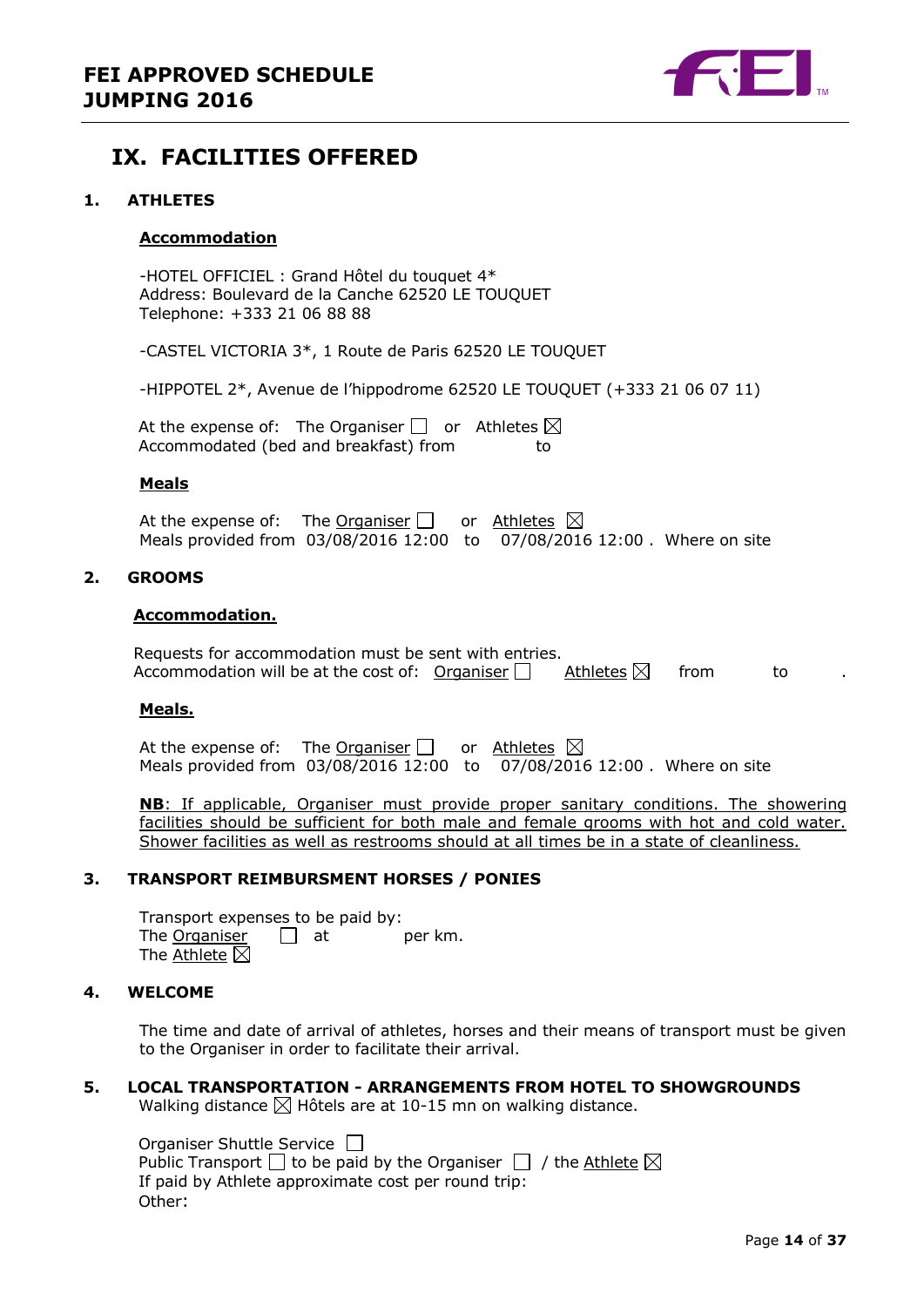

### <span id="page-14-0"></span>**X. COMPETITIONS**

### **International Competitions must not start before 08:00 and should not finish after 23:00 unless otherwise approved by the FEI.**

| <b>EVENT CATEGORY: CSI 2*</b><br>List of prizes in Kind and their value:<br><b>TOTAL PRIZE MONEY:</b><br><b>EVENT CATEGORY: CSI YH1*</b><br>List of prizes in Kind and their value:                                                                                                                                                                                                                                                          |                                                                                                                                                                                                                                                                                                                                                                                                                                                                                                                                                                                                                                                                                             | PRIZE MONEY: 51 100 €                                                                                                                                                                                           |  |
|----------------------------------------------------------------------------------------------------------------------------------------------------------------------------------------------------------------------------------------------------------------------------------------------------------------------------------------------------------------------------------------------------------------------------------------------|---------------------------------------------------------------------------------------------------------------------------------------------------------------------------------------------------------------------------------------------------------------------------------------------------------------------------------------------------------------------------------------------------------------------------------------------------------------------------------------------------------------------------------------------------------------------------------------------------------------------------------------------------------------------------------------------|-----------------------------------------------------------------------------------------------------------------------------------------------------------------------------------------------------------------|--|
|                                                                                                                                                                                                                                                                                                                                                                                                                                              |                                                                                                                                                                                                                                                                                                                                                                                                                                                                                                                                                                                                                                                                                             | 51 100€                                                                                                                                                                                                         |  |
|                                                                                                                                                                                                                                                                                                                                                                                                                                              |                                                                                                                                                                                                                                                                                                                                                                                                                                                                                                                                                                                                                                                                                             | PRIZE MONEY: 6 500 €                                                                                                                                                                                            |  |
|                                                                                                                                                                                                                                                                                                                                                                                                                                              | <b>TOTAL PRIZE MONEY:</b>                                                                                                                                                                                                                                                                                                                                                                                                                                                                                                                                                                                                                                                                   |                                                                                                                                                                                                                 |  |
| <b>EVENT CATEGORY: CSI 1*</b><br>List of prizes in Kind and their value:<br><b>TOTAL PRIZE MONEY:</b><br><b>EVENT CATEGORY: CSI Am-B</b><br>List of prizes in Kind and their value:<br><b>TOTAL PRIZE MONEY:</b>                                                                                                                                                                                                                             |                                                                                                                                                                                                                                                                                                                                                                                                                                                                                                                                                                                                                                                                                             | <b>PRIZE MONEY: 11 300 €</b>                                                                                                                                                                                    |  |
|                                                                                                                                                                                                                                                                                                                                                                                                                                              |                                                                                                                                                                                                                                                                                                                                                                                                                                                                                                                                                                                                                                                                                             | 11 300€                                                                                                                                                                                                         |  |
|                                                                                                                                                                                                                                                                                                                                                                                                                                              |                                                                                                                                                                                                                                                                                                                                                                                                                                                                                                                                                                                                                                                                                             | PRIZE MONEY: 4 900 €                                                                                                                                                                                            |  |
|                                                                                                                                                                                                                                                                                                                                                                                                                                              |                                                                                                                                                                                                                                                                                                                                                                                                                                                                                                                                                                                                                                                                                             | 4 900€                                                                                                                                                                                                          |  |
| <b>TOTAL PRIZE MONEY:</b>                                                                                                                                                                                                                                                                                                                                                                                                                    |                                                                                                                                                                                                                                                                                                                                                                                                                                                                                                                                                                                                                                                                                             | 73 800€                                                                                                                                                                                                         |  |
|                                                                                                                                                                                                                                                                                                                                                                                                                                              | Name of Competition                                                                                                                                                                                                                                                                                                                                                                                                                                                                                                                                                                                                                                                                         | Amount (Currency)                                                                                                                                                                                               |  |
| Competition No 1<br>Competition No 2<br>Competition No 3<br>Competition No 4<br>Competition No 5<br>Competition No 6<br>Competition No 7<br>Competition No 8<br>Competition No 9<br>Competition No 10<br>Competition No 11<br>Competition No 12<br>Competition No 13<br>Competition No 14<br>Competition No 15<br>Competition No 16<br>Competition No 17<br>Competition No 18<br>Competition No 19<br>Competition No 20<br>Competition No 21 | CSI 2* Epreuve internationale<br>CSI 2* Epreuve internationale<br>CSI 1* Epreuve internationale<br>CSI YH1* Epreuve 7 ans<br>CSI 2* Epreuve internationale<br>CSI YH1* Epreuve 7 ans<br>CSI 2* Epreuve internationale<br>CSI Am-B Epreuve internationale<br>CSI 1* Epreuve internationale<br>CSI Am-B Epreuve internationale<br>CSI 2* Epreuve internationale<br>CSI YH1* 7 ans - Finale<br>CSI 2* Epreuve internationale<br>CSI Am-B Epreuve internationale<br>CSI 1* Epreuve internationale<br>CSI Am-B Epreuve internationale<br>CSI 1* Epreuve internationale<br>CSI 2* Epreuve internationale<br>CSI 1* Epreuve Grand Prix<br>CSI Am-B Epreuve Grand Prix<br>CSI 2* Epreuve Grand Prix | 2 500 €<br>8 000€<br>2 000 €<br>1 500€<br>1 000€<br>2 000 €<br>5 000€<br>700€<br>800€<br>600€<br>2 500€<br>3 000 €<br>4 500 €<br>800€<br>1 000€<br>700€<br>2 000€<br>1 000€<br>4 000€<br>1 200 €<br>24 600 € LR |  |
| Competition No 22<br>Competition No 23<br>Competition No 24                                                                                                                                                                                                                                                                                                                                                                                  | CSI 1* Epreuve internationale<br>CSI 2* Epreuve internationale<br>CSI Am-B Epreuve internationale                                                                                                                                                                                                                                                                                                                                                                                                                                                                                                                                                                                           | 1 500€<br>2 000€<br>900€                                                                                                                                                                                        |  |

### **GENERAL CLASSIFICATION AT THE END OF THE COMPETITIONS:**

| Leading athlete award $-$ | N/A |
|---------------------------|-----|
| Best foreign athlete -    | N/A |
| Best home athlete -       | N/A |
| Team awards -             | N/A |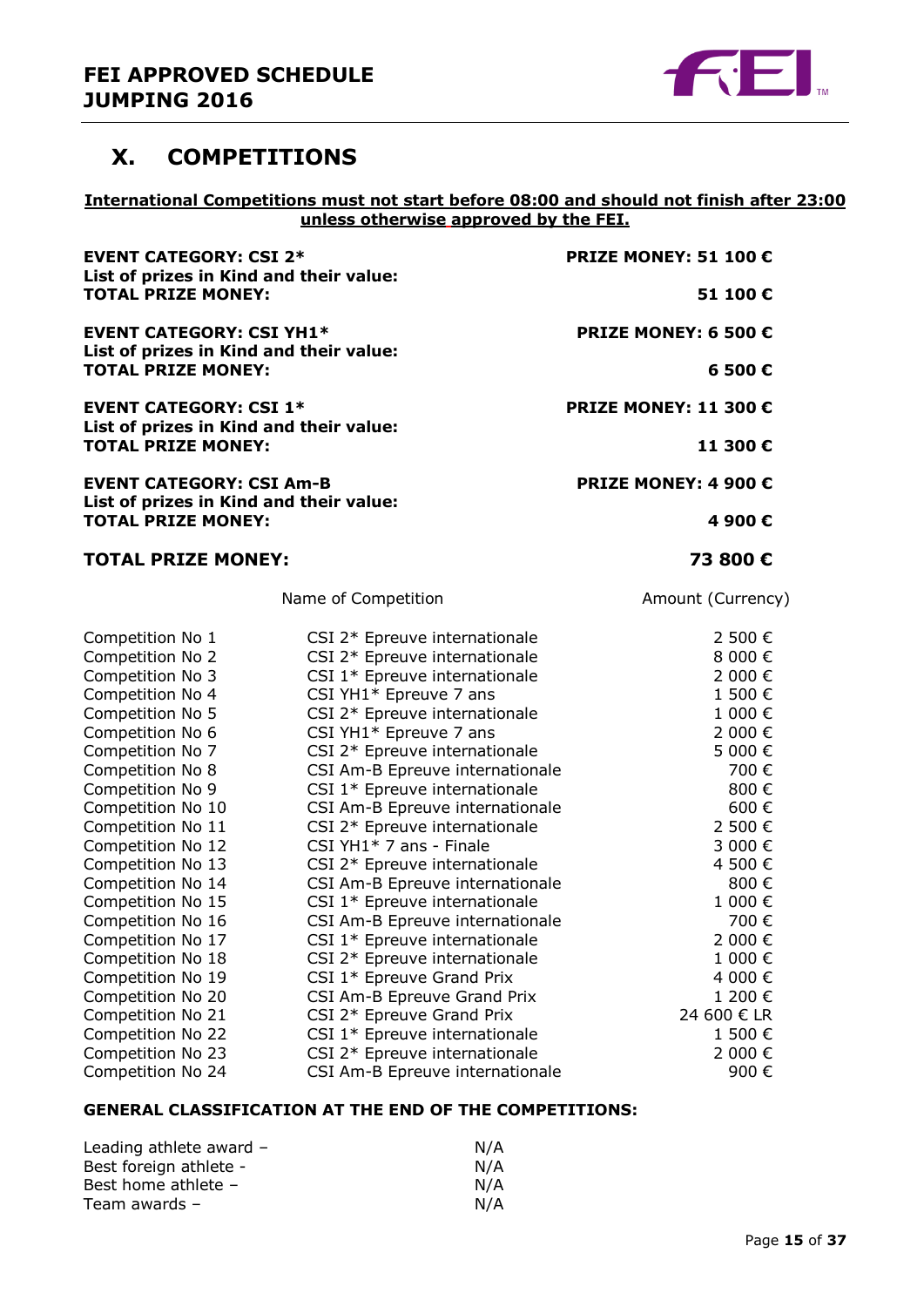

#### **PRIZE – CLASSIFICATION:** N/A

#### **DEDUCTIONS FROM PRIZE MONEY AT COMPETITIONS:**

**Full details of any deductions from prize money must be outlined in the schedule. This includes government taxes. If it is necessary for Organisers to deduct such taxes, they must provide participants with an official form indicating the amount of tax deducted.** 

#### **The tax form must be provided to the athletes upon arrival and returned to the Organiser prior to departing.**

The payement of prize money will be made by the OC to foreign riders by bank transfert. Foreign riders must provide the OC with their IBAN and BIC + SWIFT Codes on the day of their arrival at the latest, and before the veterinary inspection. Should the rider's account balance by a information not be provided on time, the OC will pay the rider's account balance by a Franck bank cheque in Euros. No cash payment will be available.

### **IMPORTANT**

### **The total amount of prize money shown for each Competition in the schedule must be distributed. (FEI General Regulations articles 127 and 128)**

For details of the Breakdown for each competition please refer to the tables at the end of this document; the Organiser must specify which of the two (2) tables will be used. The total prize money for the Competition must be distributed among the first twelfth  $(12<sup>th</sup>)$ placed athletes.

The Organiser must provide additional created prizes for athletes placed beyond twelfth  $(12<sup>th</sup>)$  place. The minimum amount for each of these additional prizes, for athletes placed from thirteenth  $(13<sup>th</sup>)$  to last place, must be clearly specified in the approved schedule and not exceed the prize money of the athlete placed twelfth  $(12<sup>th</sup>)$ .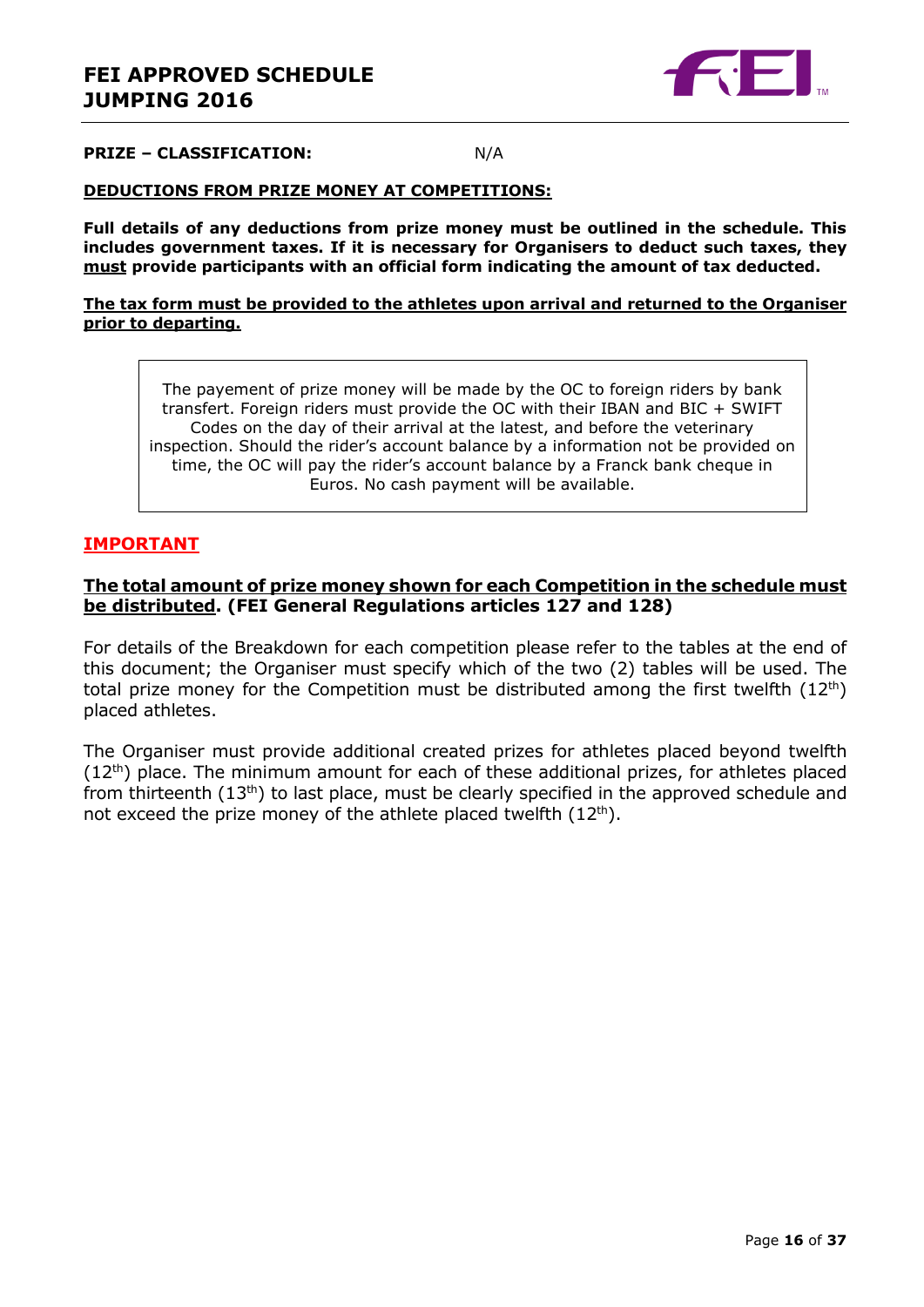

| <b>FIRST DAY: Thursday</b>                                                                                                                                                                                                                                                  |                                                                                                                              | $\overline{\text{DATE}}$ (dd/mm/yy) : 04/08/16 |
|-----------------------------------------------------------------------------------------------------------------------------------------------------------------------------------------------------------------------------------------------------------------------------|------------------------------------------------------------------------------------------------------------------------------|------------------------------------------------|
| <b>COMPETITION No: 1</b> competition arena : grass/herbe                                                                                                                                                                                                                    |                                                                                                                              | Time: 09 h 00                                  |
| Type of Competition: CSI 2*                                                                                                                                                                                                                                                 |                                                                                                                              | Acc. to Article: 238.2.1                       |
| Competition description: Barème A chrono sans barrage                                                                                                                                                                                                                       |                                                                                                                              |                                                |
| Jump-off (if any)<br>Speed/Fixed time<br>Obstacles height:<br>max<br>Number of horses per athlete<br>Number of Starters:<br>Total prize money:<br>Chart to be used:<br>Please specify prize money amount for each athlete placed 13 <sup>th</sup> and beyond: 18 $\epsilon$ | 350 m/mn<br>135 cm<br>$\mathbf{1}$<br>80<br>2 500€<br>1 (25% to winner)<br>2 (33% to winner)                                 | $\boxtimes$                                    |
|                                                                                                                                                                                                                                                                             | * * * * * * * * * * *                                                                                                        |                                                |
| <b>COMPETITION No:</b> 2 competition arena: grass/herbe                                                                                                                                                                                                                     |                                                                                                                              | <u>Time:</u> 12 h 30                           |
| Type of Competition: CSI 2* Epreuve internationale. Acc. to Article: 238.2.2                                                                                                                                                                                                |                                                                                                                              |                                                |
| The 35 first riders will be qualified for the GP competition 21                                                                                                                                                                                                             |                                                                                                                              |                                                |
| Competition description: Barème A chrono avec barrage au chrono                                                                                                                                                                                                             |                                                                                                                              |                                                |
| Jump-off (if any)<br>Speed/Fixed time<br>Obstacles height:<br>max<br>Number of horses per athlete<br>Number of Starters:<br>Total prize money:<br>Chart to be used:                                                                                                         | one<br>$350 \; \text{m/min}$<br>140 cm<br>$\mathbf{1}$<br>80<br>8 000€<br>$1(25\% \text{ to winner})$<br>$2$ (33% to winner) |                                                |
| Decay and $f_1$ , with proposed and contract $f_2$ is a solution of solutional $f_1$ of $h_2$ and $h_3$ is equal. A 0, 0                                                                                                                                                    |                                                                                                                              |                                                |

Please specify prize money amount for each athlete placed 13<sup>th</sup> and beyond: 40  $\epsilon$ 

\* \* \* \* \* \* \* \* \* \* \*

**COMPETITION No:** 3 competition arena : grass/herbe **Time:** 16 h 00

Type of Competition: CSI 1\* Epreuve internationale. Acc. to Article: 238.2.1

### **The 35 first riders will be qualified for the GP competition 19.**

Competition description: Barème A chrono sans barrage

| Jump-off (if any)            |     |          |
|------------------------------|-----|----------|
| Speed/Fixed time             |     | 350 m/mn |
| Obstacles height:            | max | 130 cm   |
| Number of horses per athlete |     |          |
| Number of Starters:          |     | 80       |
| Total prize money:           |     | 2 000 €  |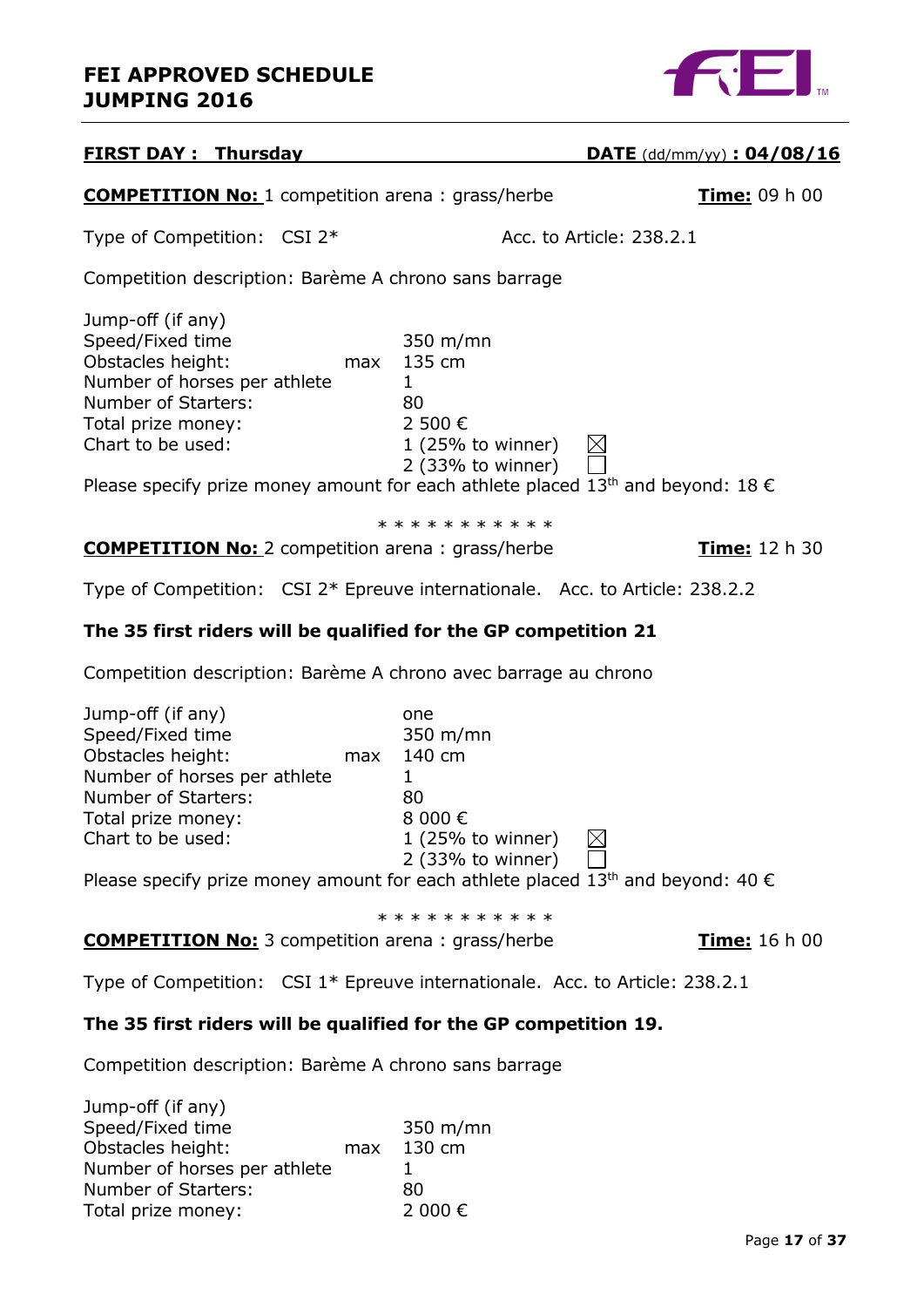### **FEI APPROVED SCHEDULE JUMPING 2016**

| Chart to be used:                                                                                                                                                                                                                                                                                                                                                      | $1(25\% \text{ to winner})$<br>$2$ (33% to winner)                                                             | $\boxtimes$                                |
|------------------------------------------------------------------------------------------------------------------------------------------------------------------------------------------------------------------------------------------------------------------------------------------------------------------------------------------------------------------------|----------------------------------------------------------------------------------------------------------------|--------------------------------------------|
| Please specify prize money amount for each athlete placed 13 <sup>th</sup> and beyond: 16 $\epsilon$                                                                                                                                                                                                                                                                   |                                                                                                                |                                            |
|                                                                                                                                                                                                                                                                                                                                                                        | * * * * * * * * * * *                                                                                          |                                            |
| <b>COMPETITION No:</b> 4 competition arena: sand/sable                                                                                                                                                                                                                                                                                                                 |                                                                                                                | Time: 11 h 00                              |
| Type of Competition: CSI YH1* Epr 7 ans Acc. to Article: 238.1.1                                                                                                                                                                                                                                                                                                       |                                                                                                                |                                            |
| Competition description: Barème A sans chrono, sans barrage.                                                                                                                                                                                                                                                                                                           |                                                                                                                |                                            |
| Jump-off (if any)<br>Speed/Fixed time<br>Obstacles height:<br>Number of horses per athlete<br>Number of Starters:<br>Total prize money:<br>Chart to be used:<br>Please specify prize money amount for each athlete placed 13 <sup>th</sup> and beyond: 15 $\epsilon$                                                                                                   | 350 m/mn<br>max 130 cm<br>$\overline{2}$<br>80<br>1 500€<br>$1(25\% \text{ to winner})$<br>$2$ (33% to winner) | $\mathbb{N}$                               |
|                                                                                                                                                                                                                                                                                                                                                                        | * * * * * * * * * * *                                                                                          |                                            |
| <b>COMPETITION No:</b> 5 competition arena: sand/sable                                                                                                                                                                                                                                                                                                                 |                                                                                                                | Time: 14 h 00                              |
| Type of Competition: CSI 2* Epreuve internationale. Acc. to Article: 274.5.6                                                                                                                                                                                                                                                                                           |                                                                                                                |                                            |
| Competition description: Barème A temps différé.                                                                                                                                                                                                                                                                                                                       |                                                                                                                |                                            |
| Jump-off (if any)<br>Speed/Fixed time<br>Obstacles height:<br>max<br>Number of horses per athlete<br>Number of Starters:<br>competition must be divided and the equivalent amount of prize money must be provided.)<br>Total prize money:<br>Chart to be used:<br>Please specify prize money amount for each athlete placed 13 <sup>th</sup> and beyond: 10 $\epsilon$ | 350 m/mn<br>125 cm<br>2<br>1 000€<br>1 (25% to winner)<br>2 (33% to winner)<br>* * * * * * * * * * *           | 100* (if more than 100 take part then, the |
|                                                                                                                                                                                                                                                                                                                                                                        |                                                                                                                |                                            |

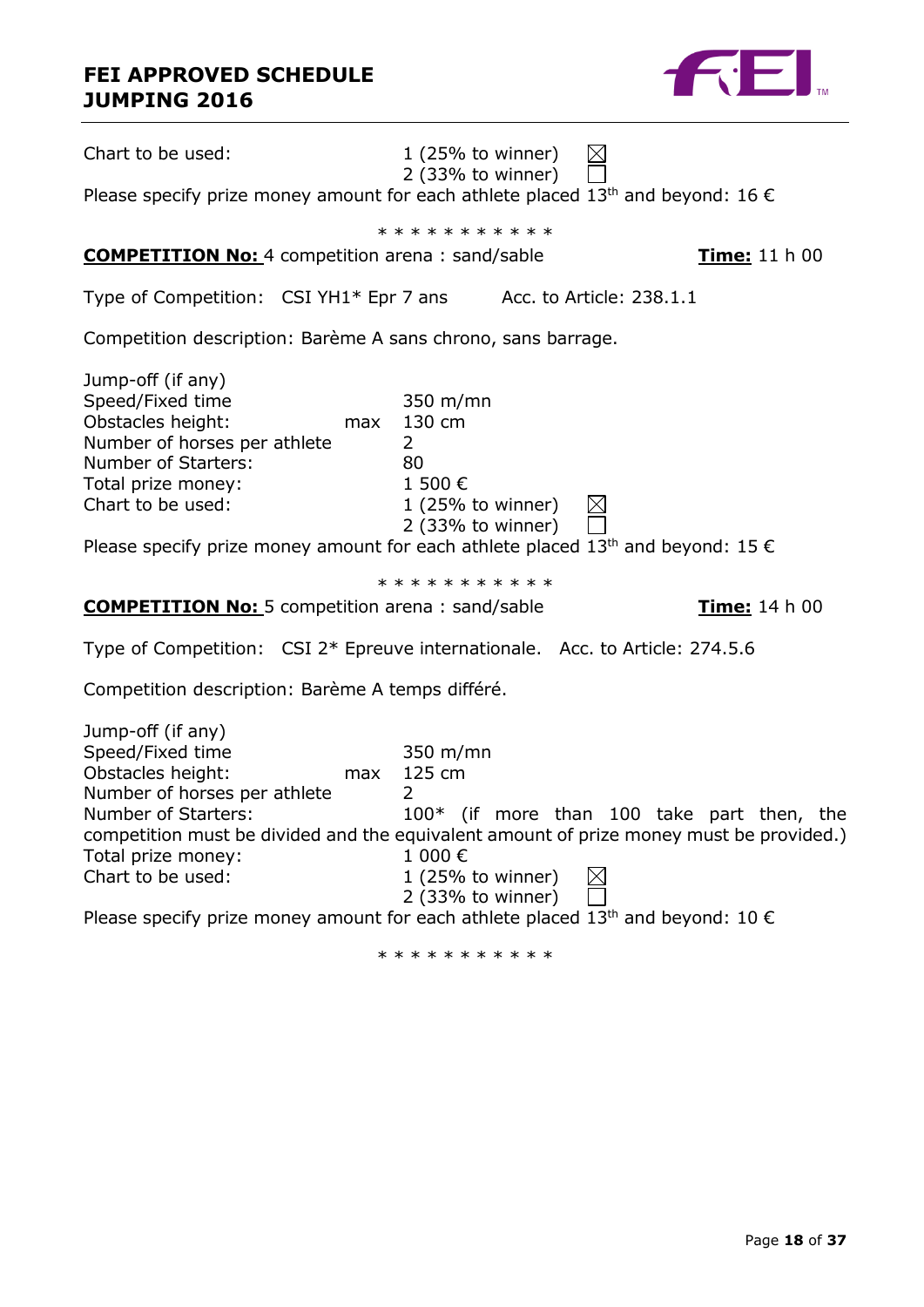### **FEI APPROVED SCHEDULE JUMPING 2016**



| <b>SECOND DAY: Friday</b>                                                                                                                                                                                                                                                                          |                                                                                                                | <b>DATE</b> (dd/mm/yy) : $05/08/16$ |
|----------------------------------------------------------------------------------------------------------------------------------------------------------------------------------------------------------------------------------------------------------------------------------------------------|----------------------------------------------------------------------------------------------------------------|-------------------------------------|
| <b>COMPETITION No:</b> 6 competition arena grass/herbe                                                                                                                                                                                                                                             |                                                                                                                | Time: 08 h 00                       |
| Type of Competition: CSI YH1* Epr 7 ans                                                                                                                                                                                                                                                            |                                                                                                                | Acc. to Article: 238.2.1            |
| Competition description: Barème A chrono sans barrage                                                                                                                                                                                                                                              |                                                                                                                |                                     |
| Jump-off (if any)<br>Speed/Fixed time<br>Obstacles height:<br>max<br>Number of horses per athlete<br>Number of Starters:<br>Total prize money:<br>Chart to be used:<br>Please specify prize money amount for each athlete placed 13 <sup>th</sup> and beyond: 16 $\epsilon$                        | 350 m/mn<br>135 cm<br>$\overline{2}$<br>80<br>2 000€<br>$1(25\% \text{ to winner})$<br>2 (33% to winner)       | $\boxtimes$                         |
|                                                                                                                                                                                                                                                                                                    | * * * * * * * * * * *                                                                                          |                                     |
| <b>COMPETITION No:</b> 7 competition arena: grass/herbe                                                                                                                                                                                                                                            |                                                                                                                | <b>Time:</b> 11 h 00                |
| Type of Competition: CSI 2* Epreuve internationale. Acc. to Article: 238.2.1                                                                                                                                                                                                                       |                                                                                                                |                                     |
| The first riders (not already qualified) will be qualified for the GP (competition<br>21) to reach the number of 60 starters (including automatically prequalified<br>riders).                                                                                                                     |                                                                                                                |                                     |
| Competition description: Barème A chrono sans barrage                                                                                                                                                                                                                                              |                                                                                                                |                                     |
| Jump-off (if any)<br>Speed/Fixed time<br>Obstacles height:<br>max<br>Number of horses per athlete<br>Number of Starters:<br>Number of Starters:<br>Total prize money:<br>Chart to be used:<br>Please specify prize money amount for each athlete placed 13 <sup>th</sup> and beyond: 40 $\epsilon$ | $350 \; \text{m/min}$<br>140 cm<br>1<br>$\mathbf{1}$<br>80<br>5 000€<br>1 (25% to winner)<br>2 (33% to winner) | $\boxtimes$                         |
|                                                                                                                                                                                                                                                                                                    | * * * * * * * * * * *                                                                                          |                                     |
| <b>COMPETITION No:</b> 8 competition arena: grass/herbe                                                                                                                                                                                                                                            |                                                                                                                | Time: 14 h 00                       |
| Type of Competition: CSI Am-B<br><b>Qualifier for the Grand prix competition 20</b><br>Competition description: Barème A temps différé                                                                                                                                                             |                                                                                                                | Acc. to Article: 274.5.6            |
| Jump-off (if any)<br>Speed/Fixed time<br>Obstacles height:<br>max                                                                                                                                                                                                                                  | $350 \; \text{m/min}$<br>120 cm                                                                                |                                     |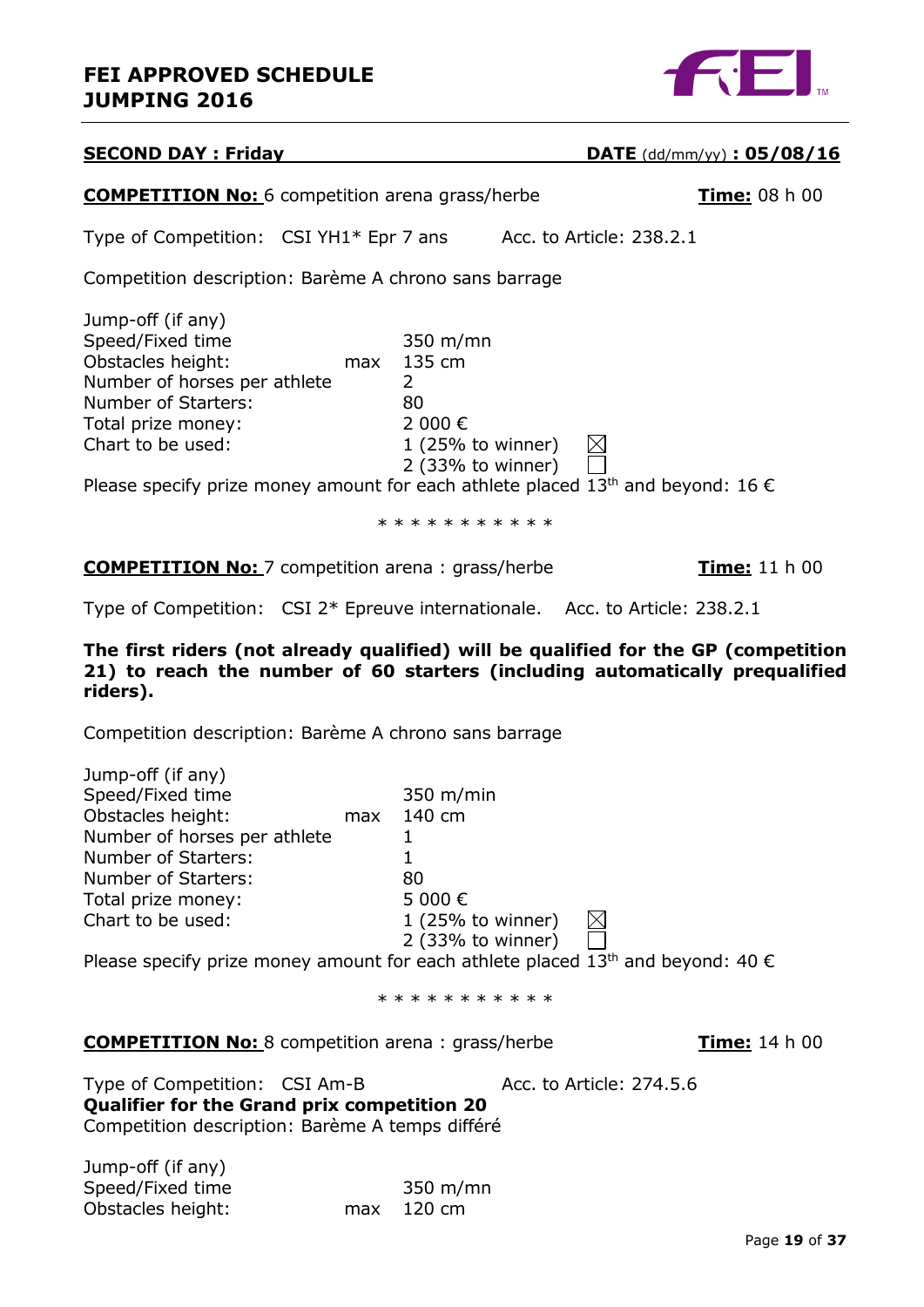

| Number of horses per athlete<br>Number of Starters:<br>Total prize money:<br>Chart to be used:                                                                                                                                                                                                                                                                        | $\mathbf{1}$<br>80<br>700€<br>$\boxtimes$<br>$1(25%$ to winner)<br>$2$ (33% to winner)                                         |                                            |
|-----------------------------------------------------------------------------------------------------------------------------------------------------------------------------------------------------------------------------------------------------------------------------------------------------------------------------------------------------------------------|--------------------------------------------------------------------------------------------------------------------------------|--------------------------------------------|
| Please specify prize money amount for each athlete placed 13 <sup>th</sup> and beyond: $7 \in$                                                                                                                                                                                                                                                                        |                                                                                                                                |                                            |
|                                                                                                                                                                                                                                                                                                                                                                       | * * * * * * * * * * *                                                                                                          |                                            |
| <b>COMPETITION No: 9</b> competition arena: sand/sable                                                                                                                                                                                                                                                                                                                |                                                                                                                                | Time: 08 h 00                              |
| Type of Competition: CSI 1* Epreuve internationale. Acc. to Article: 274.5.6                                                                                                                                                                                                                                                                                          |                                                                                                                                |                                            |
| Competition description: Barème A temps différé                                                                                                                                                                                                                                                                                                                       |                                                                                                                                |                                            |
| Jump-off (if any)<br>Speed/Fixed time<br>Obstacles height:<br>max<br>Number of horses per athlete<br>Number of Starters:<br>competition must be divided and the equivalent amount of prize money must be provided.)<br>Total prize money:<br>Chart to be used:<br>Please specify prize money amount for each athlete placed 13 <sup>th</sup> and beyond: 8 $\epsilon$ | $350 \; \text{m/min}$<br>120 cm<br>$\overline{2}$<br>800€<br>$1(25\% \text{ to winner})$<br>$\boxtimes$<br>$2$ (33% to winner) | 100* (if more than 100 take part then, the |
|                                                                                                                                                                                                                                                                                                                                                                       | * * * * * * * * * * *                                                                                                          |                                            |
| <b>COMPETITION No:10</b> competition arena: sans/sable                                                                                                                                                                                                                                                                                                                |                                                                                                                                | Time: 11 h 30                              |
| Type of Competition: CSI Am-B                                                                                                                                                                                                                                                                                                                                         | Acc. to Article: 274.5.6                                                                                                       |                                            |
| Competition description: Barème A temps différé                                                                                                                                                                                                                                                                                                                       |                                                                                                                                |                                            |
| Jump-off (if any)<br>Speed/Fixed time<br>Obstacles height:<br>max<br>Number of horses per athlete<br>Number of Starters:<br>competition must be divided and the equivalent amount of prize money must be provided.)<br>Total prize money:<br>Chart to be used:<br>Please specify prize money amount for each athlete placed 13 <sup>th</sup> and beyond: 6 $\epsilon$ | 350 m/mn<br>115 cm<br>2<br>600€<br>$1$ (25% to winner)<br>$\boxtimes$<br>$2$ (33% to winner)                                   | 100* (if more than 100 take part then, the |
|                                                                                                                                                                                                                                                                                                                                                                       | * * * * * * * * * * *                                                                                                          |                                            |
| <b>COMPETITION No:</b> 11 competition arena: sand/sable                                                                                                                                                                                                                                                                                                               |                                                                                                                                | Time: 15 h 00                              |
| Type of Competition: CSI 2* Epreuve internationale. Acc. to Article: 238.2.1                                                                                                                                                                                                                                                                                          |                                                                                                                                |                                            |
| Competition description: Barème A chrono sans barrage                                                                                                                                                                                                                                                                                                                 |                                                                                                                                |                                            |

Jump-off (if any)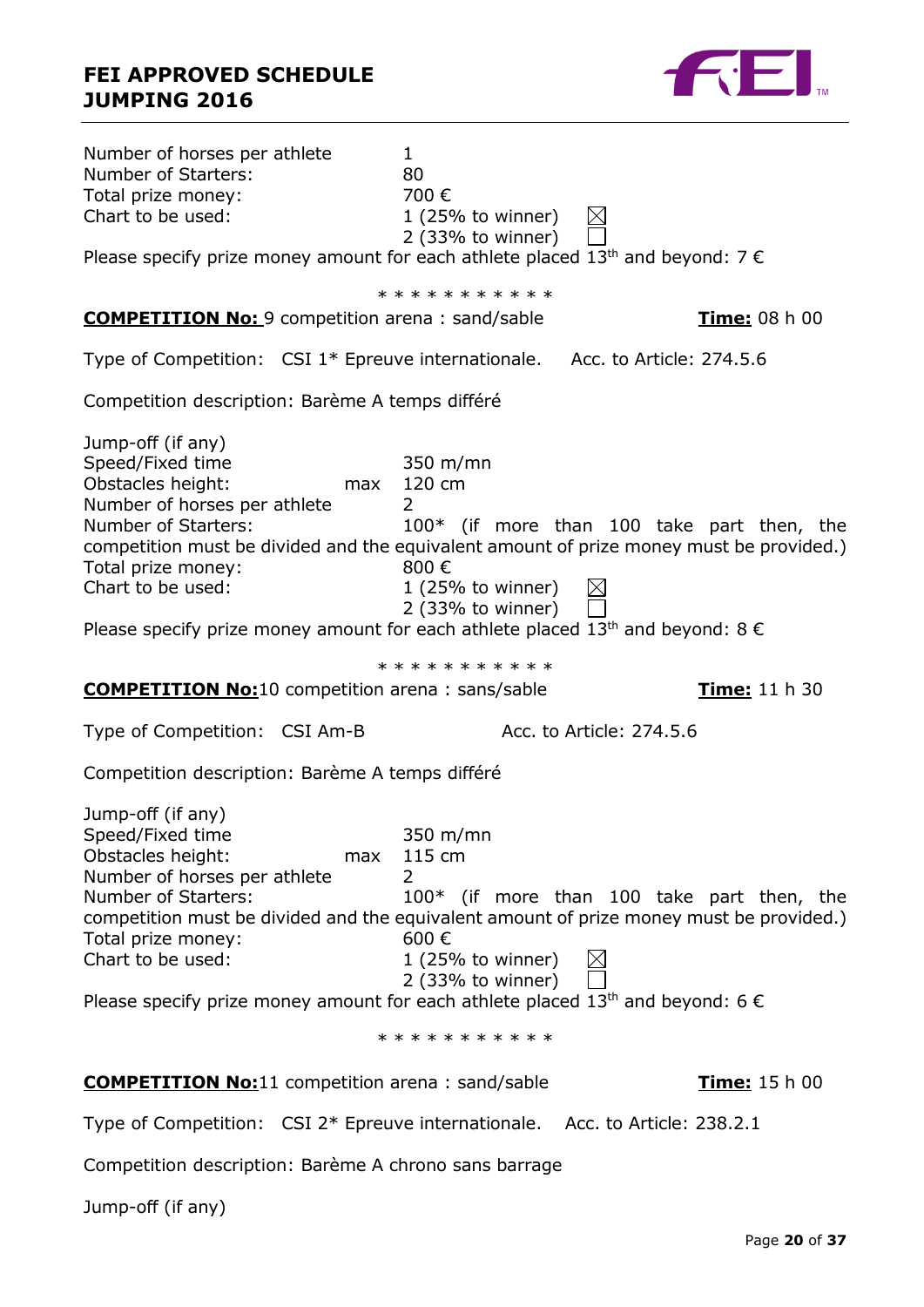### **FEI APPROVED SCHEDULE JUMPING 2016**

Speed/Fixed time 350 m/mn Obstacles height: max 135 cm Number of horses per athlete 1 Number of Starters: 80 Total prize money: 2 500 € Chart to be used: 1 (25% to winner)  $\boxtimes$ 2 (33% to winner) Please specify prize money amount for each athlete placed 13<sup>th</sup> and beyond: 18  $\epsilon$ \* \* \* \* \* \* \* \* \* \* **THIRD DAY : Saturday DATE** (dd/mm/yy) **: 06/08/16 COMPETITION No:**12 competition arena : grass/herbe **Time:** 08 h 00 Type of Competition: CSI YH1\*Epr 7 ans Finale Top 7 Acc. to Article: 238.2.2 **Epreuve qualificative pour le championnat de France des 7 ans.** Competition description: Barème A chrono avec barrage au chrono Jump-off (if any) one Speed/Fixed time 350 m/mn Obstacles height: max 140 cm Number of horses per athlete 2 Number of Starters: 80 Total prize money: 3 000 € Chart to be used: 1 (25% to winner) 2 (33% to winner) Please specify prize money amount for each athlete placed 13<sup>th</sup> and beyond: 20  $\epsilon$ \* \* \* \* \* \* \* \* \* \* **COMPETITION No:**13 competition arena : grass/herbe **Time:** 11 h 00 Type of Competition: CSI 2\* Epreuve internationale. Acc. to Article: 238.2.2 Competition description: Barème A chrono avec barrage au chrono Jump-off (if any) one Speed/Fixed time 350 m/mn Obstacles height: max 140 cm

Number of horses per athlete  $1/2$  for non qualified riders) Number of Starters: 100\* (if more than 100 take part then, the competition must be divided and the equivalent amount of prize money must be provided.) Total prize money:  $4\,500\,\epsilon$ Chart to be used:

|  | $\perp$ (25% to winner) |  |
|--|-------------------------|--|
|  | $2$ (33% to winner)     |  |

Please specify prize money amount for each athlete placed  $13^{th}$  and beyond: 35  $\epsilon$ 

\* \* \* \* \* \* \* \* \* \*

8

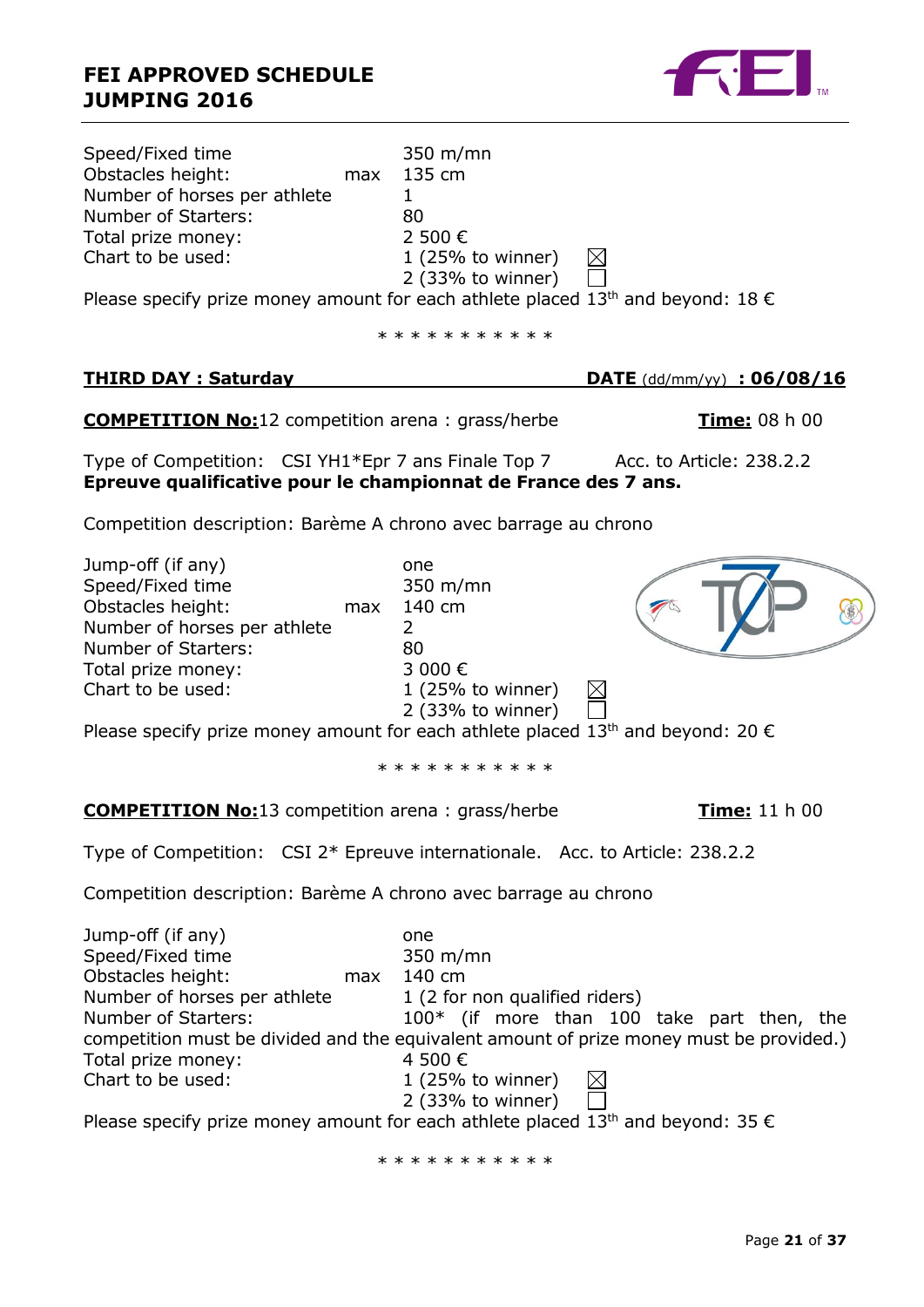

| <b>COMPETITION No:14</b> competition arena: grass/herbe                                                                                                                                                                                                                                                                                                                |                                                                                                                                                      | Time: 14 h 30 |
|------------------------------------------------------------------------------------------------------------------------------------------------------------------------------------------------------------------------------------------------------------------------------------------------------------------------------------------------------------------------|------------------------------------------------------------------------------------------------------------------------------------------------------|---------------|
| Type of Competition: CSI Am-B<br>Qualifier for the Grand prix competition 20<br>Competition description: Barème A chrono                                                                                                                                                                                                                                               | Acc. to Article: 238.2.1                                                                                                                             |               |
| Jump-off (if any)<br>Speed/Fixed time<br>Obstacles height:<br>max<br>Number of horses per athlete<br>Number of Starters:<br>Total prize money:<br>Chart to be used:<br>Please specify prize money amount for each athlete placed 13 <sup>th</sup> and beyond: 8 $\epsilon$                                                                                             | $350 \; \text{m/min}$<br>120 cm<br>1<br>80<br>800€<br>$1(25\% \text{ to winner})$<br>$\trianglerighteq$<br>$2$ (33% to winner)                       |               |
| <b>COMPETITION No:15</b> competition arena: sand/sable                                                                                                                                                                                                                                                                                                                 | * * * * * * * * * * *                                                                                                                                | Time: 08 h 00 |
| Type of Competition: $CSI_1*$ Epreuve internationale. Acc. to Article: 238.2.1                                                                                                                                                                                                                                                                                         |                                                                                                                                                      |               |
| Competition description: Barème A chrono sans barrage                                                                                                                                                                                                                                                                                                                  |                                                                                                                                                      |               |
| Jump-off (if any)<br>Speed/Fixed time<br>Obstacles height:<br>max<br>Number of horses per athlete<br>Number of Starters:<br>competition must be divided and the equivalent amount of prize money must be provided.)<br>Total prize money:<br>Chart to be used:<br>Please specify prize money amount for each athlete placed 13 <sup>th</sup> and beyond: 10 $\epsilon$ | 350 m/mn<br>120 cm<br>2<br>100* (if more than 100 take part then, the<br>1 000€<br>$1(25\% \text{ to winner})$<br>$\boxtimes$<br>$2$ (33% to winner) |               |
|                                                                                                                                                                                                                                                                                                                                                                        | * * * * * * * * * * *                                                                                                                                |               |
| <b>COMPETITION No:</b> 16 competition arena: sand/sable                                                                                                                                                                                                                                                                                                                |                                                                                                                                                      | Time: 11 h 00 |
| Type of Competition: CSI Am-B                                                                                                                                                                                                                                                                                                                                          | Acc. to Article: 238.2.1                                                                                                                             |               |
| Competition description: Barème A chrono sans barrage                                                                                                                                                                                                                                                                                                                  |                                                                                                                                                      |               |
| Jump-off (if any)<br>Speed/Fixed time<br>Obstacles height:<br>Number of horses per athlete<br>Number of Starters:<br>competition must be divided and the equivalent amount of prize money must be provided.)<br>Total prize money:<br>Chart to be used:<br>Please specify prize money amount for each athlete placed 13 <sup>th</sup> and beyond: $7 \in$              | 350 m/mn<br>$max$ 115 cm<br>2<br>100* (if more than 100 take part then, the<br>700<br>$1(25%$ to winner)<br>2 (33% to winner)                        |               |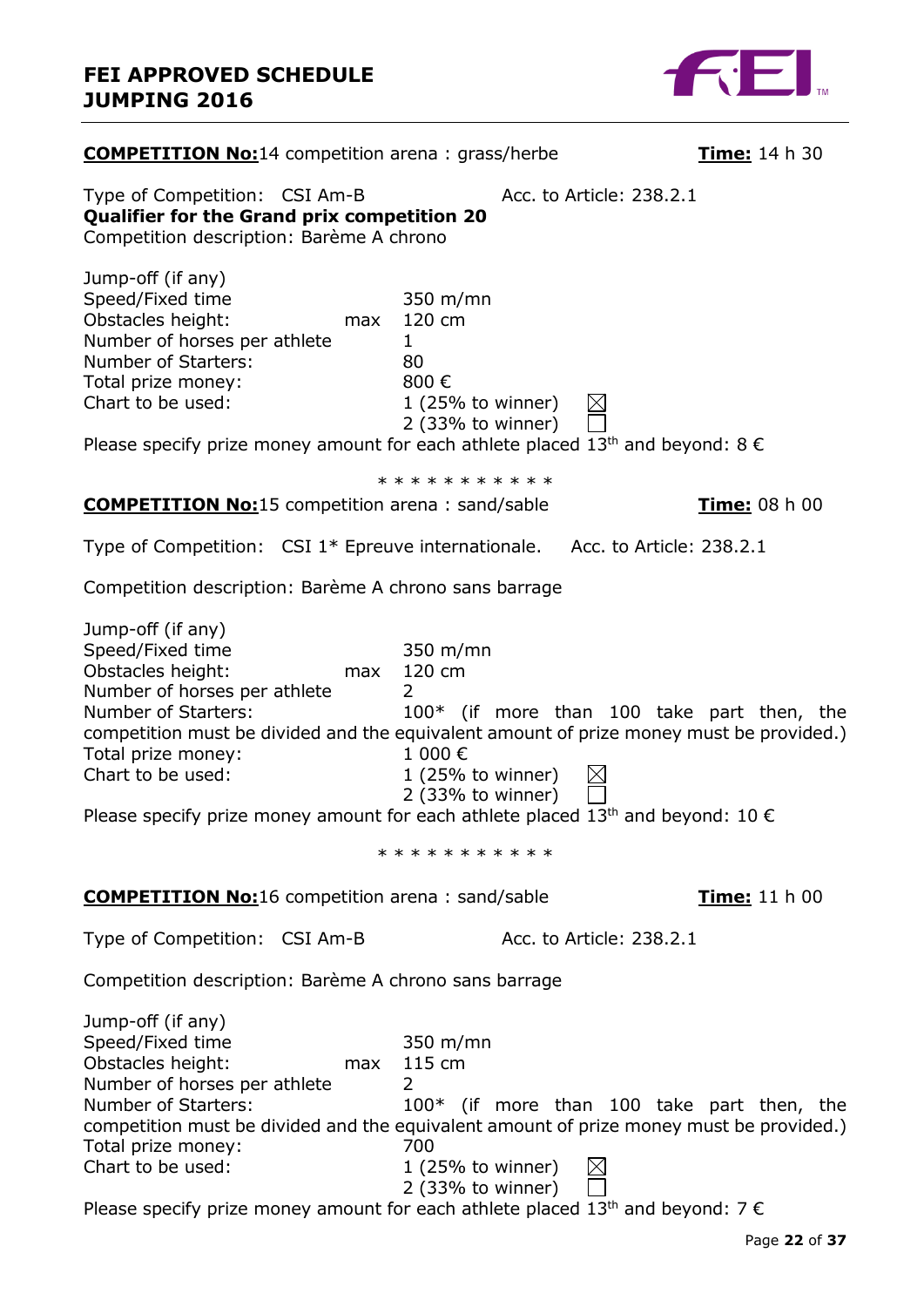

\* \* \* \* \* \* \* \* \* \*

**COMPETITION No:**17 competition arena : sand/sable **Time:** 14 h 00

Type of Competition: CSI 1\*Epreuve internationale. Acc. to Article: 238.2.1

**The first riders (not already qualified) will be qualified for the GP (competition 19) to reach the number of 60 starters (including automatically prequalified riders).**

Competition description: Barème A chrono sans barrage

| Jump-off (if any)                                                                                    |     |                       |  |
|------------------------------------------------------------------------------------------------------|-----|-----------------------|--|
| Speed/Fixed time                                                                                     |     | $350 \; \text{m/min}$ |  |
| Obstacles height:                                                                                    | max | 130 cm                |  |
| Number of horses per athlete                                                                         |     |                       |  |
| Number of Starters:                                                                                  |     | 80                    |  |
| Total prize money:                                                                                   |     | 2 000€                |  |
| Chart to be used:                                                                                    |     | $1(25%$ to winner)    |  |
|                                                                                                      |     | 2 (33% to winner)     |  |
| Please specify prize money amount for each athlete placed 13 <sup>th</sup> and beyond: 16 $\epsilon$ |     |                       |  |

\* \* \* \* \* \* \* \* \* \*

**COMPETITION No:**18 competition arena : sand/sable **Time:** 16 h 30

Type of Competition: CSI 2\* Epreuve internationale. Acc. to Article: 238.2.1

Competition description: Barème A chrono sans barrage

| Jump-off (if any)            |     |                                                                                         |
|------------------------------|-----|-----------------------------------------------------------------------------------------|
| Speed/Fixed time             |     | $350 \; \text{m/min}$                                                                   |
| Obstacles height:            | max | 125 cm                                                                                  |
| Number of horses per athlete |     |                                                                                         |
| Number of Starters:          |     | $100*$ (if more than 100 take part then, the                                            |
|                              |     | competition must be divided and the equivalent amount of prize money must be provided.) |
| Total prize money:           |     | 1000€                                                                                   |
| Chart to be used:            |     | $1(25%$ to winner)<br>$\boxtimes$                                                       |
|                              |     | $2$ (33% to winner)                                                                     |

Please specify prize money amount for each athlete placed 13<sup>th</sup> and beyond: 10  $\epsilon$ 

\* \* \* \* \* \* \* \* \* \* \*

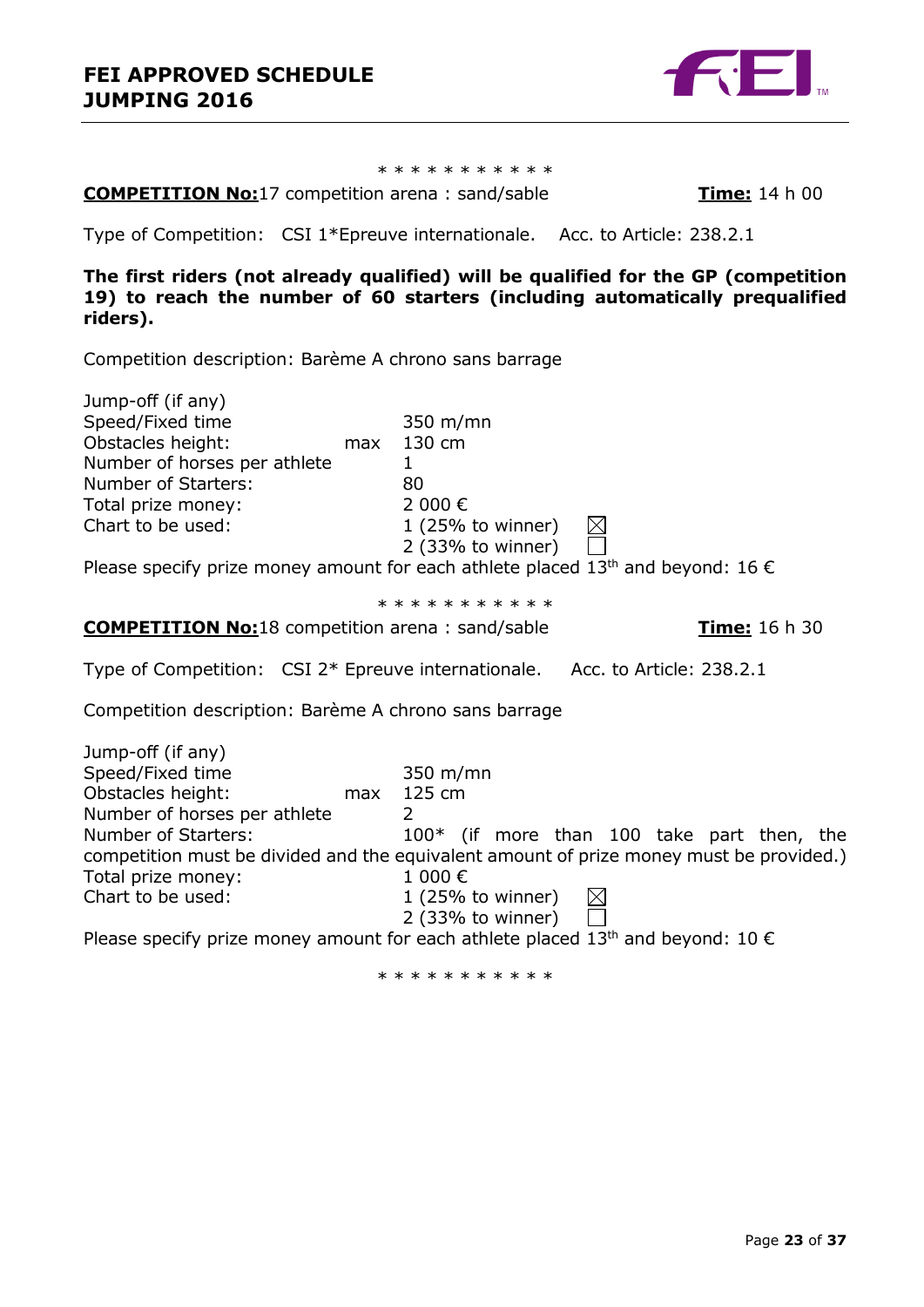

### **FOURTH DAY : Sunday DATE** (dd/mm/yy) **: 07/08/16**

**COMPETITION No:**19 competition arena : grass/herbe **Time:** 08 h 00

Type of Competition: CSI 1\*Epreuve Grand Prix. Acc. to Article: 238.2.2

Competition description: Barème A chrono avec barrage au chrono

| Jump-off (if any)            |     | one                 |  |  |
|------------------------------|-----|---------------------|--|--|
| Speed/Fixed time             |     | $375 \text{ m/min}$ |  |  |
| Obstacles height:            | max | 135 cm              |  |  |
| Number of horses per athlete |     |                     |  |  |
| Number of Starters:          |     | 60                  |  |  |
| Total prize money:           |     | 4 000€              |  |  |
| Chart to be used:            |     | $1(25%$ to winner)  |  |  |
|                              |     | 2 (33% to winner)   |  |  |
|                              |     |                     |  |  |

Please specify prize money amount for each athlete placed 13<sup>th</sup> and beyond: 30  $\epsilon$ 

1.The following Athletes (not Athlete/Horse combinations) are automatically qualified for the Grand Prix at CSI Events, if present:

261.4.2.1 The winner of that Event's Grand Prix the previous year;

261.4.2.2 The current National Champion of the host country;

261.4.2.3 The individual medal winners of the last Olympic and Pan-American Games, the last FEI World and FEI Continental Championships and the winner of the last FEI World Cup™

2. 35 riders qualify through competition 3

3. Remaining riders qualify through competition 17 to reach the number of 60 starters (including automatically qualified riders).

*All athletes qualified for the Grand Prix including those automatically qualified must complete, with their Grand Prix horse, the initial round of at least one competition prior to the Grand Prix.*

\* \* \* \* \* \* \* \* \* \* \*

**COMPETITION No:**20 competition arena : grass/herbe **Time:** 11 h 00

Type of Competition: CSI Am-B Epreuve Grand Prix. Acc. to Article: 238.2.2

Competition description: Barème A chrono avec barrage au chrono

| Jump-off (if any)            |     | one                 |   |  |
|------------------------------|-----|---------------------|---|--|
| Speed/Fixed time             |     | $375 \text{ m/min}$ |   |  |
| Obstacles height:            | max | 125 cm              |   |  |
| Number of horses per athlete |     |                     |   |  |
| Number of Starters:          |     | 40                  |   |  |
| Total prize money:           |     | 1 200 €             |   |  |
| Chart to be used:            |     | $1(25%$ to winner)  | ⋉ |  |
|                              |     | 2 (33% to winner)   |   |  |
|                              |     |                     |   |  |

Please specify prize money amount for each athlete placed  $13<sup>th</sup>$  and beyond: 12  $\epsilon$ 

Page **24** of **37** The 40 best riders will be qualified for the GP – accumulation of points competitions 8 and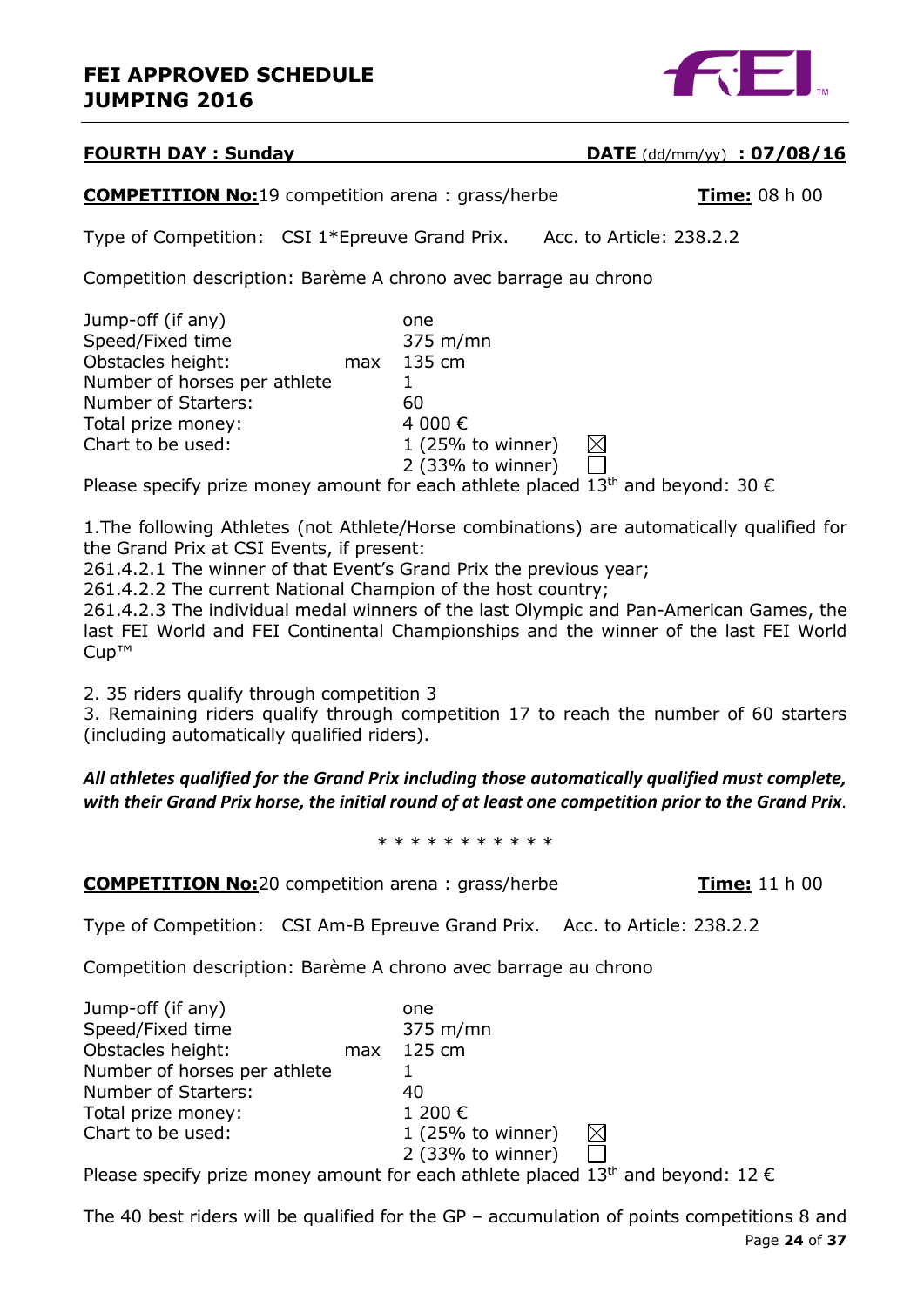

14 :

Competition 8 : first rider 1 point, second rider 2 points, etc... with coefficient 1. Competition 14 : first rider 1 point, second rider 2 points, etc... with coefficient 1.5. If ex aequo riders it's the time of the competition 14 which will decide.

### *All athletes qualified for the Grand Prix including those automatically qualified must complete, with their Grand Prix horse, the initial round of at least one competition prior to the Grand Prix.*

\* \* \* \* \* \* \* \* \* \* \*

| <b>COMPETITION No:</b> 21 competition arena: grass/herbe |  |  | <b>Time:</b> 14 h 30 |
|----------------------------------------------------------|--|--|----------------------|
|----------------------------------------------------------|--|--|----------------------|

Type of Competition: CSI 2\* Epreuve Grand Prix. Acc. to Article: 238.2.2 **Counts for the Longines Rankings**

Competition description: Barème A chrono avec barrage au chrono

| Jump-off (if any)            |     | one                 |             |
|------------------------------|-----|---------------------|-------------|
| Speed/Fixed time             |     | $375 \text{ m/min}$ |             |
| Obstacles height:            | max | 145 cm              |             |
| Number of horses per athlete |     |                     |             |
| Number of Starters:          |     | 60                  |             |
| Total prize money:           |     | 24 600 €            |             |
| Chart to be used:            |     | 1 (25% to winner)   | $\boxtimes$ |
|                              |     | 2 (33% to winner)   |             |

Please specify prize money amount for each athlete placed  $13<sup>th</sup>$  and beyond: 100  $\epsilon$ 

1.The following Athletes (not Athlete/Horse combinations) are automatically qualified for the Grand Prix at CSI Events, if present:

261.4.2.1 The winner of that Event's Grand Prix the previous year;

261.4.2.2 The current National Champion of the host country;

261.4.2.3 The individual medal winners of the last Olympic and Pan-American Games, the last FEI World and FEI Continental Championships and the winner of the last FEI World Cup™

35 riders qualify through competition 2.

Remaining riders qualify through competition 7 to reach the number of 60 starters (including automatically qualified riders).

*All athletes qualified for the Grand Prix, including those automatically qualified must complete, with their Grand Prix horse, the initial round of at least one competition prior to the Grand Prix.*

\* \* \* \* \* \* \* \* \* \*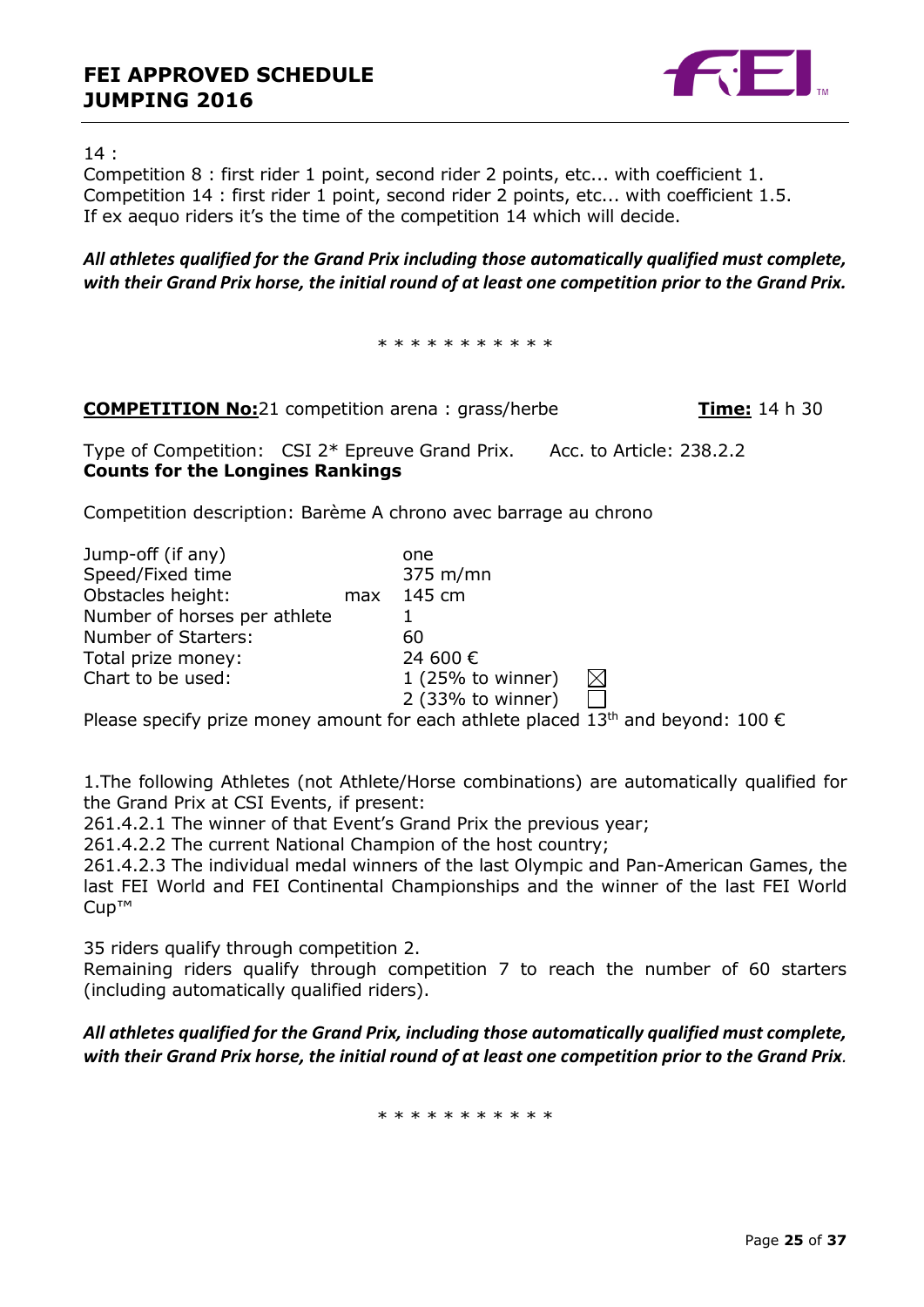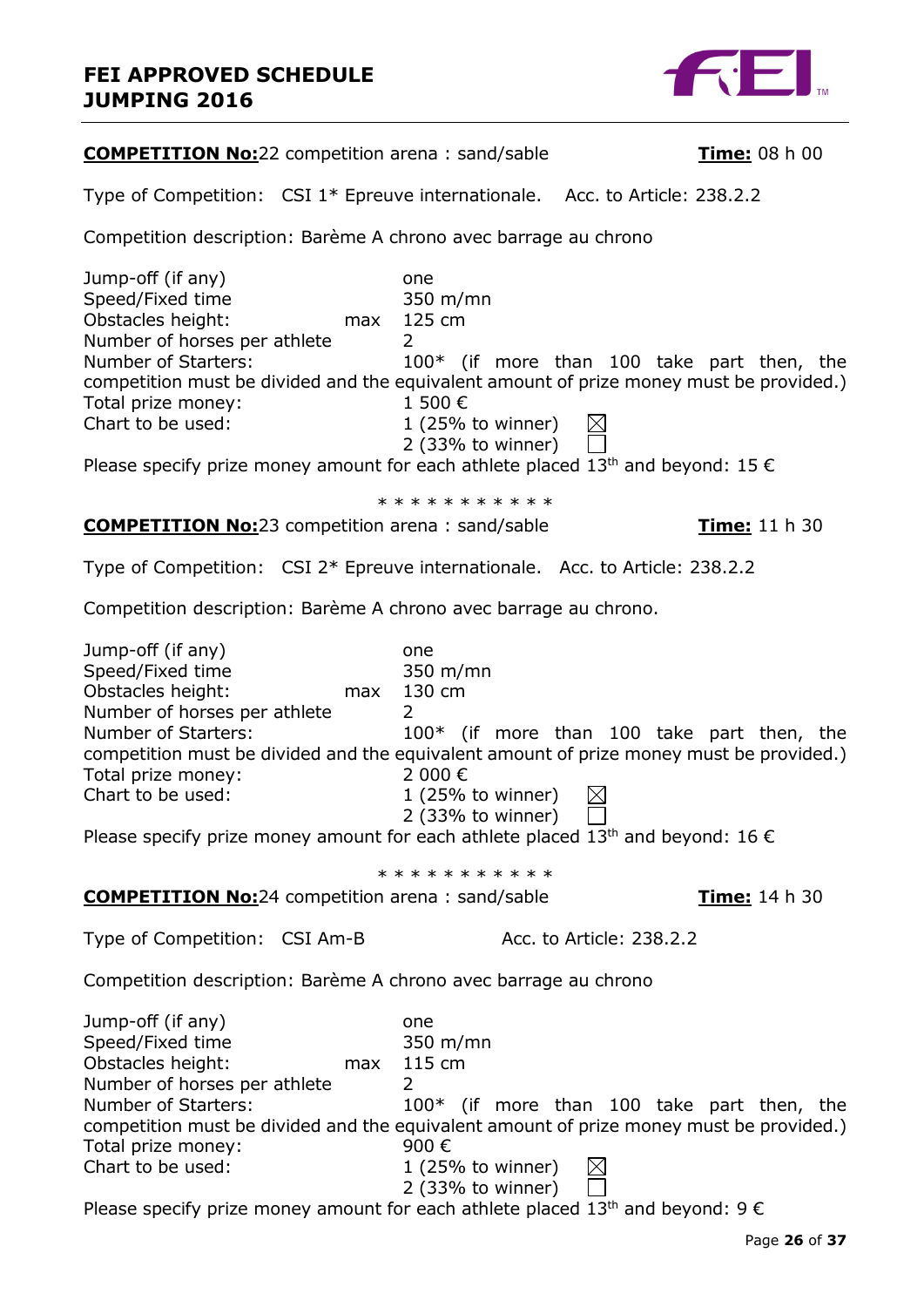

\* \* \* \* \* \* \* \* \* \* \*

### **IMPORTANT**

\*: Maximum Number of starters per competition: 100.

If more than 100 starters are declared, the OC must split the class and provide the equivalent amount of prize money for the additional Competition. OCs may apply either of the following methods for splitting the Competition:

The competition is split into two groups before it starts. There may be a different number of starters in each group. There may be athletes with multiple horses in each group but all horses of any one athlete must be in the same group.

OR

The competition is run as one single competition and split afterwards into two groups and the classification established as follows: the athlete with the best score is the winner of the first group, the athlete with the second best score is the winner of the second group and so on until prizes have been allocated to 25% of the total number of starters. *NB:*  In this case separate results must be sent to the FEI for each of the two groups, e.g. *results for Competition 1a and for Competition 1b.*

In both cases above ach group must offer the same amount of prize money as indicated for the original Competition. For the avoidance of doubt, it is the number of declared starters in the Competition, not the actual number of starters, that determines whether the Competition must be split.

### **Prize Money Distribution:**

Please specify under each Competition which of the two charts you will be using for the distribution of the Prize Money (Chart 1 or Chart 2, see additional information).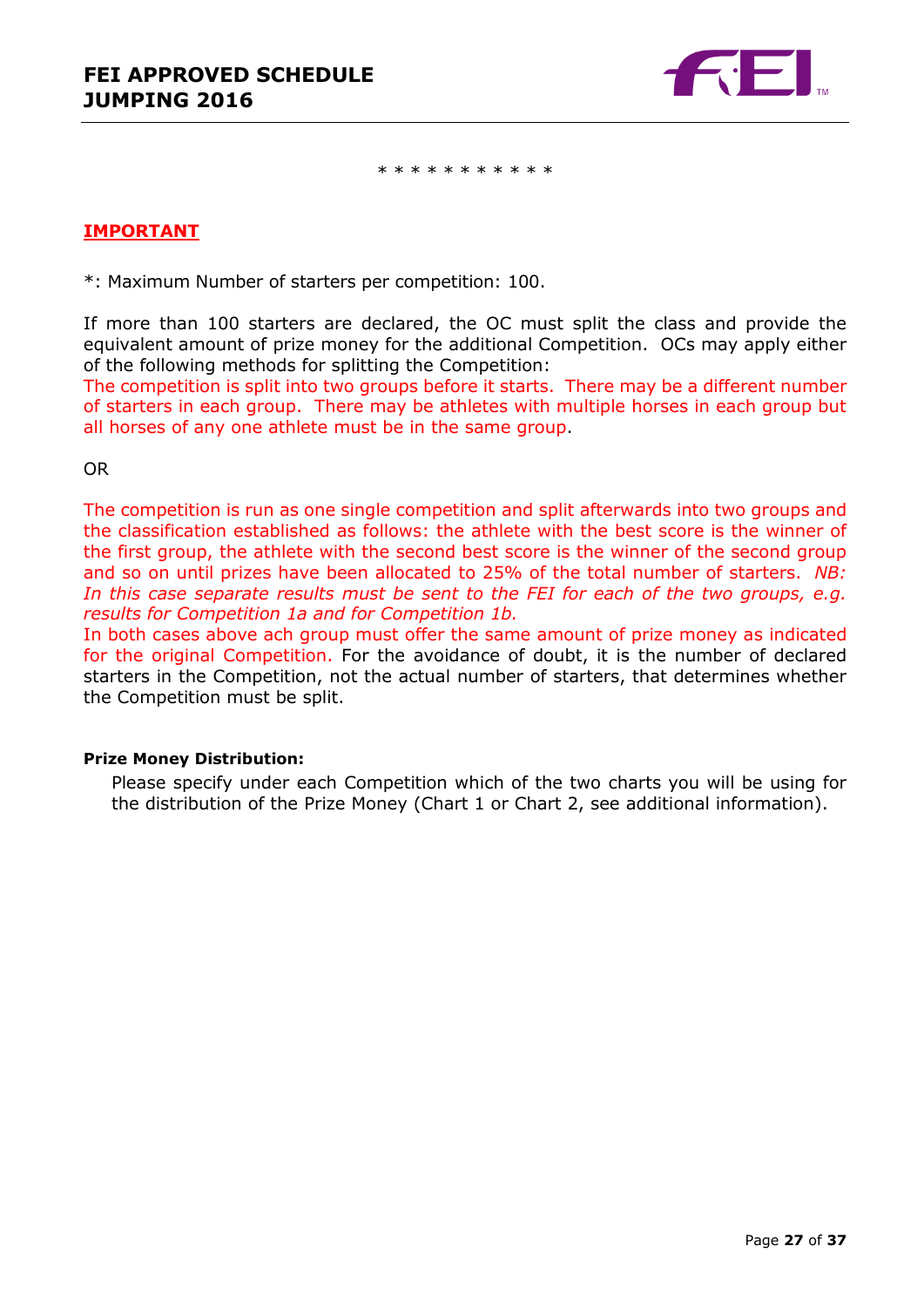

### <span id="page-27-0"></span>**XI. VETERINARY MATTERS**

### <span id="page-27-1"></span>**1. CUSTOMS FORMALITIES**

Contact details for Customs Formalities:

Name: DDPP Address: Rue Ferdinand Buisson 62022 ARRAS Cedex

Telephone: 03 21 21 26 26 Fax: 03 21 21 26 27 Email: ddpp@pas-de-calais.gouv.fr Opening hours:

Square for organiser to include details if necessary

### <span id="page-27-2"></span>**2. HEALTH REQUIREMENTS**

#### **GENERAL**

In accordance with the FEI Code of Conduct for the Welfare of the Horse it is imperative that all Horses at FEI Events are physically fit and free from infectious disease before being allowed to compete.

### **ENTRY OF HORSES**

Required health tests and vaccinations: Quarantine period: Specimen Import Licence applied:

For questions or problems, please contact your Government Veterinary Services.

Square for organiser to include details if necessary

#### <span id="page-27-3"></span>**3. NATIONAL REQUIREMENTS**

If applicable please provide:

Square for organiser to include details if necessary

#### <span id="page-27-4"></span>**4. PONIES**

2015 FEI Veterinary Regulations, Chapter IV:

For all Pony Events, Ponies must be available for Pony Measurement if requested by the FEI.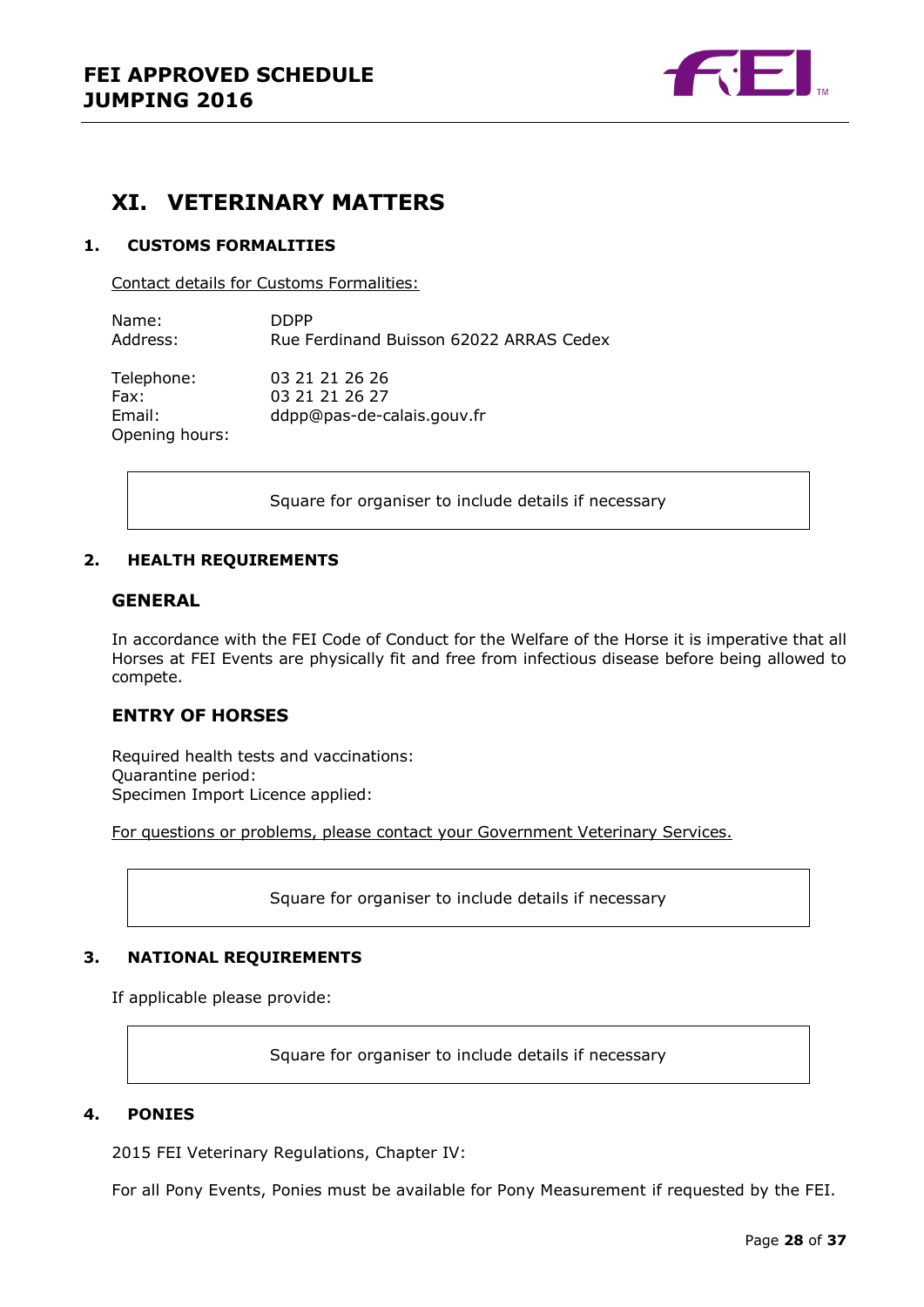

#### <span id="page-28-0"></span>**5. INJURY SURVEILLANCE**

2015 FEI Veterinary Regulations, articles 1036, 1039 and 1040:

Horses participating in FEI Events are subject to injury surveillance protocols; and in the event of fatality, a post mortem examination.

#### <span id="page-28-1"></span>**6. TRANSPORT OF HORSES**

Horses must be fit to travel and be transported in suitable vehicles for the transport of horses. Any government requirements for disease testing and control must be requested well in advance, to ensure that the horse is in compliance by the time of arrival at the border of the country where the Event is taking place. Athletes, or their representatives, have the responsibility to comply with national legislation in both their country of origin and the host nation of the Event. Where necessary athletes must contact local government authorities or veterinary advisors for information regarding animal health requirements and transport legislation. Within the European Union (EU), this includes EU Council Regulation (EC) No 1/2005 concerning the protection of animals during transport within the Member States of the EU.

### <span id="page-28-2"></span>**7. VENUE ARRIVAL INFORMATION & FITNESS TO COMPETE**

#### **7.1. PASSPORTS. FEI General Regulations Article 137**

### **For all issues relating to FEI Horse Passports/FEI Recognition Cards please contact your National Federation.**

All Horses competing at FEI Events must be registered with the FEI.

FEI Passports or FEI Recognition Cards (for those Horses with a national passport approved by the FEI) are compulsory for FEI Events.

Athletes who do not present a Horse's Passport and/or Recognition Card, or one that is not correctly validated or fail to meet other passport requirements will be **subject to Sanctions in accordance with Annex II of the FEI Veterinary Regulations** and may not be allowed to compete.

**NB** for Horses permanently resident in a Member State of the European Union: all Horses must have a national EU passport in compliance with EU Regulations to which a FEI Recognition card is applied. The exception to this being Horses in possession of an FEI passport which has been continually revalidated without interruption.

### **7.2. VACCINATIONS - EQUINE INFLUENZA. FEI Veterinary Regulations Article 1028**

Horses competing at FEI Events must comply with the requirements for Equine Influenza vaccination in accordance with the Veterinary Regulations and as summarised below.

| <b>VACCINATION</b>    | <b>PROTOCOL</b>                        | <b>ELIGIBILITY TO ENTER VENUE</b>            |
|-----------------------|----------------------------------------|----------------------------------------------|
| <b>Primary Course</b> | 1 <sup>st</sup> Vaccination: day 0     | May compete 7 days after the $2^{nd}$        |
|                       | 2 <sup>nd</sup> Vaccination: day 21-92 | Vaccination                                  |
| <b>First Booster</b>  | Within 7 months of the 2nd             | May compete for 6 months $+21$ days          |
|                       | vaccination of the Primary             | after the 2 <sup>nd</sup> vaccination of the |
|                       | Course                                 | <b>Primary Course</b>                        |
|                       |                                        | Must not compete in the 7 days after         |
|                       |                                        | receiving a vaccination                      |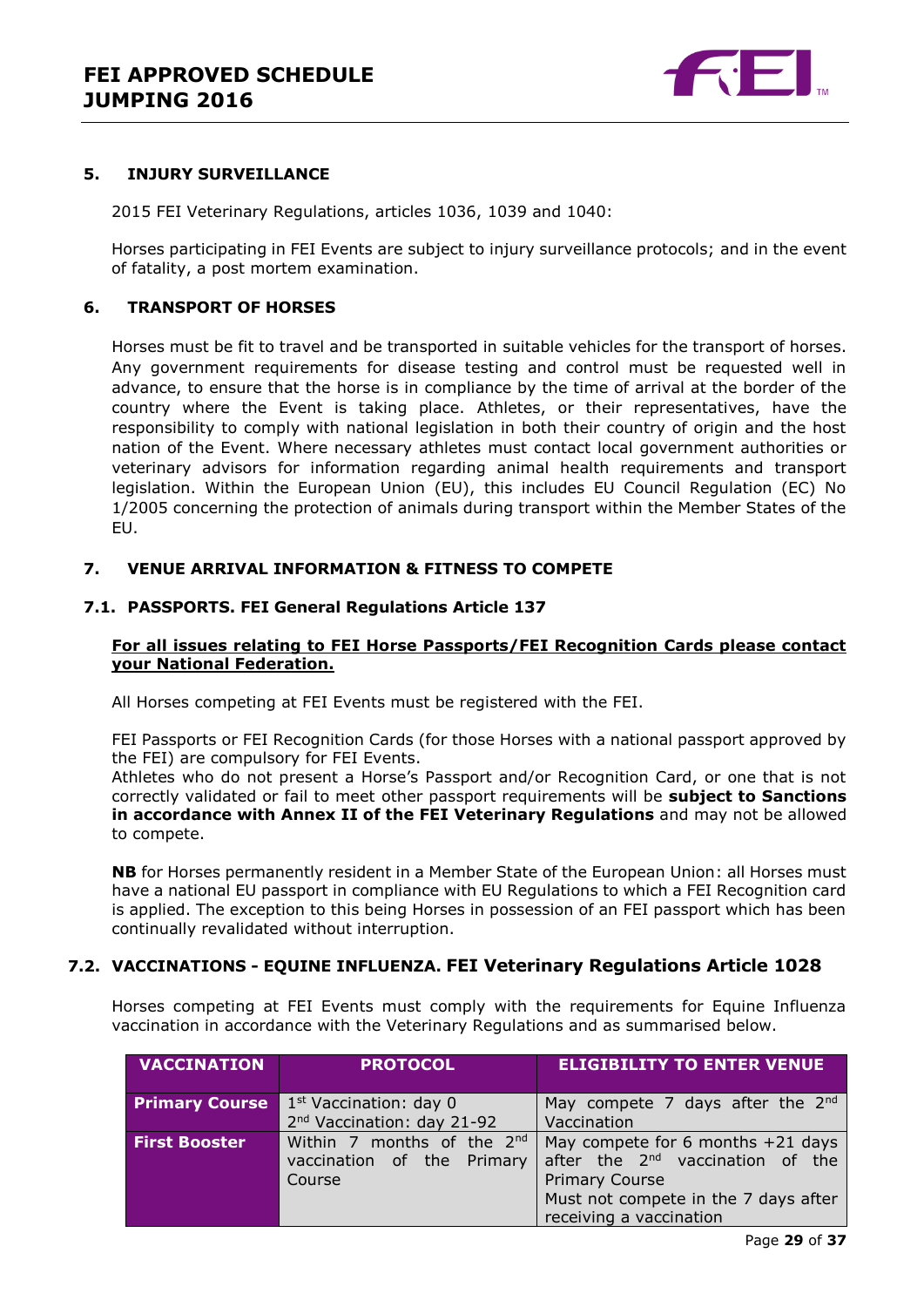

| <b>Boosters</b> |                                               | <b>MINIMUM:</b> within one year of   Must have been vaccinated within 6 |
|-----------------|-----------------------------------------------|-------------------------------------------------------------------------|
|                 | previous booster vaccination                  | months $+21$ days before arriving at                                    |
|                 | <b>IF COMPETING:</b> must be in $ $ the Event |                                                                         |
|                 | the 6 months $+21$ days of the                | Must not compete in the 7 days after                                    |
|                 | booster previous vaccination                  | receiving a vaccination                                                 |

All FEI registered Horses intending to compete at FEI Events (including CIMs) must be vaccinated against Equine Influenza in accordance with these VRs. The exception being if the applicable domestic legislation prevents the use of Equine Influenza vaccines within the relevant territory

### **7.3. EXAMINATION ON ARRIVAL. FEI Veterinary Regulations Article 1032**

On arrival at an Event venue, all Horses must undergo an examination by a veterinarian to confirm their identification from their passport and micro-chip ID (where present), their vaccination status and general health. To protect all horses attending events, any Horse with a questionable health status concerning vaccination, disease or other concerns, must be stabled within the isolation facilities provided by the Organising Committee pending a decision on entering the venue.

### **7.4.HORSE INSPECTIONS. FEI Veterinary Regulations Article 1033, Table 2**

All Horses will be assessed for their fitness to compete during the Horse Inspection. Any Horse demonstrating questionable fitness may be referred to the Holding Box for further veterinary examination. Horses not deemed fit to compete by the Inspection Panel will not be permitted to compete.

### **7.5. LIMB SENSITIVITY EXAMINATION. FEI Veterinary Regulations Article 1034**

All Horses are subject to examination under the protocol for abnormal limb sensitivity throughout the period of an Event, including, but not limited to, between rounds and before the Jump Off. Horses may be examined once or on multiple occasions during the Period of an Event.

Horses may be selected for examination under the protocol randomly or they may be targeted. All Horses selected to be tested must submit promptly to the examination or are subject to immediate disqualification. There is no obligation to examine any specific number of Horses at an Event.

### <span id="page-29-0"></span>**8. EQUINE ANTI-DOPING AND CONTROLLED MEDICATION PROGRAMME (EADCMP). FEI VETERINARY REGULATIONS, CHAPTER VI**

### **8.1. SAMPLING. FEI VETERINARY REGULATIONS ARTICLES 1057 AND 1058**

All horses competing at FEI Events may be subject to sampling for the presence of FEI Equine Prohibited Substances in accordance with the FEI Equine Anti-Doping and Controlled Medication Regulations (EADCMRs). Horses may be selected for sampling in accordance with obligatory testing, targeted or random sampling procedures.

### **Fee for Worldwide Equine and Human Anti-Doping Program**:

(Applicable for all FEI Events Worldwide)

Lower Level Events (CIMs) (For definition see Appendix E of the FEI General Regulations) Per horse per event and the contract of the contract of the contract of the contract of the contract of the contract of the contract of the contract of the contract of the contract of the contract of the contract of the co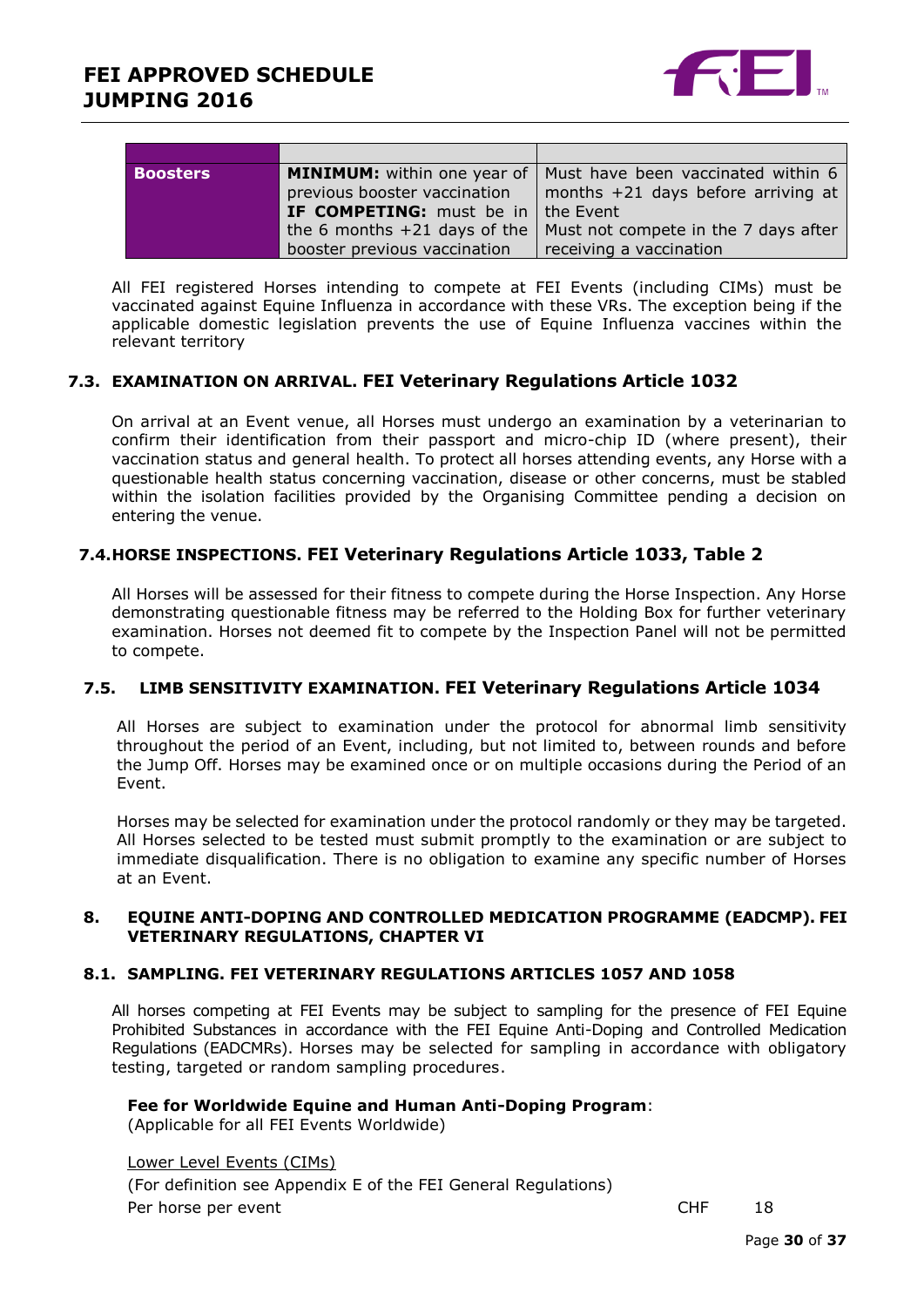

Higher Level Events (All other events not defined as CIM) Per horse per event **CHF** 25

OCs/NFs have the right to charge the athletes the above mentioned fee.

### **8.2. ELECTIVE TESTING. FEI VETERINARY REGULATIONS ARTICLES 1056**

Elective Testing may be carried out prior to an Event to check for the presence of prohibited substances. Please refer to [www.FEI.org/veterinary](http://www.fei.org/veterinary) for information and details.

### <span id="page-30-0"></span>**XII. HUMAN ANTI-DOPING**

Athletes can be tested at any FEI Event, by the FEI or by other Anti-Doping Organisations with Testing jurisdiction. Organisers will have the responsibility to provide facilities and staff/volunteers to facilitate such Testing if requested by the FEI as outlined in article 22.3 of the FEIs' Anti-doping Rules for Human Athletes (ADRHA).

The ADRHA rules are published on the FEI's website at [http://www.fei.org/content/anti-doping](http://www.fei.org/content/anti-doping-rules)[rules.](http://www.fei.org/content/anti-doping-rules)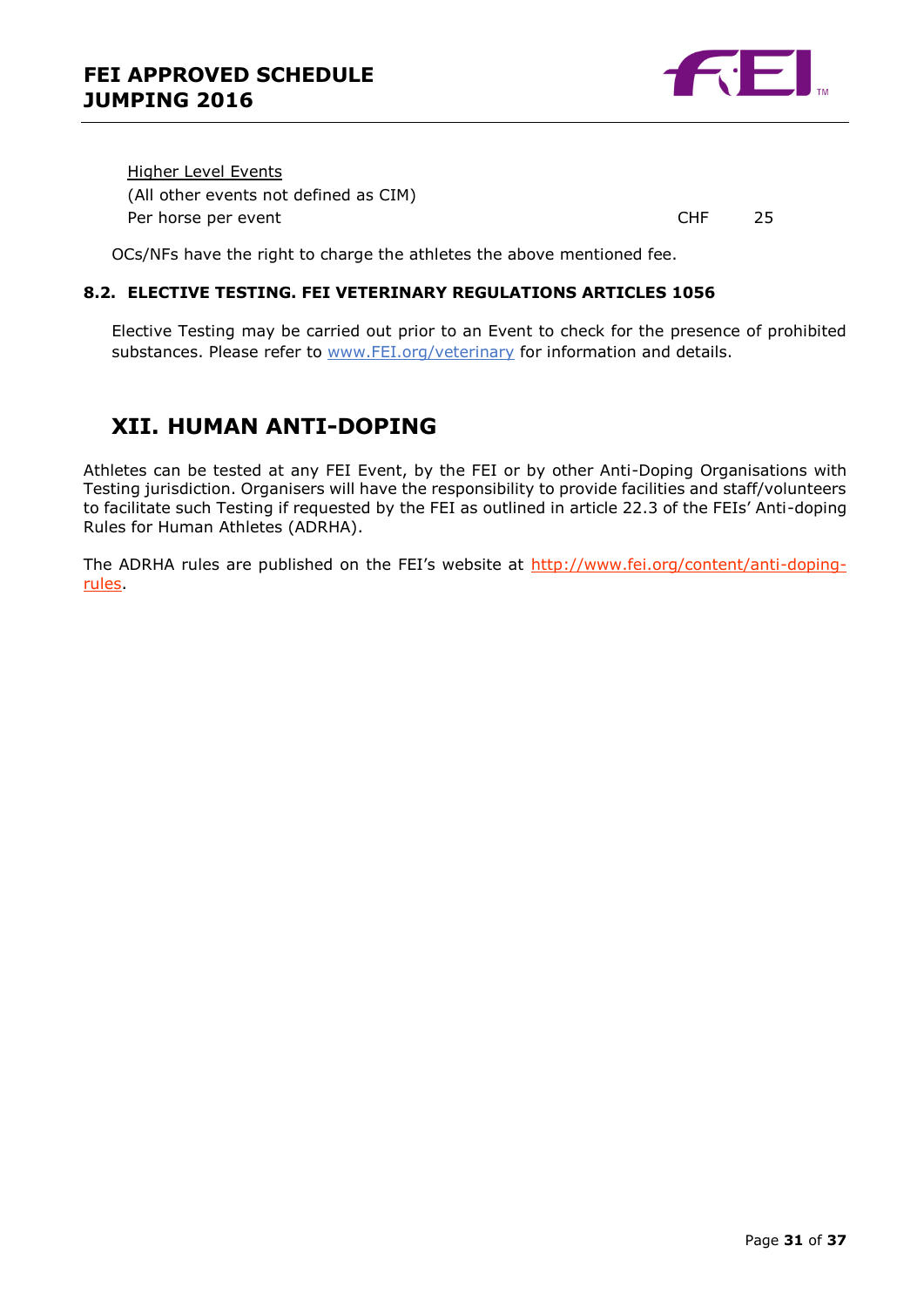

### <span id="page-31-0"></span>**XIII. ADDITIONAL INFORMATION**

### <span id="page-31-1"></span>**1. INSURANCES AND NATIONAL REQUIREMENTS**

Equestrian sports involve inherent dangerous risks. To the greatest extent permitted by law, the FEI and the FEI Event Organiser shall NOT be liable for any damages relating to loss of property or injury of any kind to Athletes, Owners, Support Personnel or Horses at or in connection with an FEI Event and the FEI expressly excludes all such liability.

### **1.1. ATHLETES, OWNERS AND SUPPORT PERSONNEL**

#### **1.1.1. Personal Accident and Health Insurance**

It is your responsibility as an Athlete/Owner/ Support Personnel to ensure that you have adequate personal accident insurance in place to cover your participation at FEI Events and in particular to insure against any personal injury or medical expenses arising from an accident, injury or illness which may occur at a FEI Event.

You should check with your National Federation to confirm if your National Federation's insurance policy (if any) covers personal accidents and/or illnesses which may occur when you are attending at/participating in FEI Events.

If your National Federation does not have a personal accident/health insurance policy or if the National Federation's insurance policy does not cover personal accident or health claims, then you should obtain your own personal accident and health insurance policy to cover your attendance/participation at FEI Events.

### **1.1.2. Personal Property Insurance**

You should also ensure that you are insured against property loss, theft or damage which may occur at an FEI Event.

Again, the advice is to check with your National Federation to confirm if they have an insurance policy in place which would cover you in case of such property loss, theft or damage. If not, then you should obtain your own personal property insurance to cover such situations.

### **1.2. ATHLETES AND OWNERS**

### **1.2.1. Third Party Liability Insurance**

As an Athlete/Owner you are personally responsible for damages to third parties caused by you, your employees, Support Personnel, your agents or your Horses. You are, therefore, strongly advised to take out third-party liability insurance providing full coverage in relation to FEI Events at home and abroad, and to keep the policy up to date.

The FEI and the Organiser will NOT be responsible for any damage caused to third parties by you, your employees, Support Personnel, your agents or your Horses.

### **1.2.2. Additional Liability Information**

Square for organiser to include reference to National Laws when necessary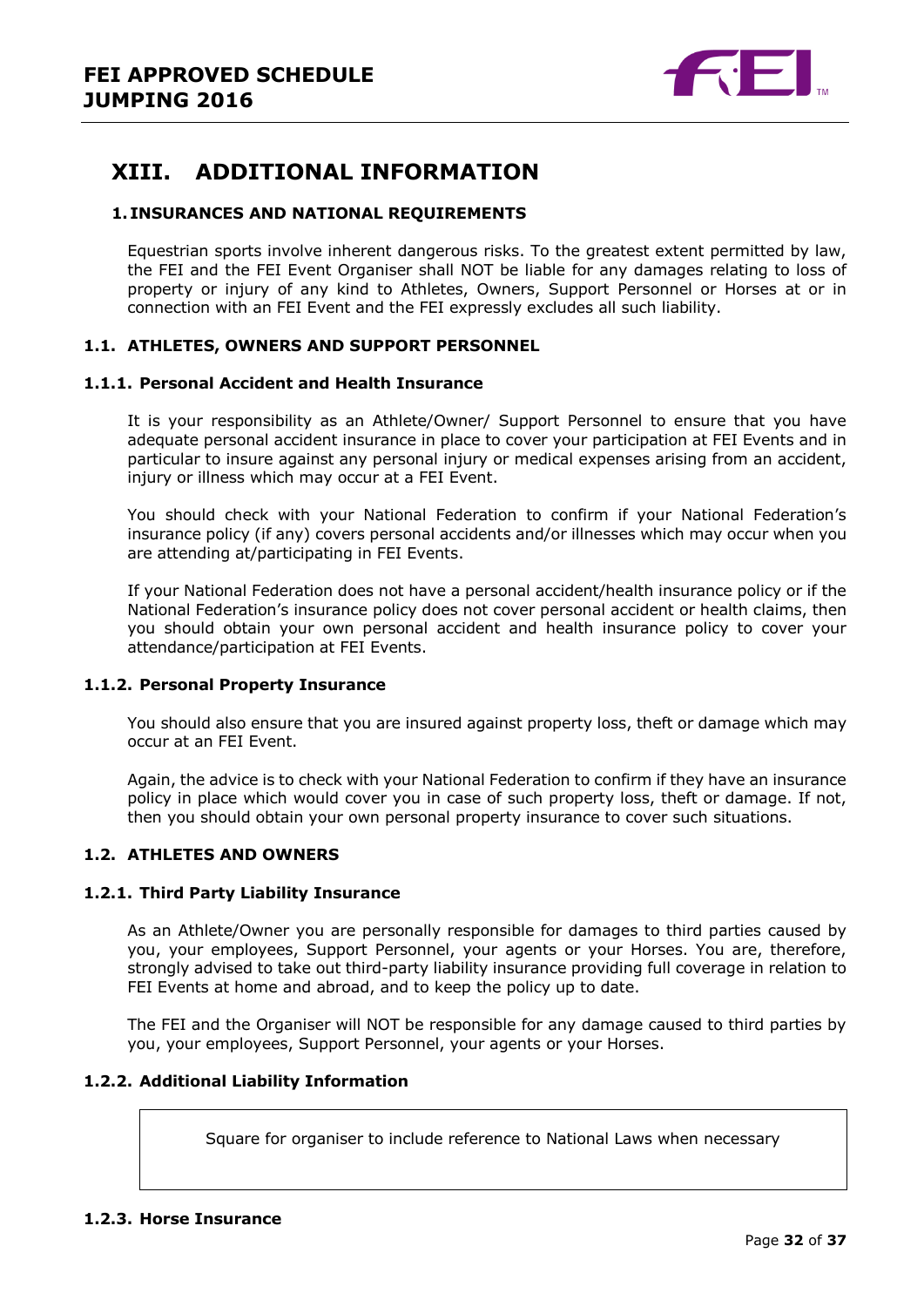

As an Owner you should ensure that your Horses are adequately insured against any injuries or illnesses they may sustain while participating at a FEI Event.

Square for organiser to include reference to National Laws when necessary

### <span id="page-32-0"></span>**2. PROTESTS/APPEALS**

To be valid, all Protests and Appeals must be made in writing and accompanied by a deposit of CHF 150.- or equivalent.

Protest and appeal forms are available on the FEI website: Protests:<http://www.fei.org/sites/default/files/FEI%20Protest%20Form.pdf> Appeals:<http://www.fei.org/sites/default/files/FEI%20Appeal%20Form.pdf>

### <span id="page-32-1"></span>**3. SCHOOLING DURING COMPETITIONS**

Athletes wishing to school during speed competitions (Table A and Table C) must inform the OC before these competitions begin. These athletes will start first in these competitions.

### <span id="page-32-2"></span>**4. STEWARDING**

- If an athlete is uncertain as to whether the boots he/she intends to use during an event are allowed, he/she or his/her representative should show the boots to the Chief Steward for his/her opinion before the boots are used in training or in competition.
- In addition, athletes are to be made aware that hind boots must be removed and placed again on the horse's legs in the presence of a Steward while in the warm-up arena prior to entering the competition arena for certain competitions. (If bandages are used in place of boots, athletes are not required to remove the bandages in the warm-up arena.) This procedure is compulsory for competitions for which boot and bandage control is mandatory, that is the Nations Cup, Grand Prix, and the competition with the highest prize money, and is at the discretion of the Chief Steward for other competitions.
- As an alternative to carrying out this procedure at the time designated by the Steward an athlete may ask his/her groom to take the boots to the in-gate and place them on the horse's legs in front of the Steward prior to the combination entering the arena.
- The Steward has the authority to intervene if a boot is deemed excessively tight by instructing that the boot be removed and put on again correctly. *[Stewards are to note that it is normal for a horse's gait to be somewhat affected immediately after boots have been removed and re-placed.]* If an athlete or his/her groom refuses to remove and replace the boot(s) when instructed to do so by the Steward, a Yellow Warning Card will be issued to the athlete in question.
- If it is deemed impossible or unsafe to remove the hind boots in the warm-up arena prior to the combination entering the competition arena, due to an extremely excited or nervous horse, the boots of the horse in question are to be removed by the athlete/groom following the athlete's round upon leaving the arena and inspected by the Steward. This inspection may be carried out during the boot and bandage control if the boot and bandage control is carried out for the competition in question.
- · This procedure does not replace boot and bandage control after completion of an athlete's round for competitions for which boot and bandage control is mandatory (refer to JRs Art. 244.1).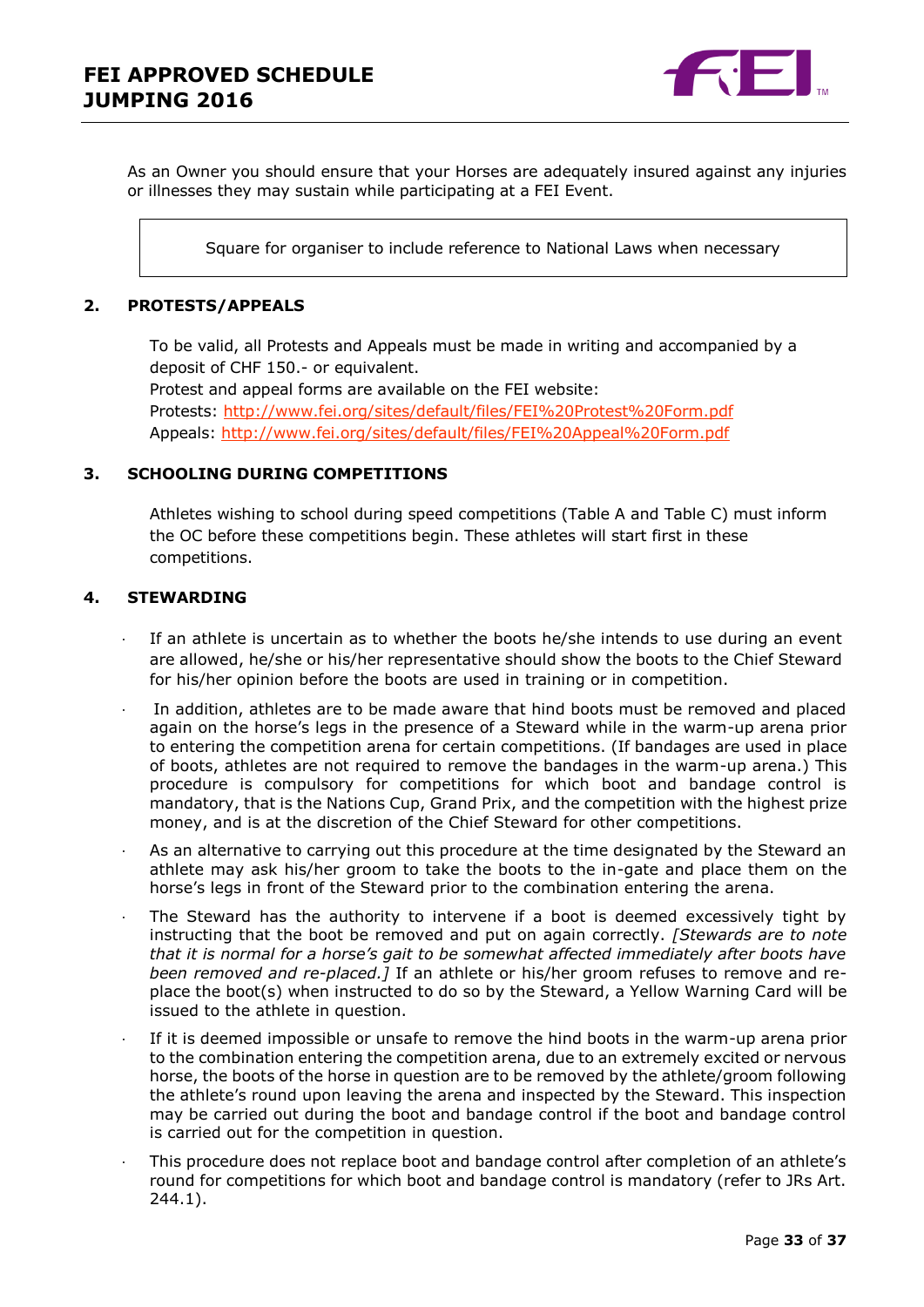

### <span id="page-33-0"></span>**5. DISPUTES**

In the event of any discussion concerning the interpretation of the schedule (in translated languages), the English version will be decisive.

### <span id="page-33-1"></span>**6. MODIFICATION TO SCHEDULE**

-

In exceptional circumstances, together with the approval of Chefs d'Equipe, host NF delegate, if any, and the Ground Jury, the Organiser may change the schedule in order to clarify any matter arising from an omission or due to unforeseen circumstances. Any such changes must be notified to all athletes and officials as soon as possible and they must be reported to the FEI Secretary General by the Technical Delegate.

### <span id="page-33-2"></span>**7. ADDITIONAL INFORMATIONS FROM THE OC**

Square for organiser to include any additional information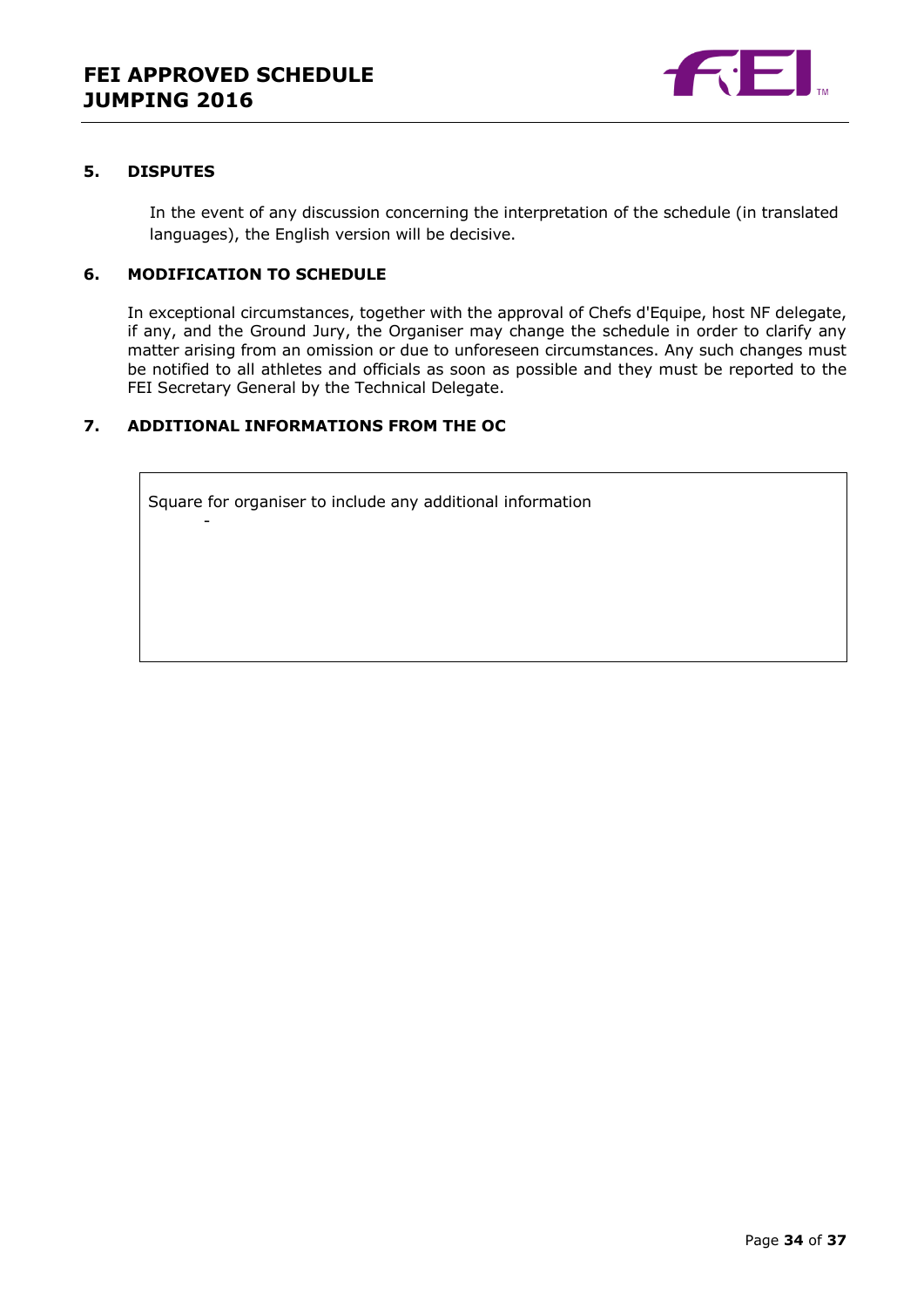

### <span id="page-34-0"></span>**8. PRIZE MONEY DISTRIBUTION**

#### Standardised prize money distribution

Chart 1: Prize money distribution with 25% of prize money offered to the winner

| $N^{\circ}$ of<br>Same as the number of starters who finish the competition<br>prizes<br><b>Prize</b><br>$40'000 -$<br>money<br>$\frac{9}{6}$<br>25<br>winner<br>2<br>20<br>з<br>15<br>All athletes having completed the competition receive prize money, to be distributed<br>4<br>10<br>according to the percentages at right from the 1st placed to the last placed athlete.<br>5<br>$\overline{7}$<br>The remaining prizes, i.e. the prizes foreseen up to 12 <sup>th</sup> place, are then distributed in<br>descending order starting again with the 1 <sup>st</sup> placed athlete until there are no more<br>6<br>5.5<br>prizes to be distributed.<br>$\overline{7}$<br>4<br>8<br>3<br>See examples below*.<br>3<br>9<br>2.5<br>10                                                                                                                                                                                                                                                                                     | $12 - 48$         |                | over 48                                                                                                                                                                                                      |  |
|--------------------------------------------------------------------------------------------------------------------------------------------------------------------------------------------------------------------------------------------------------------------------------------------------------------------------------------------------------------------------------------------------------------------------------------------------------------------------------------------------------------------------------------------------------------------------------------------------------------------------------------------------------------------------------------------------------------------------------------------------------------------------------------------------------------------------------------------------------------------------------------------------------------------------------------------------------------------------------------------------------------------------------|-------------------|----------------|--------------------------------------------------------------------------------------------------------------------------------------------------------------------------------------------------------------|--|
|                                                                                                                                                                                                                                                                                                                                                                                                                                                                                                                                                                                                                                                                                                                                                                                                                                                                                                                                                                                                                                | $12 \overline{ }$ |                | more than 12                                                                                                                                                                                                 |  |
|                                                                                                                                                                                                                                                                                                                                                                                                                                                                                                                                                                                                                                                                                                                                                                                                                                                                                                                                                                                                                                | 40'000 .-         |                | $40'000 -$                                                                                                                                                                                                   |  |
|                                                                                                                                                                                                                                                                                                                                                                                                                                                                                                                                                                                                                                                                                                                                                                                                                                                                                                                                                                                                                                |                   | $\%$           |                                                                                                                                                                                                              |  |
|                                                                                                                                                                                                                                                                                                                                                                                                                                                                                                                                                                                                                                                                                                                                                                                                                                                                                                                                                                                                                                | $10'000 -$        | 25             | $10'000 -$                                                                                                                                                                                                   |  |
|                                                                                                                                                                                                                                                                                                                                                                                                                                                                                                                                                                                                                                                                                                                                                                                                                                                                                                                                                                                                                                | $8000 -$          | 20             | $8000 -$                                                                                                                                                                                                     |  |
|                                                                                                                                                                                                                                                                                                                                                                                                                                                                                                                                                                                                                                                                                                                                                                                                                                                                                                                                                                                                                                | $6000 -$          | 15             | $6000 -$                                                                                                                                                                                                     |  |
|                                                                                                                                                                                                                                                                                                                                                                                                                                                                                                                                                                                                                                                                                                                                                                                                                                                                                                                                                                                                                                | 4000 .-           | 10             | $4000 -$                                                                                                                                                                                                     |  |
|                                                                                                                                                                                                                                                                                                                                                                                                                                                                                                                                                                                                                                                                                                                                                                                                                                                                                                                                                                                                                                | 2800.-            | $\overline{7}$ | 2800.-                                                                                                                                                                                                       |  |
|                                                                                                                                                                                                                                                                                                                                                                                                                                                                                                                                                                                                                                                                                                                                                                                                                                                                                                                                                                                                                                | $2200 -$          | 5.5            | $2200 -$                                                                                                                                                                                                     |  |
|                                                                                                                                                                                                                                                                                                                                                                                                                                                                                                                                                                                                                                                                                                                                                                                                                                                                                                                                                                                                                                | $1600 -$          | $\overline{4}$ | $1600 -$                                                                                                                                                                                                     |  |
|                                                                                                                                                                                                                                                                                                                                                                                                                                                                                                                                                                                                                                                                                                                                                                                                                                                                                                                                                                                                                                | $1200 -$          | $\overline{3}$ | $1200 -$                                                                                                                                                                                                     |  |
|                                                                                                                                                                                                                                                                                                                                                                                                                                                                                                                                                                                                                                                                                                                                                                                                                                                                                                                                                                                                                                | $1200 -$          | $\overline{3}$ | $1200 -$                                                                                                                                                                                                     |  |
|                                                                                                                                                                                                                                                                                                                                                                                                                                                                                                                                                                                                                                                                                                                                                                                                                                                                                                                                                                                                                                | $1000.-$          | 2.5            | $1000 -$                                                                                                                                                                                                     |  |
| 11<br>2.5                                                                                                                                                                                                                                                                                                                                                                                                                                                                                                                                                                                                                                                                                                                                                                                                                                                                                                                                                                                                                      | $1000.-$          | 2.5            | $1000 -$                                                                                                                                                                                                     |  |
| 12<br>2.5<br>n/a                                                                                                                                                                                                                                                                                                                                                                                                                                                                                                                                                                                                                                                                                                                                                                                                                                                                                                                                                                                                               | $1000.-$          | 2.5            | $1000 -$                                                                                                                                                                                                     |  |
| total<br>40'000<br>100                                                                                                                                                                                                                                                                                                                                                                                                                                                                                                                                                                                                                                                                                                                                                                                                                                                                                                                                                                                                         | 40'000 .-         | 100            | 40'000                                                                                                                                                                                                       |  |
| *Examples:<br>5 athletes: winner gets prize for $1st$ (25%) and the other athletes get the relevant percentages<br>down to the last athlete, i.e. 5 <sup>th</sup> place (7%). The prize for 6 <sup>th</sup> (5.5%) is then given to the winner,<br>the prize for 7 <sup>th</sup> (4%) is given to the 2 <sup>nd</sup> placed athlete, the prize for 8 <sup>th</sup> (3%) is given to the 3 <sup>nd</sup><br>placed athlete, the prize for 9 <sup>th</sup> (3%) is given to the 4 <sup>th</sup> placed athlete and the prize for 10 <sup>th</sup><br>$(2.5\%)$ is given to the 5 <sup>th</sup> placed athlete. The prize for $11th$ (2.5%) is then given to the 1 <sup>st</sup> place<br>athlete and the prize for $12th$ (2.5%) is given to the $2nd$ placed athlete.<br>10 athletes: winner gets prize for $1st$ (25%) and $11th$ (2.5%), second placed gets prize for $2nd$<br>$(20%)$ and $12th$ (2.5%); the remaining athletes receive the prize money for their placing as per<br>the percentages from 3rd to 10th place. |                   | athletes.      | OC must provide<br>additional prizes<br>for the remaining<br>placed athletes to<br>fulfil quota of one<br>prize per four<br>The amount to be<br>given to each of<br>these athletes is to<br>be stated in the |  |

Chart 2: Prize money distribution with 33% of prize money offered to the winner

| N° of<br>starters                                                                                                                                                                                                                                                                                                                                                                                                                                                                                                                                                                                                                                                                                                                                                                                                                                                                                                                                                                  | up to $11$                                                                                   |                | $12 - 48$ |                                                                                                                                                                                                                           | over 48 |
|------------------------------------------------------------------------------------------------------------------------------------------------------------------------------------------------------------------------------------------------------------------------------------------------------------------------------------------------------------------------------------------------------------------------------------------------------------------------------------------------------------------------------------------------------------------------------------------------------------------------------------------------------------------------------------------------------------------------------------------------------------------------------------------------------------------------------------------------------------------------------------------------------------------------------------------------------------------------------------|----------------------------------------------------------------------------------------------|----------------|-----------|---------------------------------------------------------------------------------------------------------------------------------------------------------------------------------------------------------------------------|---------|
| N° of<br>prizes                                                                                                                                                                                                                                                                                                                                                                                                                                                                                                                                                                                                                                                                                                                                                                                                                                                                                                                                                                    | Same as the number of starters who finish the competition                                    | 12             |           | more than 12                                                                                                                                                                                                              |         |
| <b>Prize</b><br>money                                                                                                                                                                                                                                                                                                                                                                                                                                                                                                                                                                                                                                                                                                                                                                                                                                                                                                                                                              | 40'000                                                                                       | $40'000 -$     |           | $40'000. -$                                                                                                                                                                                                               |         |
|                                                                                                                                                                                                                                                                                                                                                                                                                                                                                                                                                                                                                                                                                                                                                                                                                                                                                                                                                                                    |                                                                                              | $\%$           |           | $\frac{0}{6}$                                                                                                                                                                                                             |         |
| winner                                                                                                                                                                                                                                                                                                                                                                                                                                                                                                                                                                                                                                                                                                                                                                                                                                                                                                                                                                             |                                                                                              | 33             | 13'200    | 33                                                                                                                                                                                                                        | 13'200  |
| 2                                                                                                                                                                                                                                                                                                                                                                                                                                                                                                                                                                                                                                                                                                                                                                                                                                                                                                                                                                                  |                                                                                              | 20             | 8000      | 20                                                                                                                                                                                                                        | 8000    |
| 3                                                                                                                                                                                                                                                                                                                                                                                                                                                                                                                                                                                                                                                                                                                                                                                                                                                                                                                                                                                  | All athletes having completed the competition receive prize money, to be                     | 15             | 6000      | 15                                                                                                                                                                                                                        | 6000    |
| 4                                                                                                                                                                                                                                                                                                                                                                                                                                                                                                                                                                                                                                                                                                                                                                                                                                                                                                                                                                                  | distributed according to the percentages at right from the 1st placed to the last            | 10             | 4000      | 10                                                                                                                                                                                                                        | 4000    |
| 5                                                                                                                                                                                                                                                                                                                                                                                                                                                                                                                                                                                                                                                                                                                                                                                                                                                                                                                                                                                  | placed athlete. The remaining prizes, i.e. the prizes foreseen up to 12 <sup>th</sup> place, | 6              | 2400      | 6                                                                                                                                                                                                                         | 2400    |
| 6                                                                                                                                                                                                                                                                                                                                                                                                                                                                                                                                                                                                                                                                                                                                                                                                                                                                                                                                                                                  | are then distributed in descending order starting again with the $1st$ placed                | 4.5            | 1800      | 4.5                                                                                                                                                                                                                       | 1800    |
| $\overline{7}$                                                                                                                                                                                                                                                                                                                                                                                                                                                                                                                                                                                                                                                                                                                                                                                                                                                                                                                                                                     | athlete until there are no more prizes to be distributed.                                    | 3              | 1200      | 3                                                                                                                                                                                                                         | 1200    |
| 8                                                                                                                                                                                                                                                                                                                                                                                                                                                                                                                                                                                                                                                                                                                                                                                                                                                                                                                                                                                  |                                                                                              | 2.5            | 1000      | 2.5                                                                                                                                                                                                                       | 1000    |
| 9                                                                                                                                                                                                                                                                                                                                                                                                                                                                                                                                                                                                                                                                                                                                                                                                                                                                                                                                                                                  | See examples below*.                                                                         | $\overline{2}$ | 800       | $\overline{2}$                                                                                                                                                                                                            | 800     |
| 10                                                                                                                                                                                                                                                                                                                                                                                                                                                                                                                                                                                                                                                                                                                                                                                                                                                                                                                                                                                 |                                                                                              | 2              | 800       | $\overline{2}$                                                                                                                                                                                                            | 800     |
| 11                                                                                                                                                                                                                                                                                                                                                                                                                                                                                                                                                                                                                                                                                                                                                                                                                                                                                                                                                                                 |                                                                                              | $\mathbf{1}$   | 400       | $\mathbf{1}$                                                                                                                                                                                                              | 400     |
| 12                                                                                                                                                                                                                                                                                                                                                                                                                                                                                                                                                                                                                                                                                                                                                                                                                                                                                                                                                                                 | n/a                                                                                          | 1              | 400       | $\mathbf{1}$                                                                                                                                                                                                              | 400     |
| total                                                                                                                                                                                                                                                                                                                                                                                                                                                                                                                                                                                                                                                                                                                                                                                                                                                                                                                                                                              | 40'000                                                                                       | 100            | 40'000    | 100                                                                                                                                                                                                                       | 40'000  |
| *Examples:<br><b>5 athletes:</b> winner gets the prize for $1st$ (33%) and the other athletes get the relevant<br>percentages down to the last athlete, i.e. $5th$ place (6%). The prize for 6 <sup>th</sup> (4.5%) is then<br>given to the winner, the prize for $7th$ (3%) is given to the $2nd$ placed athlete, the prize for<br>$8th$ (2.5%) is given to the 3 <sup>rd</sup> placed athlete, the prize for 9 <sup>th</sup> (2%) is given to the 4 <sup>th</sup><br>placed athlete and the prize for 10 <sup>th</sup> (2%) is given to the 5 <sup>th</sup> placed athlete. The prize for<br>$11^{th}$ (1%) is then given to the 1 <sup>st</sup> placed athlete and the prize for 12 <sup>th</sup> (1%) is given to the<br>2 <sup>nd</sup> placed athlete.<br>10 athletes: winner gets prize for 1st (33%) and 11 <sup>th</sup> (1%), second placed gets prize for<br>$2^{nd}$ (20%) and 12 <sup>th</sup> (1%); the remaining athletes receive the prize money for their placing |                                                                                              |                |           | OC must provide<br>additional prizes<br>for the remaining<br>placed athletes to<br>fulfil quota of one<br>prize per four<br>athletes.<br>The amount to be<br>given to each of<br>these athletes is to<br>be stated in the |         |
| as per the percentages from 3rd to 10th place.                                                                                                                                                                                                                                                                                                                                                                                                                                                                                                                                                                                                                                                                                                                                                                                                                                                                                                                                     |                                                                                              |                | Schedule. |                                                                                                                                                                                                                           |         |

updated 17 October 2011 In case of a tie for the 12<sup>th</sup> place in a competition with 12 to 48 starters, the prize money foreseen for the 12<sup>th</sup> place will be divided equally among the athletes concerned.

#### **For Competitions run in two rounds with more than 12 starters in 2nd round:**

*OCs that indicate in the schedule that a specific number (that is more than 12) of athletes will return for the second round will be permitted to distribute the prize money for that competition among all the athletes taking part in the second round, even if the second round is followed by a jump-off in case of a tie on penalties for first place after the second round.*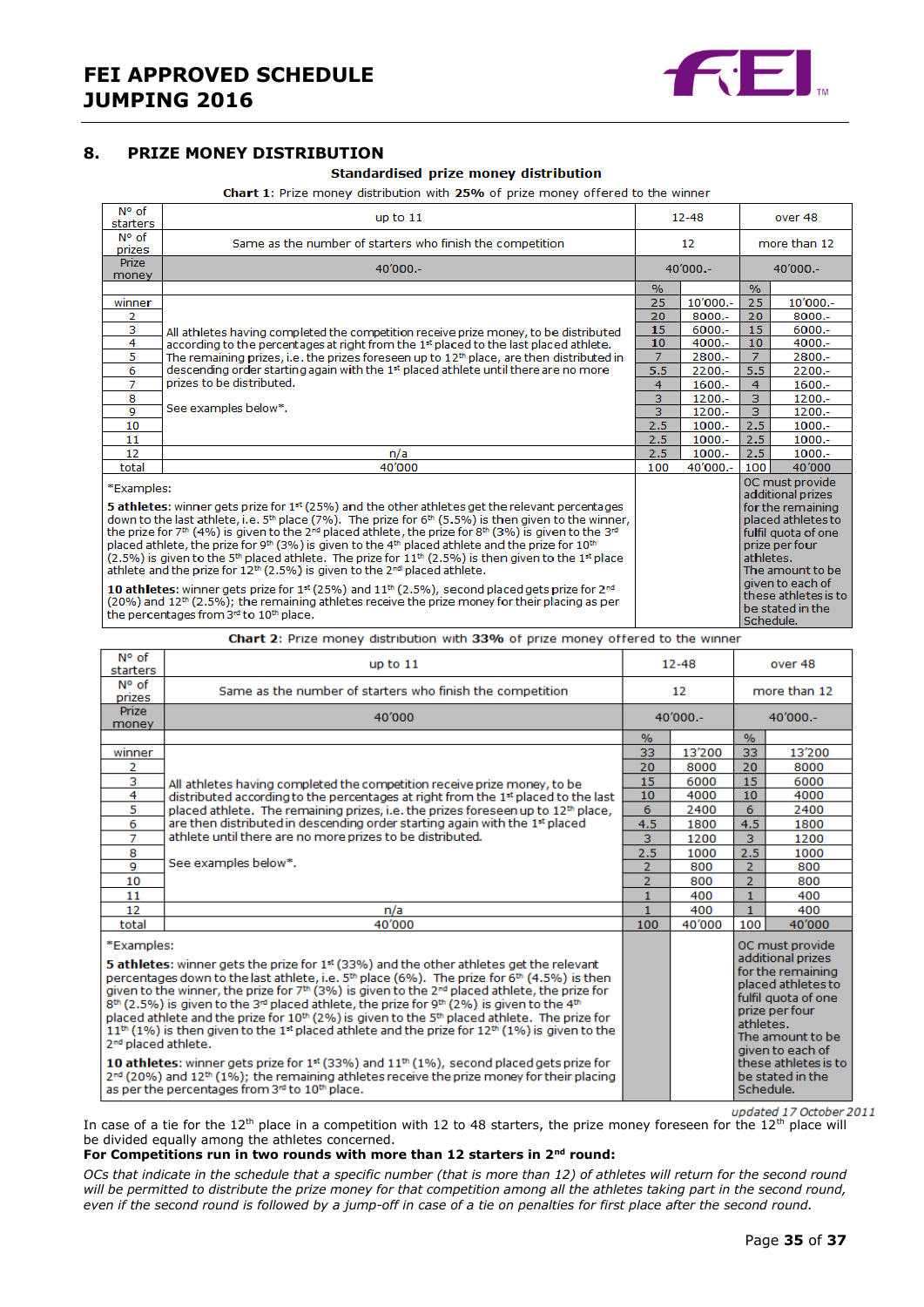

### <span id="page-35-0"></span>**XIV. ANNEXES**

### **1. FEI ENTRY SYSTEM**

Please fill the form below in order to provide you and the other members of your committee or your IT Providers access to the FEI Entry System.

| FEI ID <sup>1</sup> : | 10095464                         |                                  |  |  |  |
|-----------------------|----------------------------------|----------------------------------|--|--|--|
| Name*:                | <b>DACHICOURT</b>                |                                  |  |  |  |
| First Name*:          | Nathalie                         |                                  |  |  |  |
| E-Mail*:              | competitionsletouquet@outlook.fr |                                  |  |  |  |
| Access Rights*:       | $\boxtimes$ Admin <sup>2</sup>   | Consult <sup>3</sup>             |  |  |  |
| Events <sup>4</sup> : |                                  |                                  |  |  |  |
| FEI ID <sup>1</sup> : | 10087685                         |                                  |  |  |  |
| Name*:                | MARIE                            |                                  |  |  |  |
| First Name*:          | Didier                           |                                  |  |  |  |
| E-Mail*:              | dmtiming@gmail.com               |                                  |  |  |  |
| Access Rights*:       | Admin <sup>2</sup>               | $\boxtimes$ Consult <sup>3</sup> |  |  |  |
| Events <sup>4</sup> : |                                  |                                  |  |  |  |
| FEI ID <sup>1</sup> : |                                  |                                  |  |  |  |
| Name*:                |                                  |                                  |  |  |  |
| First Name*:          |                                  |                                  |  |  |  |
| E-Mail*:              |                                  |                                  |  |  |  |
| Access Rights*:       | Admin <sup>2</sup>               | Consult $3$                      |  |  |  |
| Events <sup>4</sup> : |                                  |                                  |  |  |  |

- <sup>1</sup> If already have an FEI user account.
- <sup>2</sup> Provides you the required access to manage entries and substitutions and download entries/lists.
- <sup>3</sup> You are just able to consult and download the entries/lists.
- <sup>4</sup> Leave the field blank if the user deals with the entries of all events in the show.
- **\* Mandatory Fields**